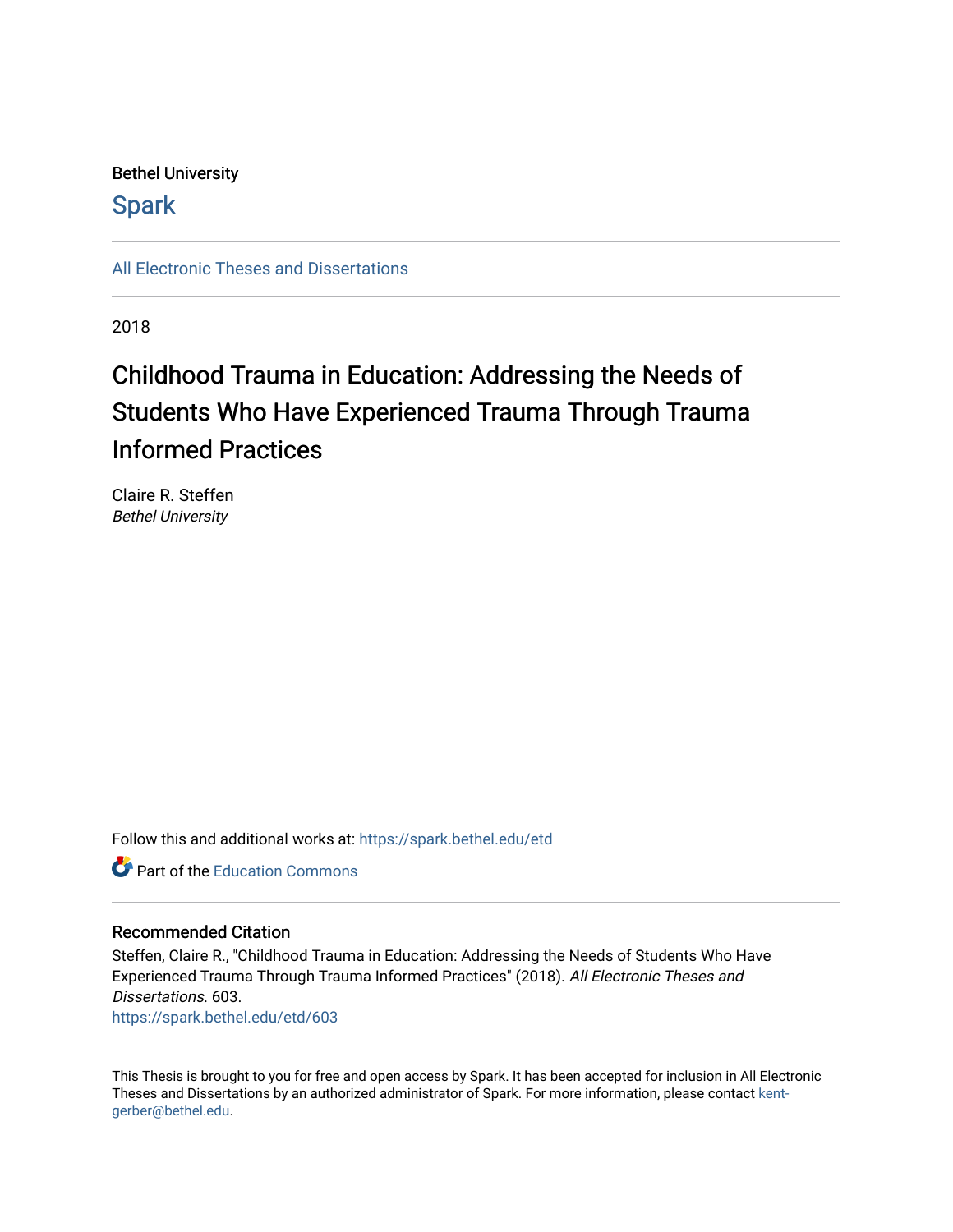## CHILDHOOD TRAUMA IN EDUCATION: ADDRESSING THE NEEDS OF STUDENTS WHO HAVE EXPERIENCED TRAUMA THROUGH TRAUMA INFORMED PRACTICES

A MASTER'S THESIS SUBMITTED TO THE FACULTY OF BETHEL UNIVERSITY

BY

CLAIRE R. STEFFEN

IN PARTIAL FULFILLMENT OF THE REQUIREMENTS

FOR THE DEGREE OF

MASTER OF ARTS

AUGUST 2018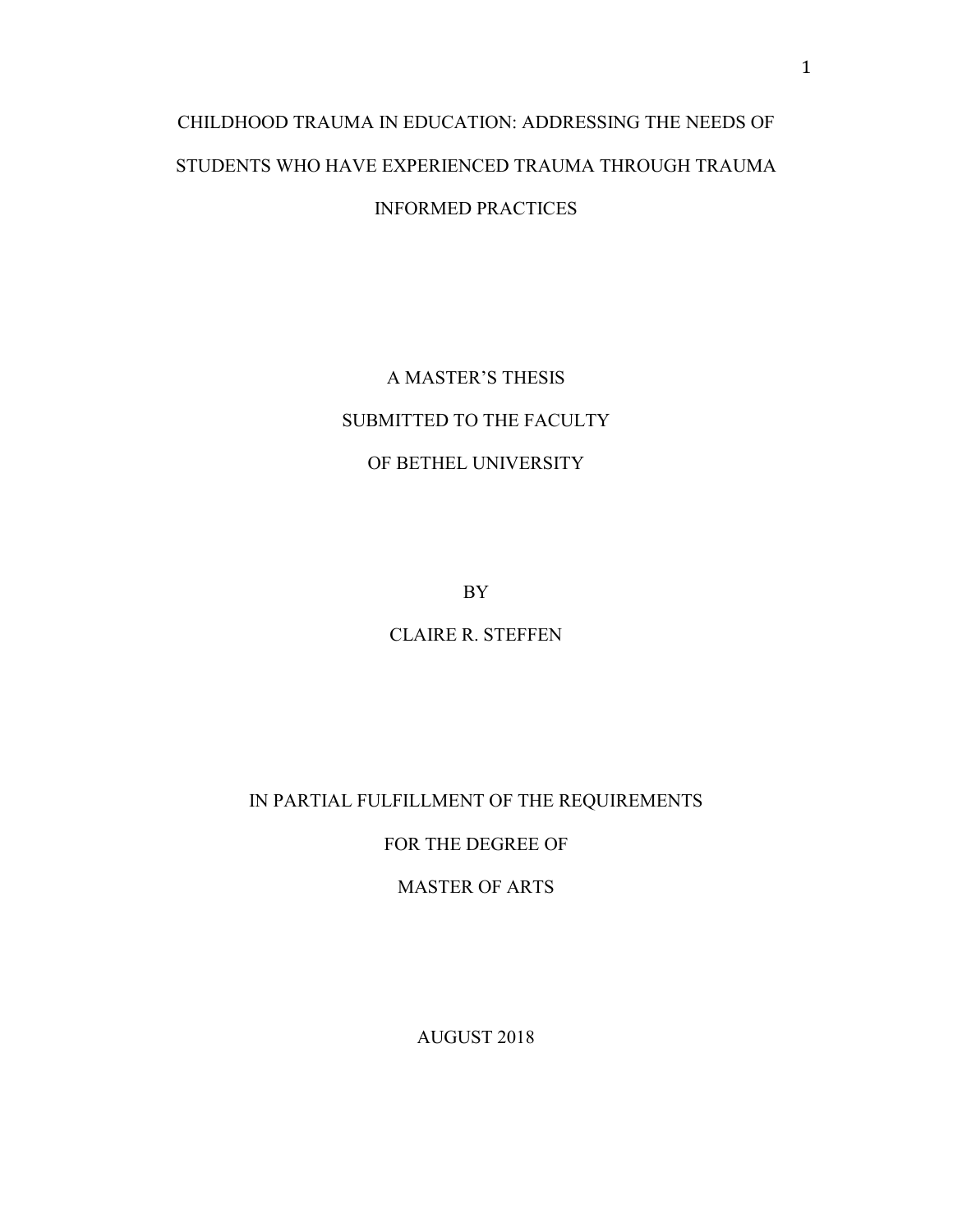#### BETHEL UNIVERSITY

## CHILDHOOD TRAUMA IN EDUCATION: ADDRESSING THE NEEDS OF STUDENTS WHO HAVE EXPERIENCED TRAUMA THROUGH TRAUMA INFORMED PRACTICES

Claire R. Steffen

August 2018

APPROVED

Advisor's Name:

Advisor's Signature:

Program Director's Signature: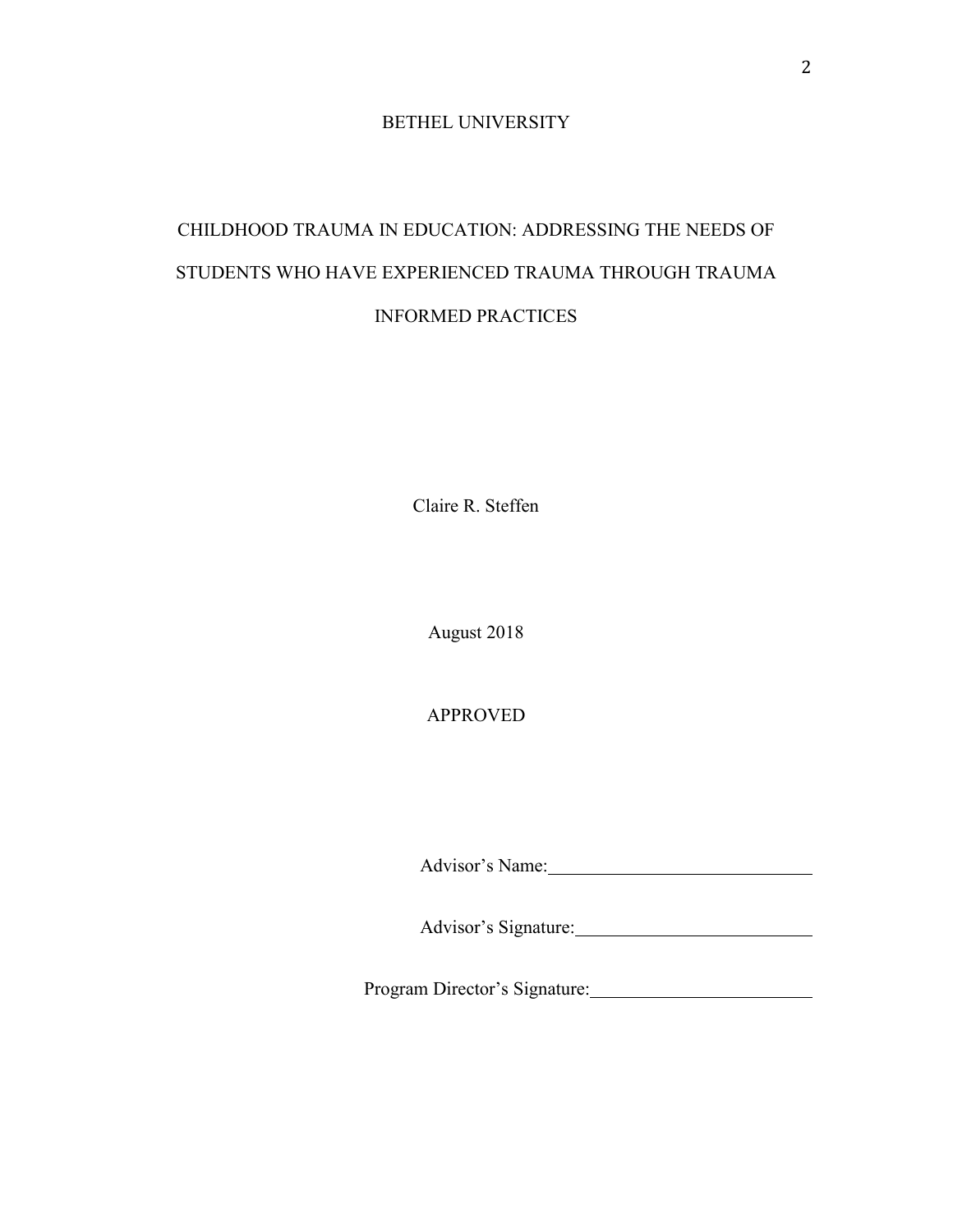#### Abstract

This literature review explores the background of trauma, the physiological effects of trauma on the developing child, and effective trauma informed strategies to assist educators in meeting the challenging needs of all students, especially those who have experienced trauma. Longitudinal research shows that trauma is prevalent and its effects are long lasting. Various effects of trauma contribute to dysfunction in brain processes, which results in academic and behavioral deficits. Trauma informed strategies such as Flexible Framework, Supportive Trauma Interventions for Educators (STRIVE), and Making SPACE for Learning are explained to assist educators in better meeting the needs of students who have experienced trauma.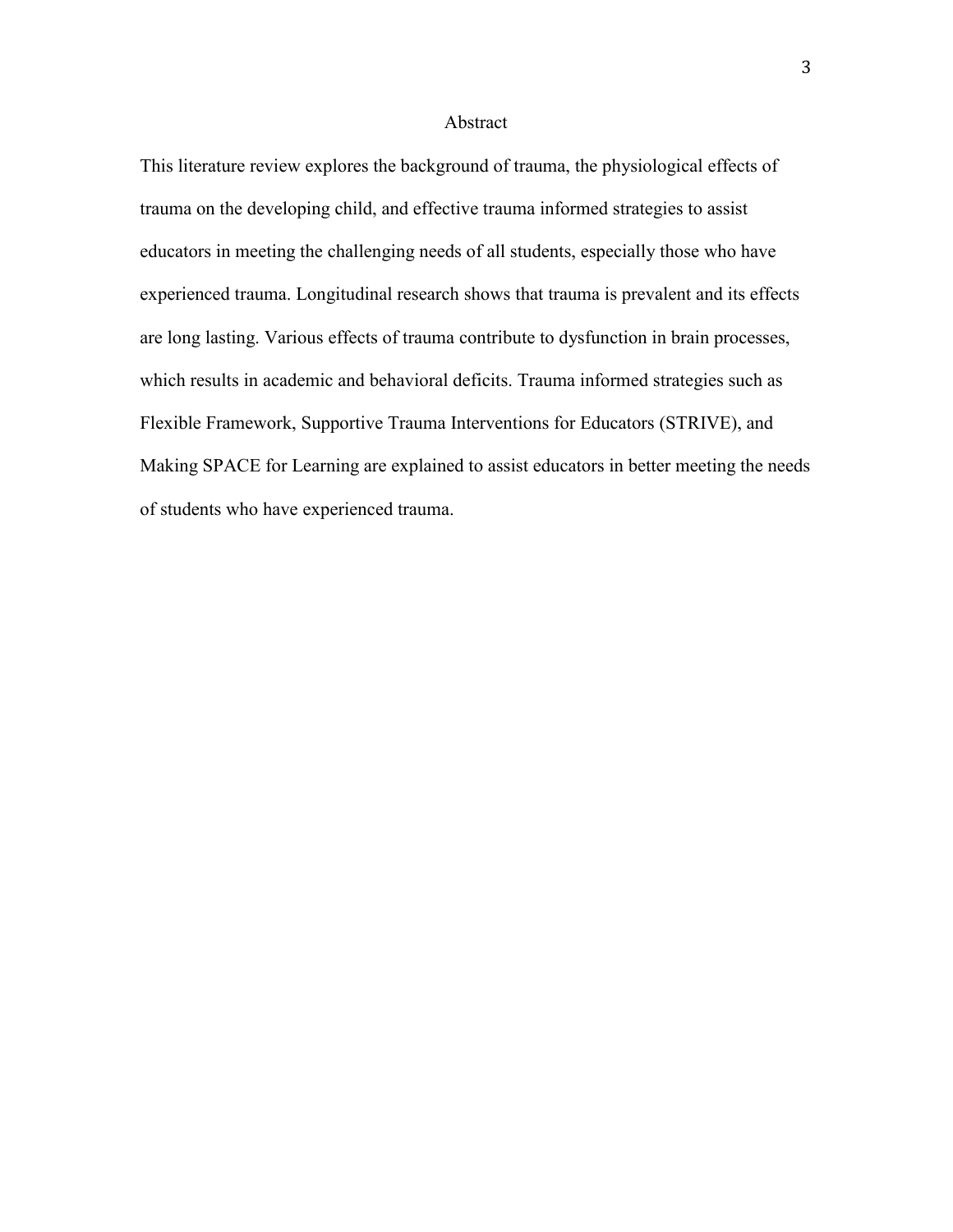### Table of Contents

| Center of Disease and Control Kaiser Permanente Study12 |  |
|---------------------------------------------------------|--|
| National Survey of Children's Health (NSCH) Study14     |  |
| Dr. Christopher Blodgett's Spokane, Washington Study16  |  |
|                                                         |  |
|                                                         |  |
|                                                         |  |
|                                                         |  |
|                                                         |  |
|                                                         |  |
|                                                         |  |
|                                                         |  |
|                                                         |  |
|                                                         |  |
|                                                         |  |
|                                                         |  |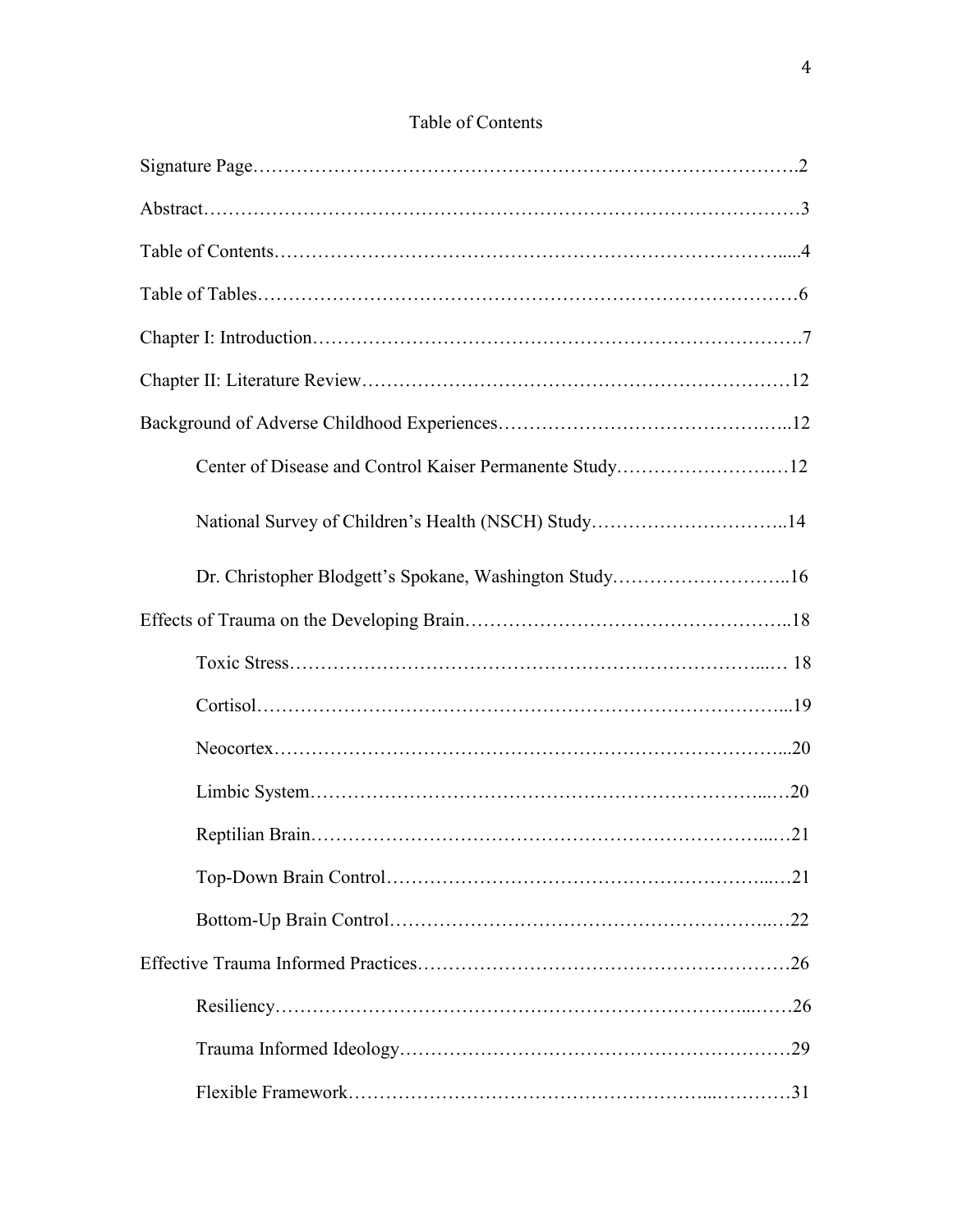| Supportive Trauma Interventions for Educators (STRIVE)46 |  |
|----------------------------------------------------------|--|
|                                                          |  |
|                                                          |  |
|                                                          |  |
|                                                          |  |
|                                                          |  |
|                                                          |  |
|                                                          |  |
|                                                          |  |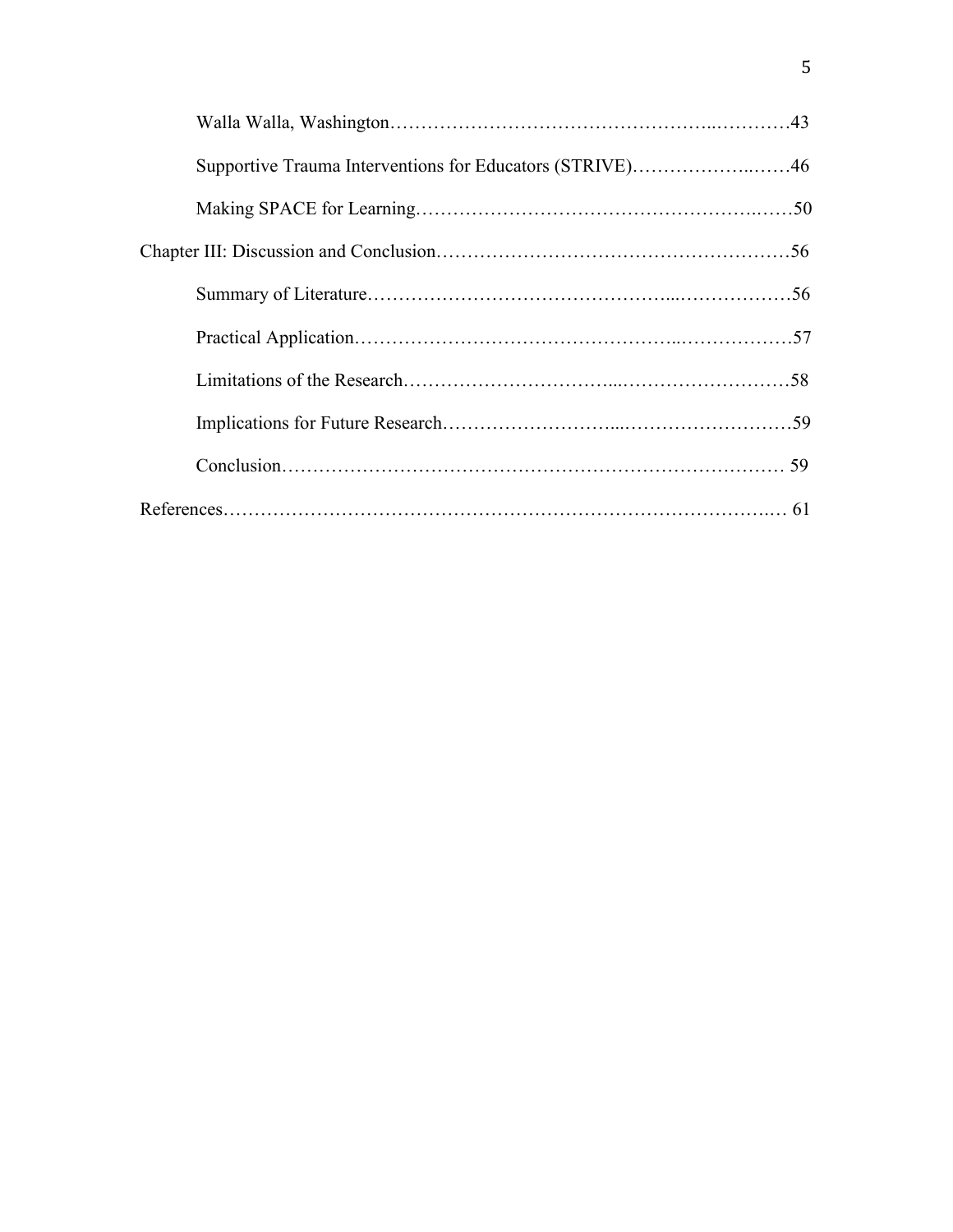## List of Tables

| Table                                                                                     | Page |
|-------------------------------------------------------------------------------------------|------|
| Correlation Between Number of ACEs and Struggles with School and Health18<br>$\mathbf{1}$ |      |
| $\overline{2}$                                                                            |      |
| 3                                                                                         |      |
| Flexible Framework's Process for Creating a Trauma Informed School31<br>4                 |      |
| 5                                                                                         |      |
| 6                                                                                         |      |
| 7                                                                                         |      |
| 8                                                                                         |      |
| 9                                                                                         |      |
|                                                                                           |      |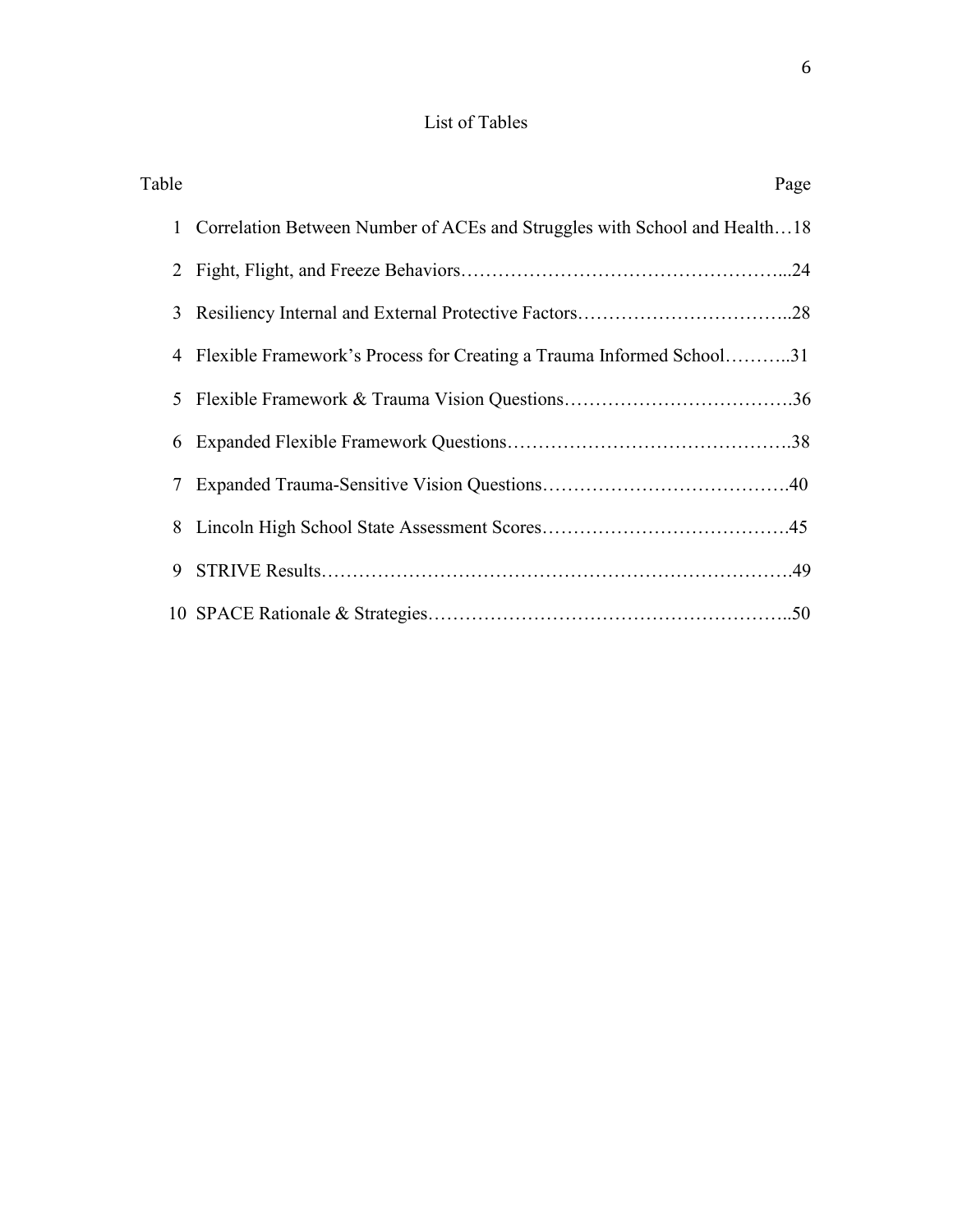#### **CHAPTER I: INTRODUCTION**

 *"Trauma confronts schools with a serious dilemma: how to balance their primary mission of education with the reality that many students need help in dealing with traumatic stress to attend regularly and engage in the learning process." —*

(Ko, S. J., Ford, J. D., Kassam-Adams, N., Berkowitz, S. J., Wilson, C., Wong, M., Layne, C. M., 2008, p. 398)

Over half of the student population in the United States is comprised of students who are experiencing or have experienced trauma, violence, or chronic stress (National Survey of Children's Health, 2011/2012). As a result, the educational system is and has been becoming increasingly diverse beyond academics. This poses a challenge for educators as they try to balance "the mission of education" as well as environments and relationships to help serve the whole child. In addition to the pressures that are placed upon teachers, students' needs and experiences are often becoming overlooked. Research has shown that students who have experienced three or more traumatic experiences in their lives are more likely to have academic failure. Students impacted by trauma are also more likely to have severe attendance problems, more likely to have school behavior problems, and more likely to have poor health compared with children with no known trauma (Stevens, 2012). The National Survey of Children's Health in 2011-2012 found that approximately 35 million children in the United States have experienced at least one type of childhood trauma. These students are in today's classrooms and the effects of trauma presents many challenges to educators.

As previously shared, research suggests that adverse childhood experiences are common and traumatic events have strong impact on human development. In fact,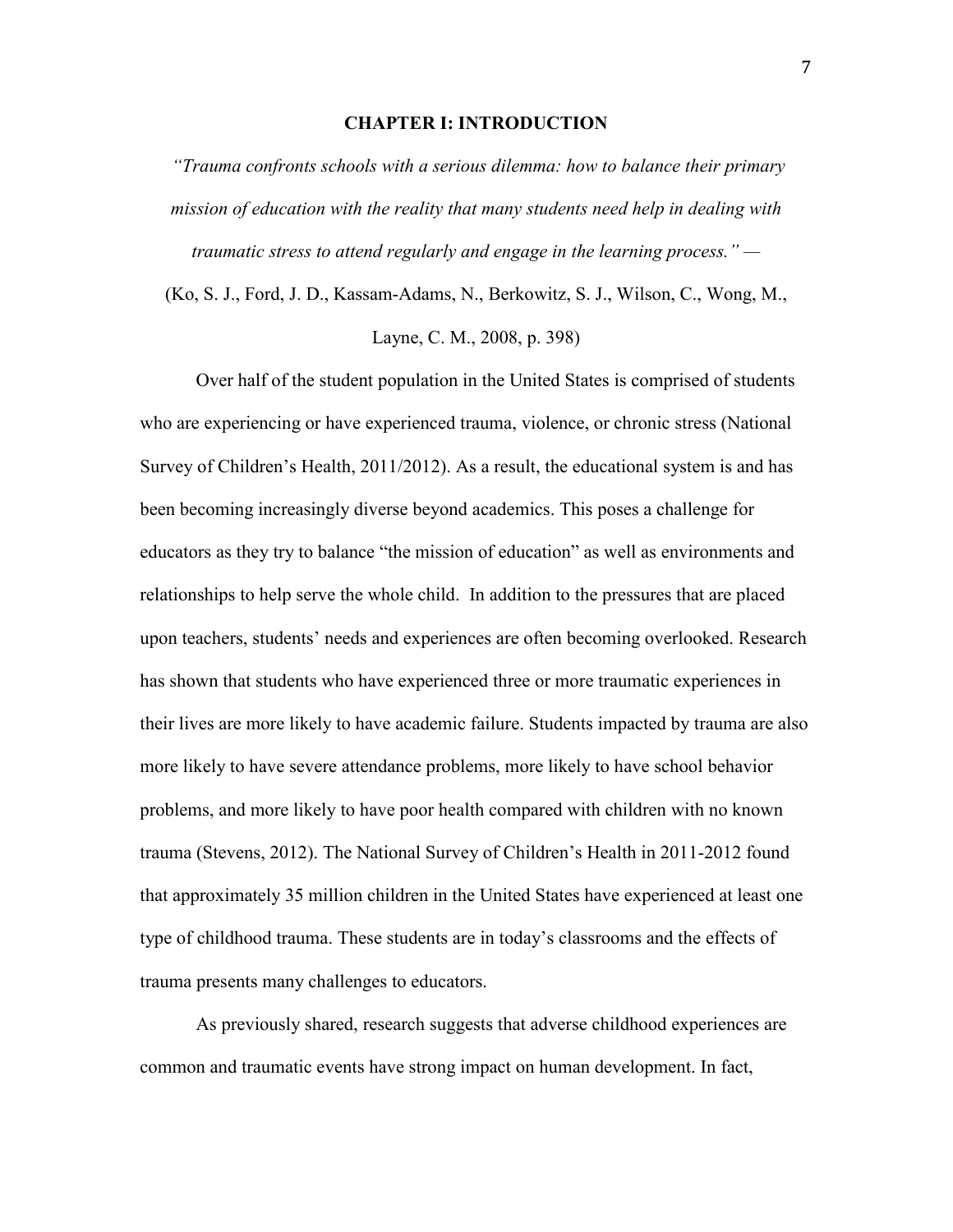"twenty-six percent of children in the United States will witness or experience a traumatic event before they turn four" (Steele, 2017 p. 4). As a result, the number one mental health problem facing students are anxiety symptoms and disorders. Adverse traumatic experiences affect all aspects of a child's life and are especially apparent in the classroom setting. Due to the prevalence of traumatic experiences, it is crucial for professionals working with children to understand the neuroscience as it pertains to the effects of trauma on a child's developing nervous system. The nervous system, the brain and related anatomy, is activated when a child experiences adversity. The nervous system is sensitive to stress and immediately prepares the body by triggering various chemicals and signals to the body. Understanding the neurological makeup will assist educators in rewiring student's brains to help meet the needs of their students who have experienced chronic adversity (Floyd & McKenna, 2003). In order to address those needs, it is essential for educators to become familiar with trauma informed strategies, so that the students are able to attend to and stay engaged in their learning experience.

When I first began my graduate studies, I was already in my fourth year of teaching. At that time, the importance of trauma awareness and trauma informed strategies had never really been communicated to me. I also had little to no direct experience with students who I believed to have had dealt with any major trauma. I did not know it at the time, but this was all about to change very quickly.

During that same year, I was given the responsibility by my administration of kick-starting a self-contained behavioral program with less than one-week notice. Having no experience with students in the emotional behavioral realm, I was very intimidated and began to ask questions. My administrators told me there were going to be five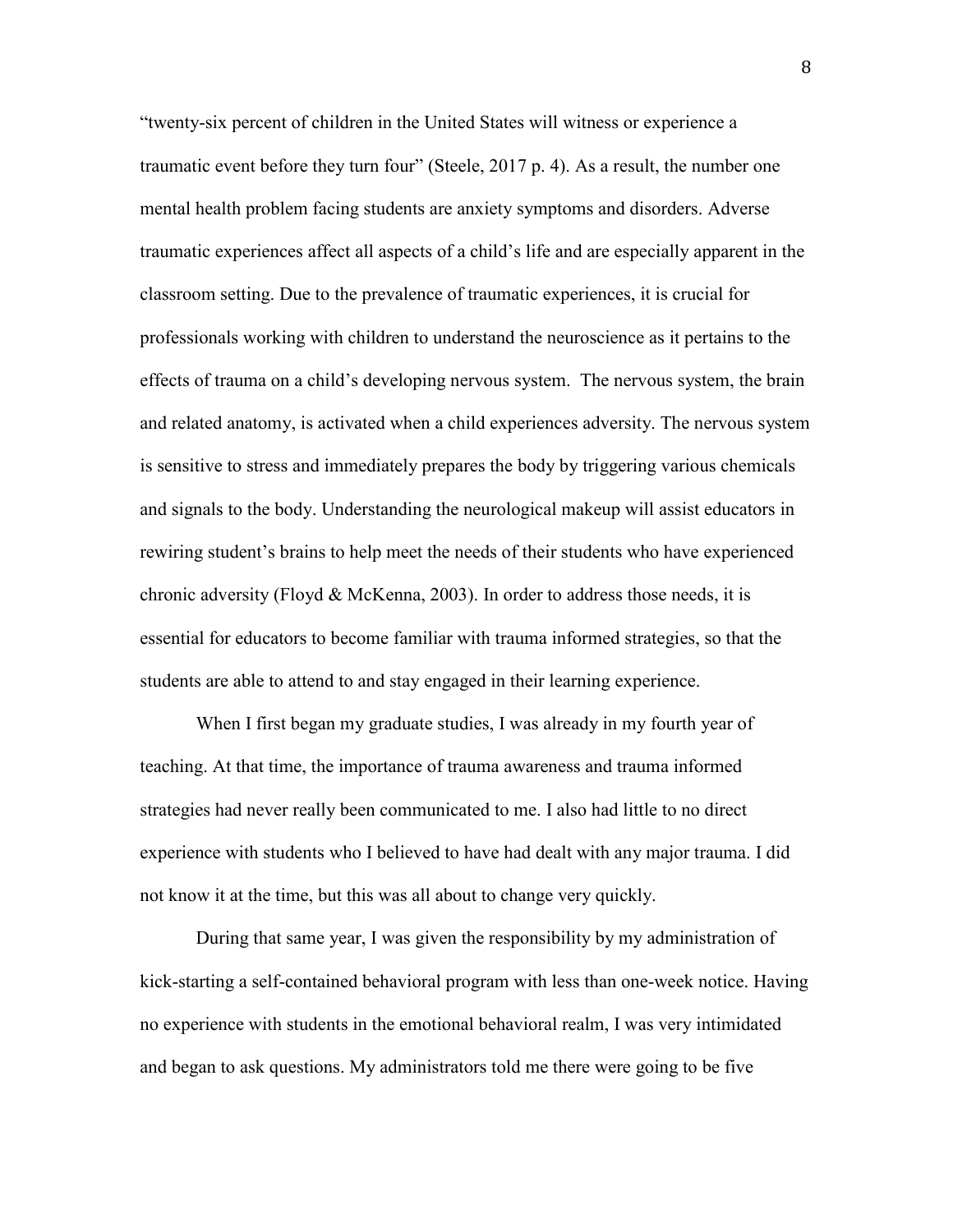students in the classroom I was to develop. They went on to tell me that these students were never to be left alone, were not allowed in the hallways during passing time, would bring weapons and drugs to school, needed to be escorted by two adults at all times, were physically and verbally abusive, and that there would be a police officer and crisis interventionist in the classroom as protective measures. As my administrator finished this never-ending list, the last thing she mentioned was that these students also have learning deficits. This information was extremely intimidating and did not help me whatsoever in terms of academic capability and understanding what these students could do successfully. I decided to reach out to other teachers who had these students in the past for help. Unfortunately, the negativity continued and as I investigated further and began to realize that my classroom was going to be made up of the "bad kids" as these students were referred throughout our building.

My mind began to fill with anxiety and doubt, but I knew that the only chance I had for success with these students was to find a way to build positive relationships in the classroom. As I started to develop safe and trusting relationships with each student, their comfort level in communicating with me increased. Each student began to open up and shared with me what had happened to them in the past, and things that were currently going on in their lives. To be honest, I could not believe some of the stories they shared, and repeatedly I found my self in shock. They were only kids, and many of the issues they were forced to worry about are things that nobody should have to worry about, no matter the age. The more I found out, the more I began to understand why my students learned and behaved in the ways that they did. However, I still did not know how to help these students, but deep down I believed that I could.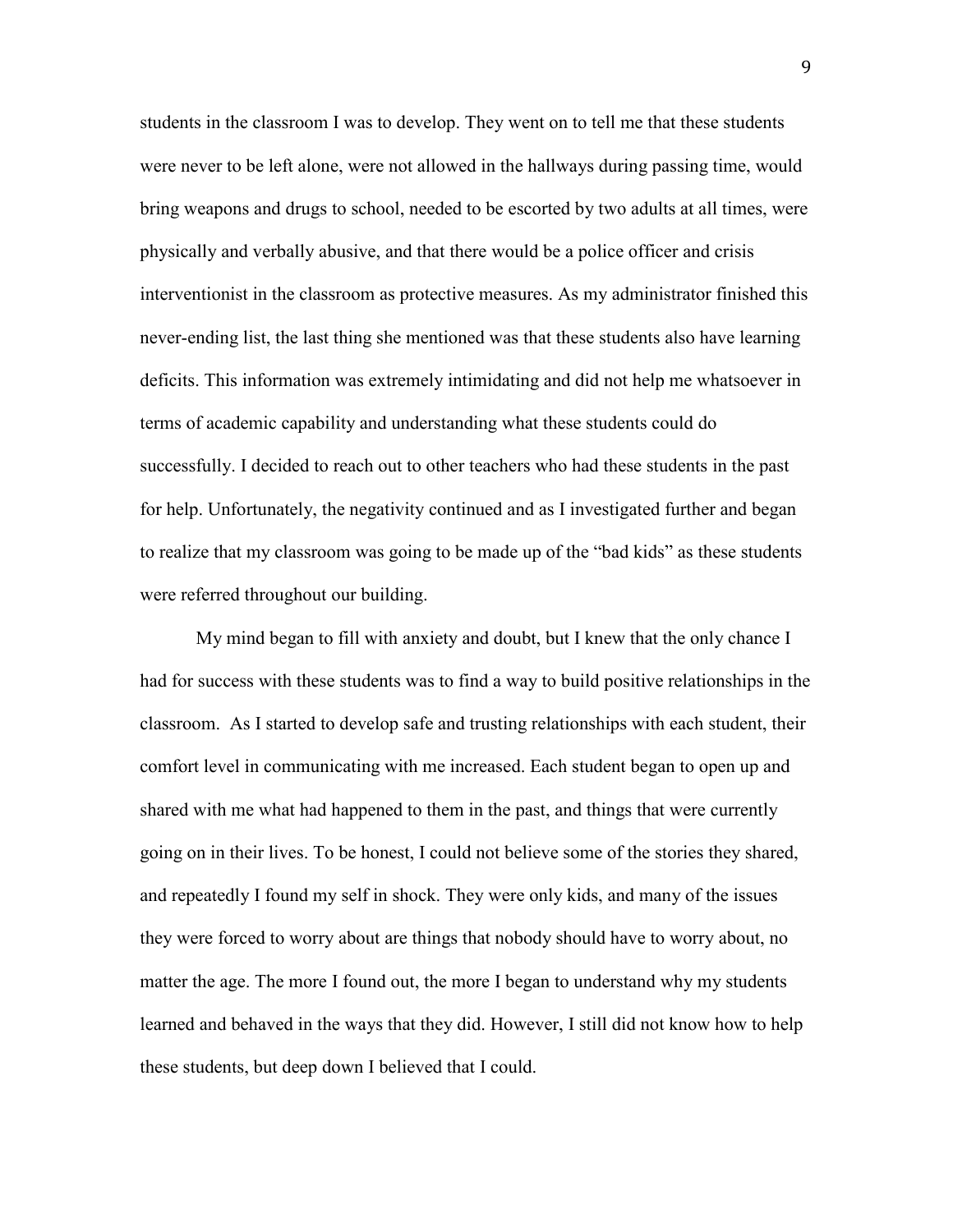My students and my teacher efficacy drew me into better understanding the trauma informed world. As a result of this never-ending investigation, my literature review seeks to answer the question: How can schools implement trauma informed practices to address the needs of students who have experienced trauma? In answering this question through an analysis of literature, the background of trauma and its effects will first be examined. There will also be a discussion about specific characteristics of students who have experienced trauma and how those characteristics affect a child. The literature review then includes a discussion about specific trauma informed practices that can be applied within the school setting. Next, this review will focus on students who have experienced trauma and that display social and academic challenges that may hinder their learning experience. These challenges pose difficulties for educators because they create an atmosphere that is not conducive to learning. This literature review will hopefully be helpful for educators, as it will explain in-depth the effects of childhood trauma and provide strategies so that educators are able to help students cope with traumatic stress and positively engage in their school experience.

Moving forward, it is important to note that trauma and its effects are a very complex issue and contain various components. Professionals vary in how they define trauma because trauma depends on various factors that make each person's traumatic experience individualized (Civitas, 2002/ 2004). Some of those factors are dependent on are the actual event the child experiences, the child's closeness to the traumatic event, the number of risk factors that confront a child, and the child's age. For the purpose of this paper, the author will reference trauma as an "exposure to an overwhelming event outside of the realm of normal human experience, resulting in excessive stress to the body, mind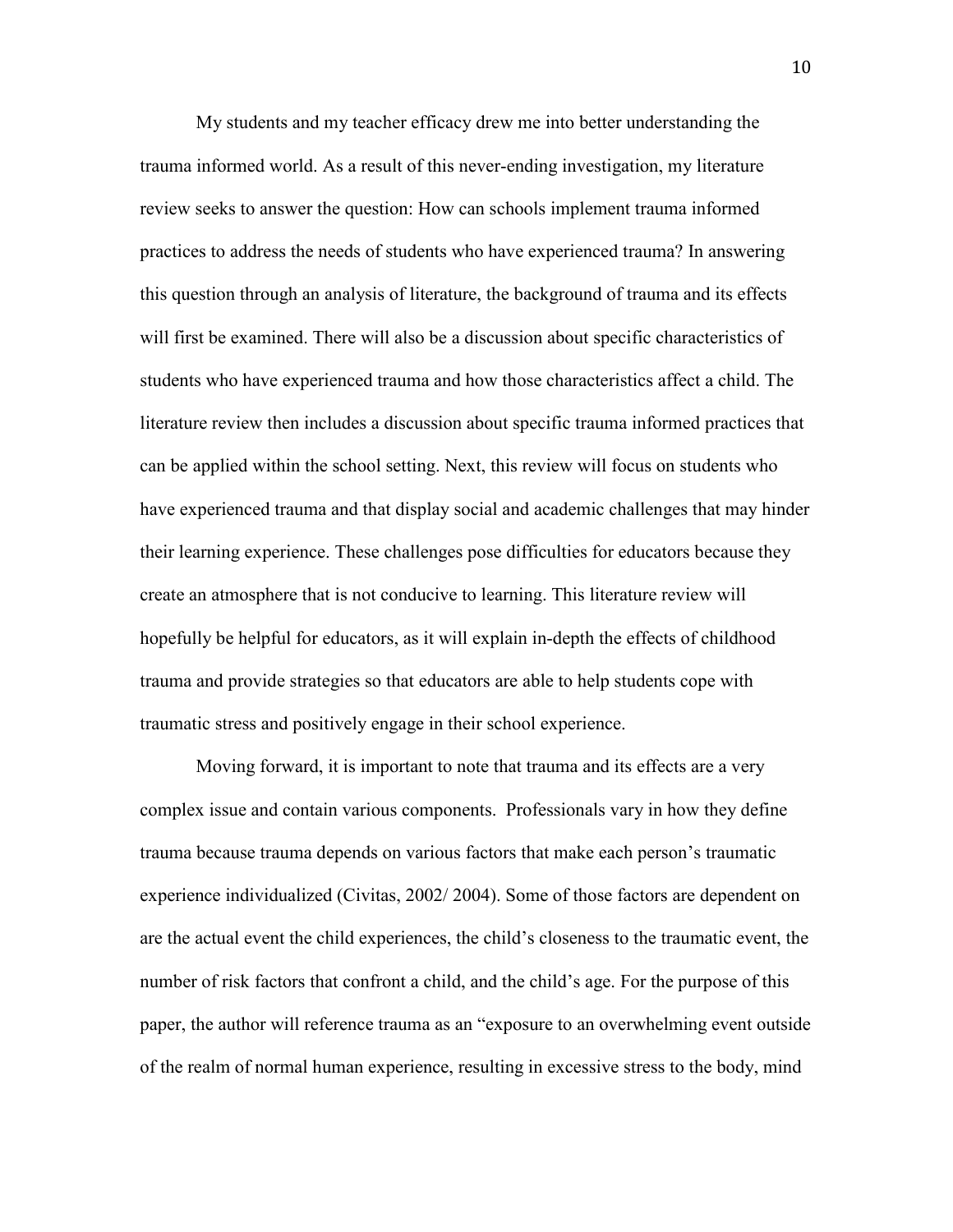and psyche" (Civitas, 2002/2004, p. 7). In addition to the Civitas definition of trauma, the author will use Jim Sporleder's, definition of trauma informed as "referring to all of the ways in which a service system is influenced by having an understanding of trauma and the ways in which it is modified to be responsive to the impact of traumatic stress" (Sporleder, Forbes, & LCSW, 2016, p. 33).

Fortunately, every school can create an environment that ensures that every child is healthy, safe, engaged, supported, and challenged (Brown, 2008). By building an environment that addresses the needs of the whole child, students will be given the opportunity to then uncover and strengthen their individualities. By implementing a trauma informed approach, the school creates awareness about the impacts of trauma on a child and motivates educators to implement trauma sensitive strategies to meet the needs of all students. A school that is trauma sensitive offers children an environment that is nurturing, developmentally appropriate, and educationally rich (Garbarino, Dubrow, Kostelny, & Pardo, 1992).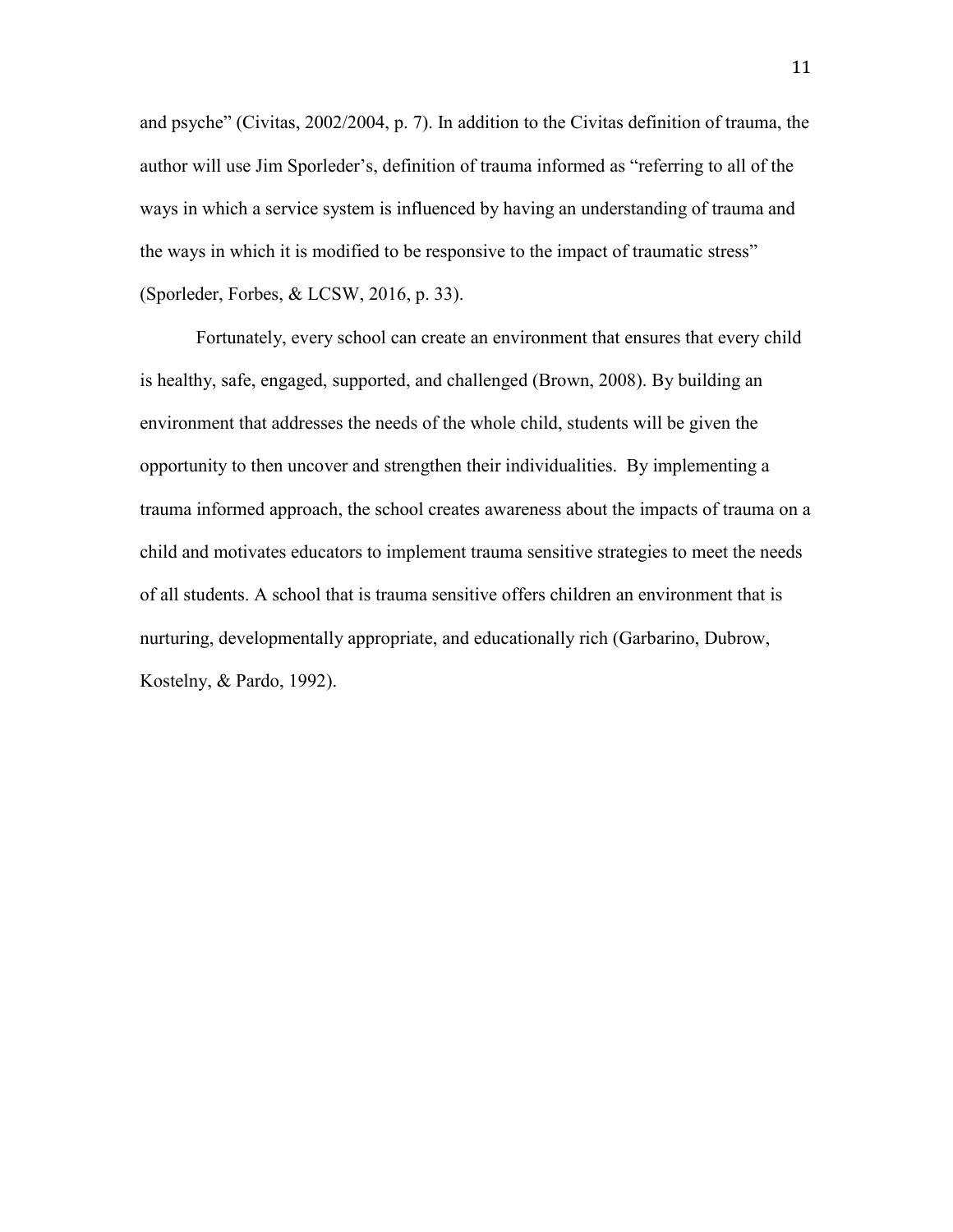#### **CHAPTER II: LITERATURE REVIEW**

#### **Background of Adverse Childhood Experiences Studies (ACEs)**

*"No one is immune: trauma occurs everywhere, in all populations and circumstances, at every socioeconomic level, across ethnic and cultural lines, within all religions, and at* 

*all levels of education"* (Souers & Hall, 2016, p.391; ChildHelp, 2013).

#### **Center of Disease and Control Kaiser Permanente Study**

The exploration of childhood trauma and its effects stems back to the 1990's when Kaiser Permanente conducted the first wave of the Adverse Childhood Experience (ACE) study from 1995 to 1997. This study concluded that there is a direct correlation between ACEs and health and social problems in adults (Felitti et al., 1998). The first phase of this study included a survey of 9,508 people, which after certain exclusionary measures, the final data that was compiled and analyzed based on 8,056 adults. Exploring the demographics of the first phase of the ACEs study, of the 8,056 participants, the average age of participants included in this analysis was 56 years. The gender breakdown of participants was 52.1% women and 47.9% male. The cultural backgrounds of the 8,056 people included in this study were as follows: 6,432 white, 385 African American, 431 Hispanic, 508 Asian, and 300 classified their cultural background as other. It was noted that all participants had livable wages, health insurance, and were middle class or affluent (Sporleder, Forbes, & LCSW, 2016).

The participants were sent an ACE Study questionnaire by mail. This questionnaire included 17 questions about participant's personal experiences with childhood abuse and exposure to forms of household dysfunction while they were growing up (Felitti et al., 1998). At this time, there were seven categories of adverse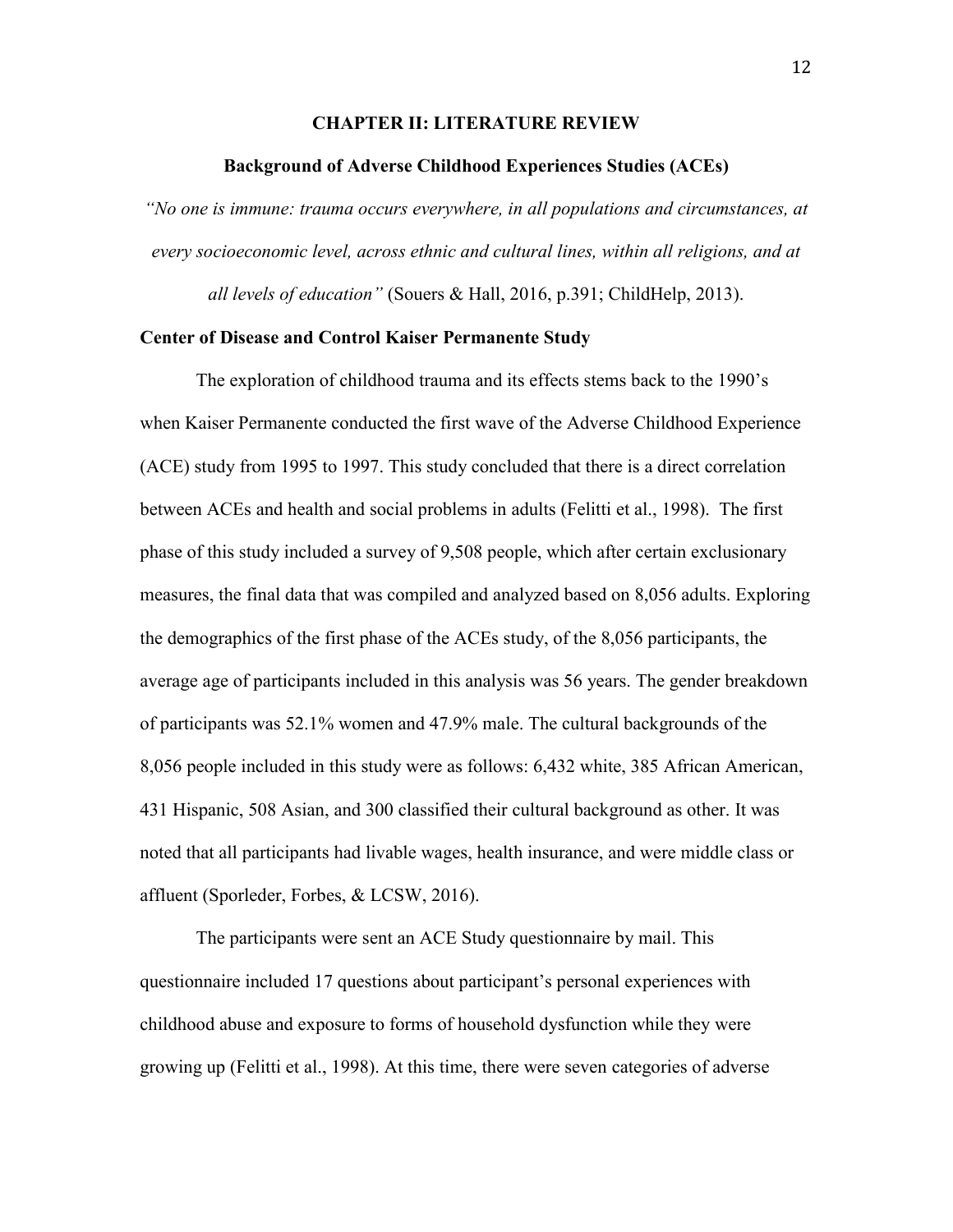childhood experiences that were studied. Those areas were psychological, physical, or sexual abuse; violence against mother; or living with household members who were substance abusers, mentally ill or suicidal, or ever imprisoned. The original ACEs questionnaire also explored questions regarding risk factors and disease based on leading causes of morbidity and mortality in the United States. The risk factors included in this original survey included smoking, severe obesity, physical inactivity, depressed mood, suicide attempts, alcoholism, drug abuse, parenteral drug abuse, a high lifetime number of sexual partners, and a history of having a sexually transmitted disease. Disease conditions were also assessed and questions were included regarding the participant's health history of heart disease, cancer, stroke, chronic bronchitis, or emphysema, diabetes, hepatitis or jaundice, and skeletal fractures.

Based on participant's responses, researchers analyzed the number of adverse childhood experiences and then compared these to participant's responses of adult risk behavior, health status, and disease. Exposure to a category was counted if the participant responded "yes" to one or more of the questions in that category. Overall, the findings of the first phase of the adverse childhood exposure study showed that the impact of adverse childhood experiences on adult health status is strong and collective (Felitti et al., 1998). From the compilation of the results, the most common of the seven categories of childhood exposure was substance abuse in the household and the least prevalent category was criminal behavior in the household. From the results, the breakdown of percentages regarding the prevalence of childhood exposure to abuse and household dysfunction are psychological 11%, physical 10.8%, sexual 22%, substance abuse 25.6%,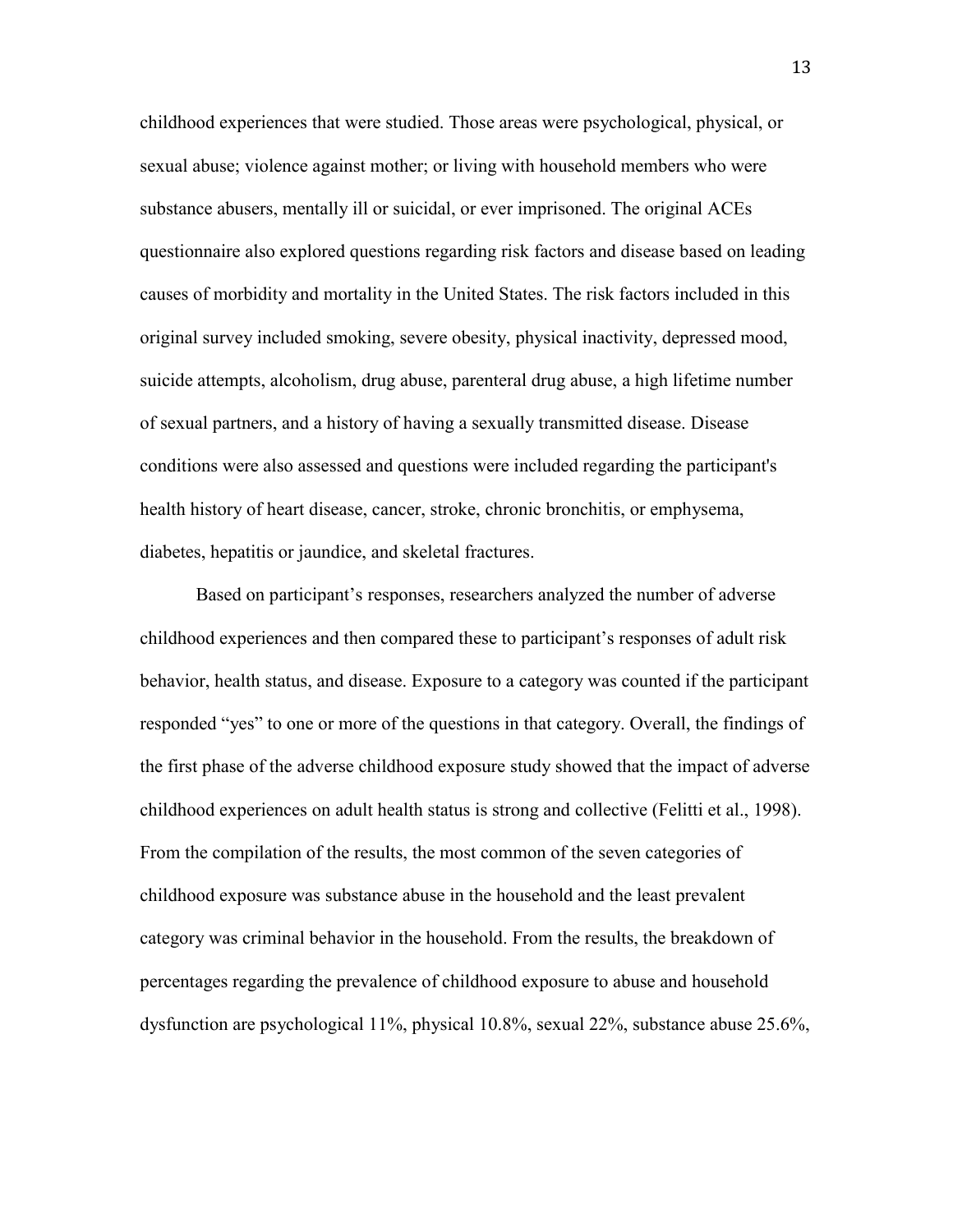mental illness 18.8%, mother treated violently 12.5%, and criminal behavior in household 3.4%.

In the next phase of the study the investigators correlated the number of childhood experiences with risk factors and disease in adults. The authors concluded that the results from the data related to the relationship of childhood exposure and risk factors suggested that as the number of childhood exposures increased as did the prevalence and risk for smoking, severe obesity, physical inactivity, depressed mood, suicide attempts, alcoholism, use of illicit drugs, injection of illicit drugs, greater than or equal to 50 intercourse partners, and history of a sexually transmitted disease (Felitti et al., 1998). When the research was considered in terms of adverse childhood exposures and disease, the percentages for the presence of the considered disease conditions were 3.8% ischemic heart disease, any cancer 1.9%, stroke 2.6% chronic bronchitis or emphysema 4.0%, and diabetes 4.3%. Similarly, the prevalence percentages for skeletal fractures, hepatitis or jaundice, and poor self-rated health were 3.9%, 6.5%, and 18.2%, respectively.

#### **National Survey of Children's Health (NSCH) Study**

 Since the first rounds of the ACE study stem back to the 1990's, it is crucial that there is examination of current data regarding ACEs. According to research scientists Vanessa Sacks and David Murphey, there has been little change in the prevalence of childhood abuse and maltreatment. The team at Child Trends Organization states that, "one of the most sobering findings regarding ACEs is preliminary evidence that their negative effects can be transmitted from one generation to the next" (Sacks  $\&$ Murphey, 2018, p. 2). The National Survey of Children's Health (NSCH) conducted a more current ACEs study. This study examined adverse childhood experiences across the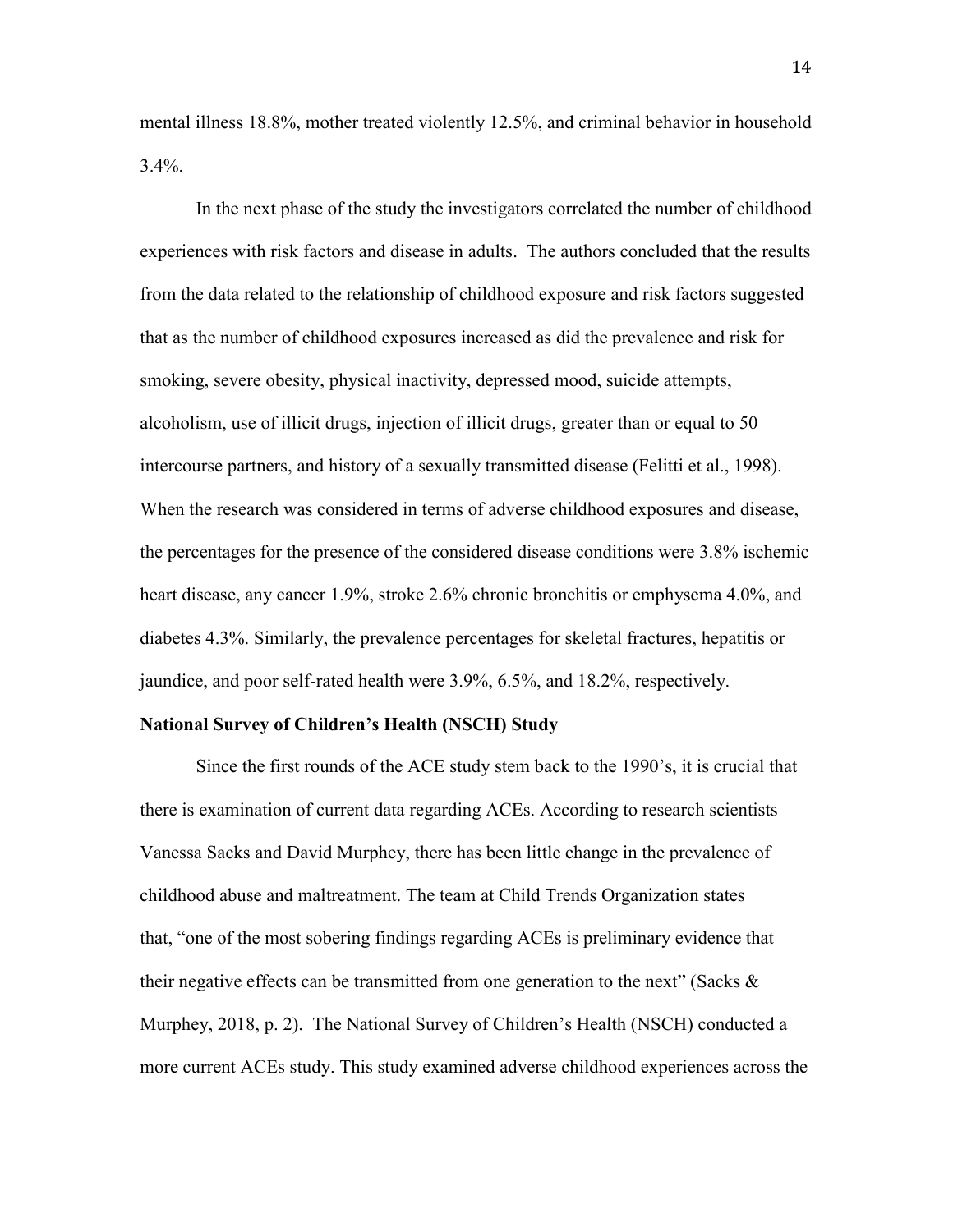United States in the years of 2003, 2007, 2011/12, and 2016. The survey included 50,212 participants in all states including the District of Columbia. The survey was mailed to randomly selected households with one or more children. A parent or guardian who was familiar with the child completed the survey.

Similar to the *Kaiser Permanente Study,* a list of ACEs was used for data collection measures, but the NSCH expanded their list so that it included physical and emotional neglect, parental separation and divorce, exposure to violence outside of the home, living in unsafe neighborhoods, homelessness, bullying, and experience of income insecurity to fit the current societal challenges of the United States (Sacks  $\&$  Murphey, 2018). The NSCH includes eight ACEs in their survey. The eight included the following (Sacks & Murphey, 2018, p.3):

- 1. Lived with a parent or guardian who became divorced or separated
- 2. Lived with a parent or guardian who died
- 3. Lived with a parent or guardian who served time in jail or prison
- 4. Lived with anyone who was mentally ill or suicidal, or severely depressed for more than a couple of weeks
- 5. Lived with anyone who had a problem with alcohol or drugs
- 6. Witnessed a parent, guardian, or other adult in the household behaving violently toward another (e.g., slapping, hitting, kicking, punching, or beating each other up)
- 7. Been the victim of violence or witnessed any violence in his or her neighborhood
- 8. Experienced economic hardship "somewhat often" or "very often" (i.e., the family found it hard to cover costs of food and housing)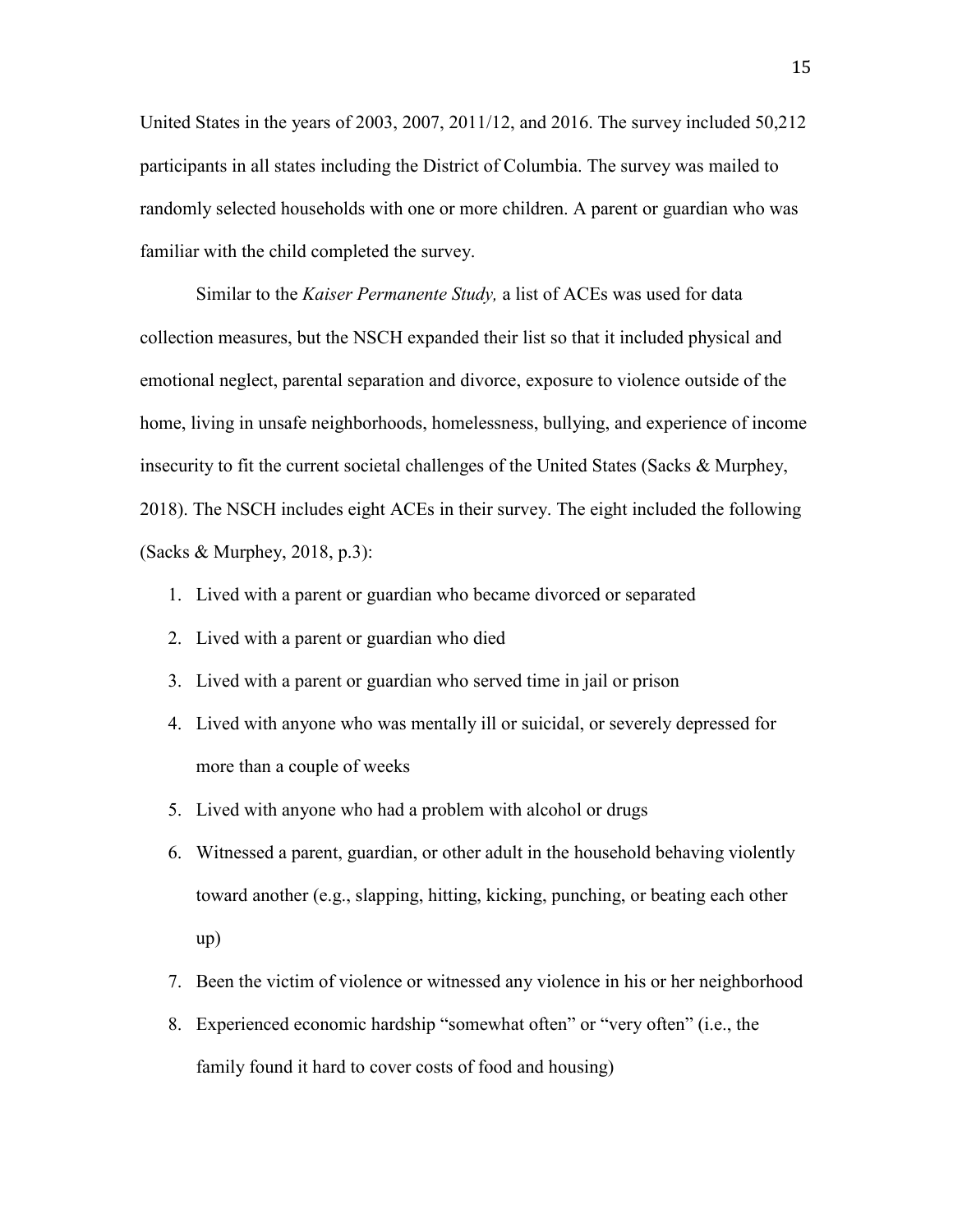To bring attention to the specific exposure areas, the data was analyzed and listed with percentages for the specific areas. From the 50,212 participants, 25% found it hard to cover basics like food or housing somewhat often or very often, 25% of the children had a parent or guardian divorced or separated, 9% of children lived with someone who has a problem with alcohol or drugs, 8% lived with someone mentally ill, suicidal or severely depressed, 8% of participants had a parent or guardian that served time in jail, 6% of children saw or heard a parents or other adults slap, hit, kick in their home, 3% of children had a parent or guardian who died, and lastly 4% of children were a victim of or witness to violence in their neighborhood (Sacks & Murphey, 2018).

From this data, the compilation of results also was broken down into the numbers of adverse childhood exposures that participants experienced. The percentage breakdown of the number of adverse childhood exposures participants experienced were as follows: 55% of children experienced zero ACES, 24% of children experienced one ACE, 11% of children experienced two ACEs, and 10% of children experienced three to eight ACEs (Sacks & Murphey, 2018).

#### **Dr. Christopher Blodgett's Spokane, Washington Study**

There are numerous studies that suggest there is a direct link between adverse childhood experiences and the effects on one's health. However, research also suggests there is a direct link between adverse childhood experiences and the effects on a child's academic success. Dr. Christopher Blodgett and a team of researchers were motivated by the previous ACEs studies that showed the relationship between ACEs and one's health and they wanted to bring attention to how trauma was affecting children's' performance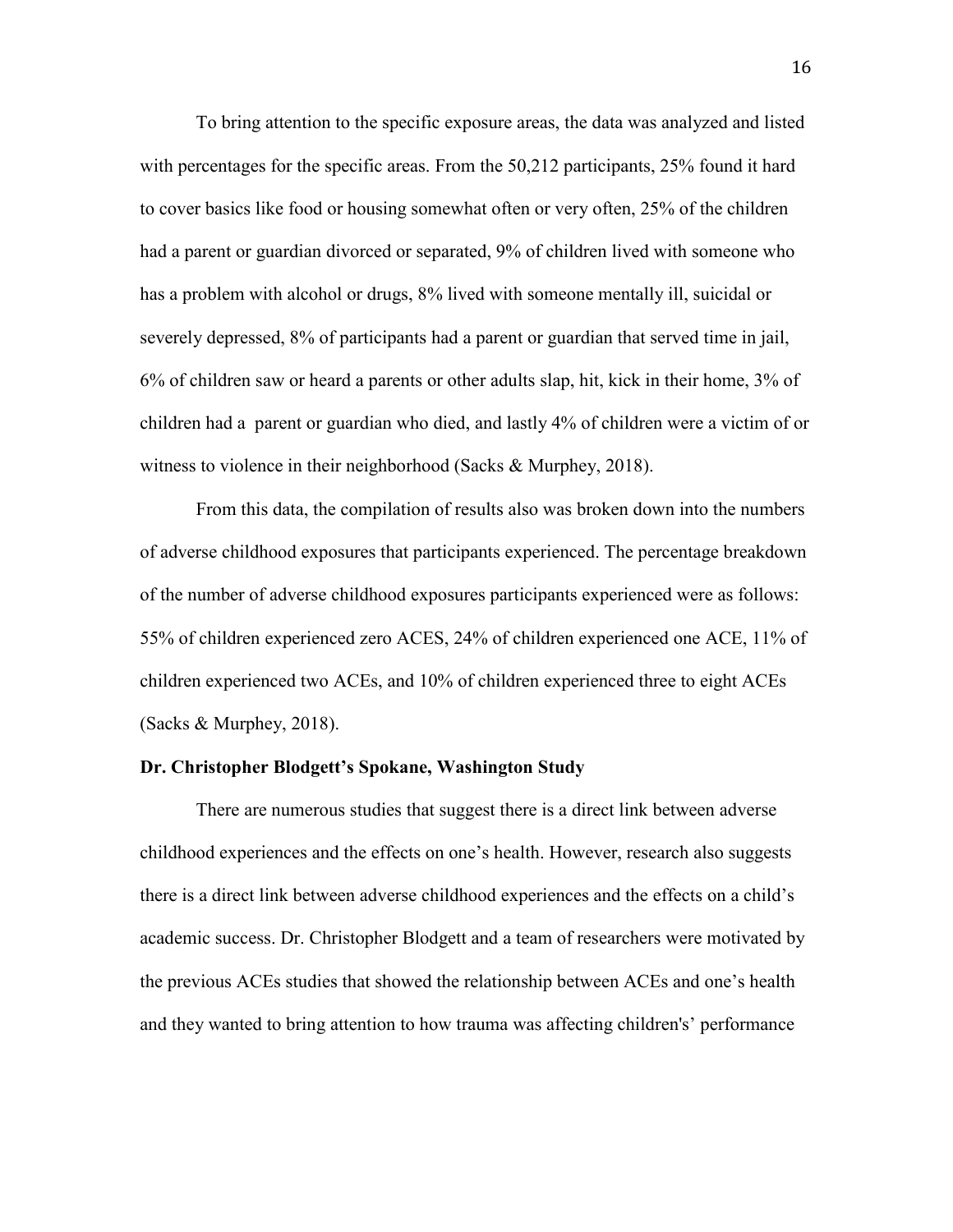in schools. With this study the research team wanted to demonstrate how ACEs and trauma are prevalent and how this impacts the educational system (Souers & Hall, 2016).

In 2010 one of the first studies was completed on this newly researched topic of trauma in the schools of Spokane, Washington. This study included 2,100 children randomly selected in 10 elementary schools (Stevens, 2012). These children ranged from kindergarten through sixth grade. Teachers and administrators were given a survey and were asked to identify the traumatic events they knew the specific child had been exposed to without a discussion with that child. Based on an examination of the data, teacher and administrator responses included traumatic events dealing with divorced or separated parents, homelessness or a risk of homelessness, witnessing family violence, involvement with child protective services, a jailed family member, a family member abusing alcohol or other drugs, neglect, mental illness in a family member, exposure to community violence, or death of a parent or caregiver.

When examining results from the data collection, Blodgett and his research team discovered that the more adversities a child had, the more likely the child was to have failing grades, attendance issues, behavioral problems and health issues (Stevens, 2012). More specifically, there were 248 children who had experienced three or more adverse childhood experiences. When teachers and administrators reflected on the school behaviors of these students, they concluded that students who had three or more adverse childhood experiences were three times more likely to have academic failure. These students were also five times more likely to have severe attendance problems, six times more likely to have school behavior problems, and four times more likely to have poor health compared with children with no known trauma.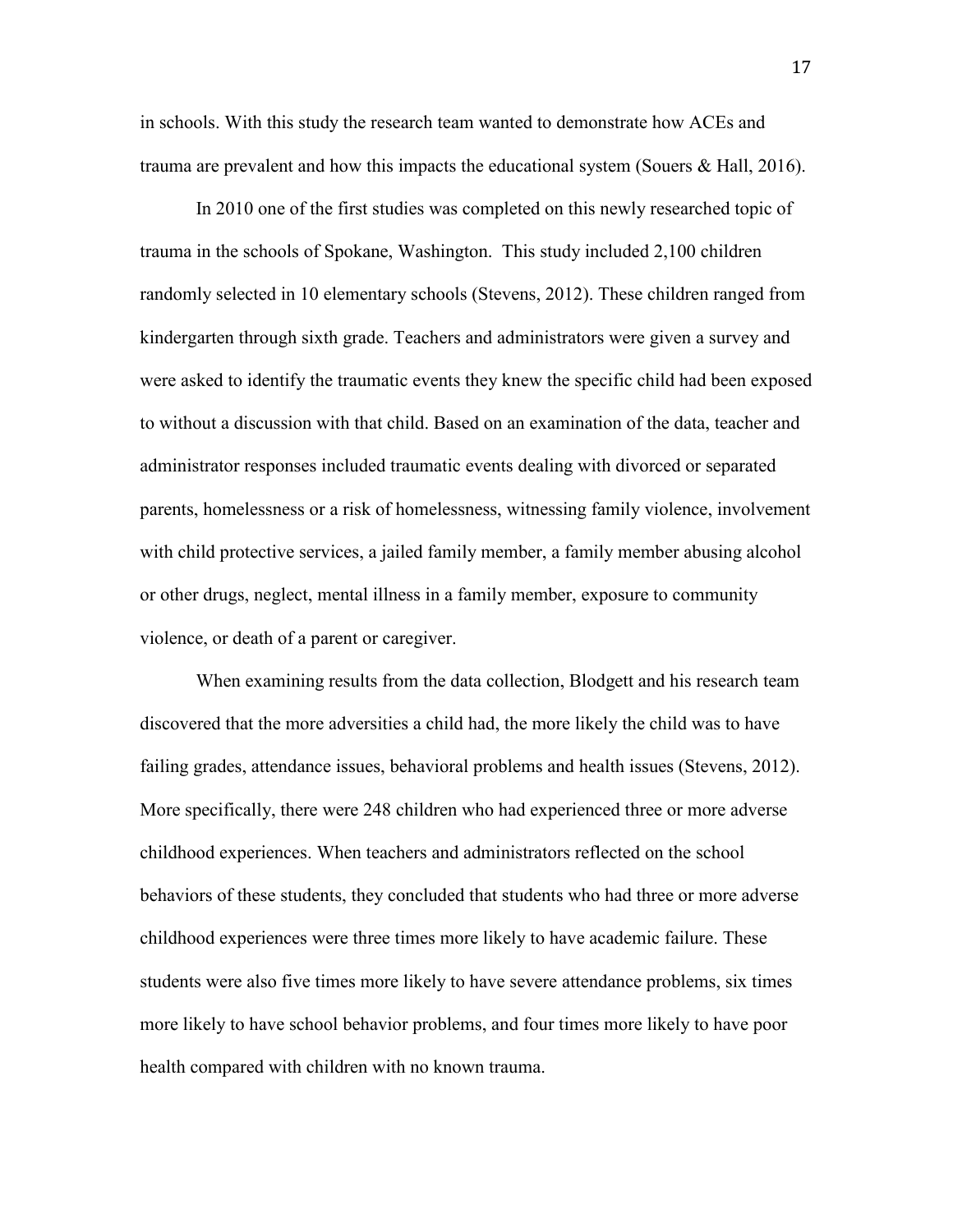When examining the results more closely, they can be explained in terms of "dose-effect". This means that there was a relationship between the amount of ACEs and the amount of negative school behaviors. Explanations of the results in terms of doseeffect are indicated in the table below. From the results, a student with one adverse childhood experience was 2.4 times more likely than was a student with no ACEs to have serious behavioral issues, a student with two ACEs was 4.3 times more likely to have these issues, and a student with three or more ACEs was 6.1 times more likely to have these issues. Based on the results, Blodgett suggests the number of ACEs matters more than severity (Souers & Hall, 2016).

**Table 1:** Correlation Between Number of ACEs and Struggles with School and Health (Souers & Hall, 2018 p. 349)

|               | Attendance | Behavior | Coursework | Health |
|---------------|------------|----------|------------|--------|
| $3+$ ACEs     | 4.9        | 6.1      | 2.9        | 3.9    |
| 2 ACEs        | 2.6        | 4.3      | 2.5        | 2.4    |
| 1 ACE         | 2.2        | 2.4      | 1.5        | 2.3    |
| No known ACEs |            | 1.0      |            |        |

#### **Effects of Trauma on the Developing Brain**

#### **Toxic Stress**

As previously stated, the author of this literature review defines trauma as "an exposure to an overwhelming event outside of the realm of normal human experience, resulting in excessive stress to the body, mind and psyche" (Civitas, 2002/2004, p.7). A key factor to consider when examining trauma is stress. When children have prolonged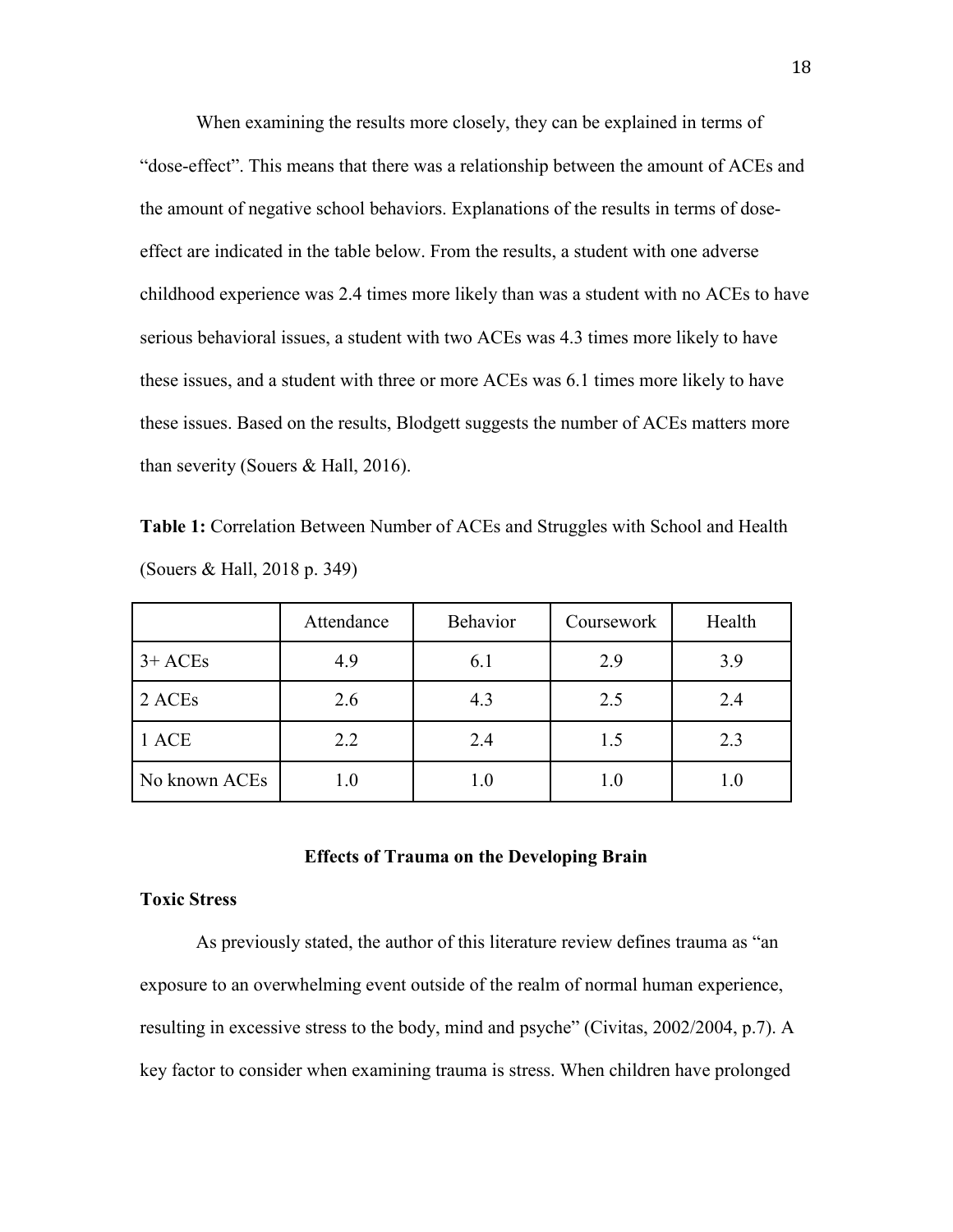experiences of adversity without a caring adult in their lives, it creates high amounts of stress. This causes their body to activate its stress response system by releasing stress hormones. However, for a child who has experienced trauma, their stress response systems will release higher levels of stress hormones, which then become toxic to the human body. When one's stress response system is over activated as a result of exposure to chronic trauma, it is referred to as toxic stress (Sporleder et al., 2016). Toxic stress impacts a child developmentally and it directly affects their learning, memory, social skills, and aspects of executive functioning, which contributes to a student's success in the educational environment (Shonkoff & Garner, 2012).

#### **Cortisol**

Jim Sporleder refers to research from Harvard as he states, "adverse environments resulting from neglect, abuse, and/or exposure to violence can impair the development of executive function skills as a result of the disruptive effects of toxic stress on the developing architecture of the brain" (Sporleder et al., 2016, p. 21). One of the body's main disruptive responses on the developing brain is the stress hormone called cortisol. This hormone is produced in the adrenal glands along with adrenaline. Together, these stress hormones are released to prepare the body to be in survival mode.

Cortisol contributes to a human beings response to stress. In terms of exposure to trauma, a child who has experienced prolonged trauma will release more cortisol than a child who has not experienced trauma (Sporleder et al., 2016). Researcher William Steel references Yerkes– Dodson Law of 1908 and states, "the quality of our performance on any task, whether physical or mental, is related to our level of stress or emotional arousal" (Steele, 2017, p. 12). This is crucial for educators to understand because a

19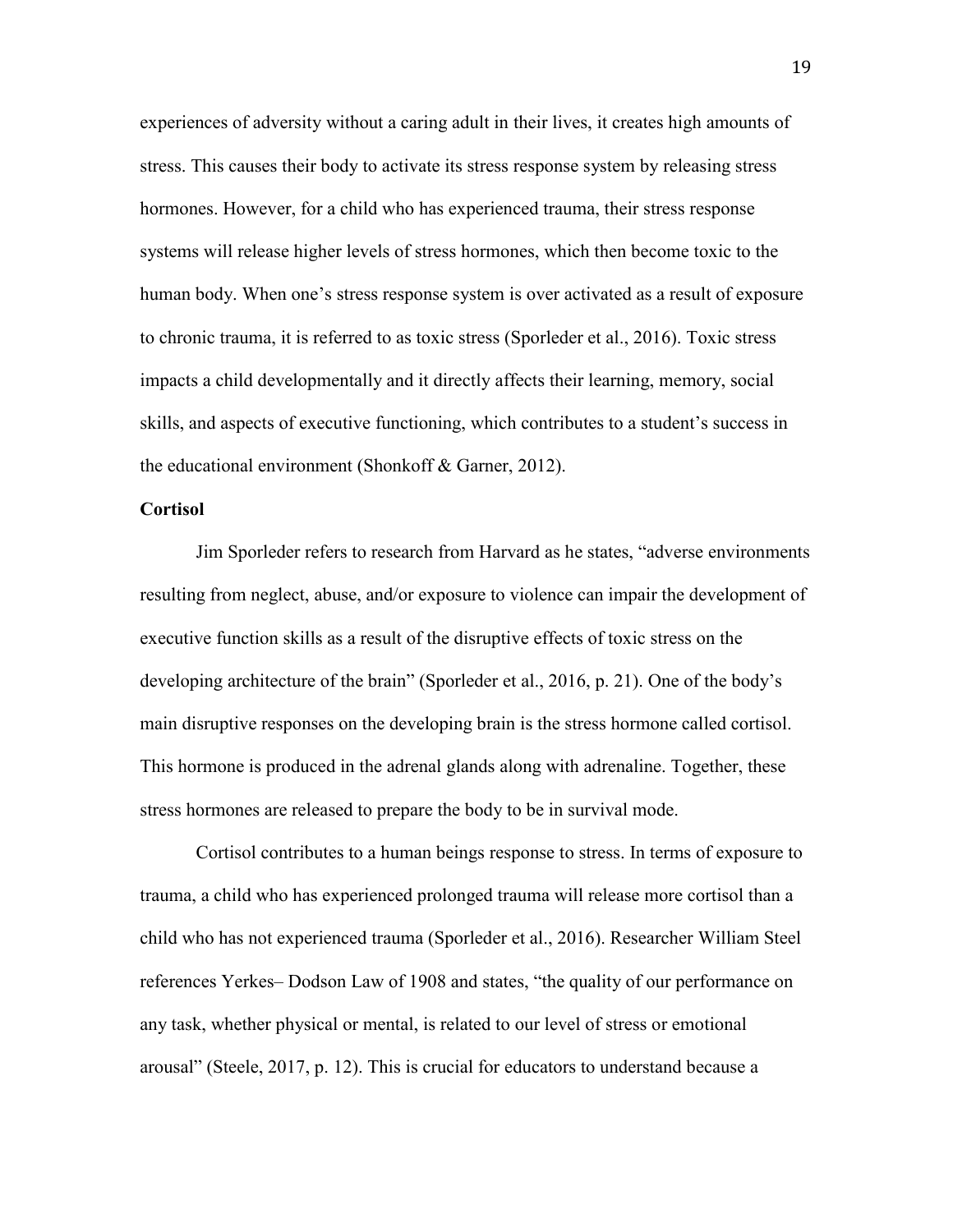student's performance in school will be impacted if they are experiencing extreme high or extreme low levels of emotional arousal.

#### **Neocortex**

 Stress impacts the entire human body, but there are three main areas of the brain that impact a child's learning, memory, mood, relational skills, and executive functioning skills (Shonkoff & Garner, 2012). These three areas are known as the neocortex, limbic system, and reptilian brain (Steele, 2017). The location of these areas in the brain from the top to bottom starts with the neocortex followed by the limbic system and reptilian brain, respectively (Sporleder et al., 2016). These three areas of the brain are interrelated, meaning that the health of the neocortex directly affects the limbic system and reptilian brain. The neocortex's main role when regulating stress is creating survival responses in the limbic system and reptilian brain. Other functions of the neocortex are language skills, reasoning skills, and logical thinking. Ultimately, this part of the brain contains the necessary functions needed to be a successful learner.

#### **Limbic System**

Once the neocortex is activated from stress stimuli, the next section of a healthy brain that is triggered is the limbic system. The limbic system is located in the middle of the brain and is commonly referred to as the "emotional brain" (Steele, 2017). In relation to the education setting, the limbic system helps a student remember past events, traumatic or not. It also helps a student recognize threats from our surroundings. Additionally, the neocortex assists a student in making choices based on their personal experiences. Simply put, the limbic system is one's behavioral response and to what the brain senses needs to happen in order to survive (Sporleder et al., 2016).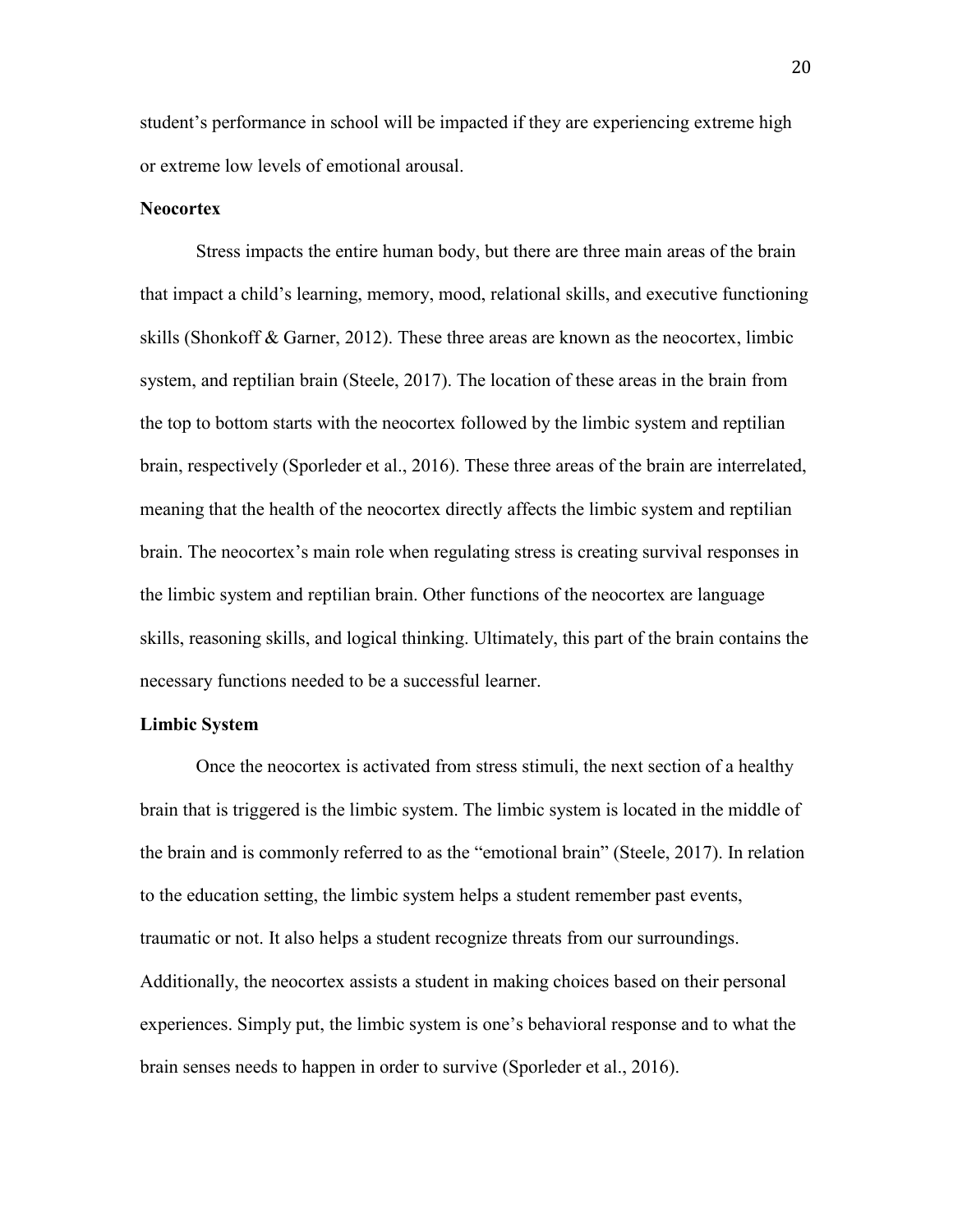#### **Reptilian Brain**

The third part of the brain that is activated in relation to stress is called the reptilian brain. The reptilian brain's main role is survival when it comes upon dangerous situations (Sporleder et al., 2016). When faced with threat, this part of the brain influences the release of the stress hormone cortisol. When cortisol is released the effects of this hormone will last five to eight minutes. In this time, and using this part of the brain, a person makes a decision for safety from the stress stimuli. These instinctual reactions are also known as the fight, flight, or freeze stress response (Steele, 2017). Each response is an observable external behavior, which is specific to fight, flight, or freeze.

#### **Top-Down Brain Control**

Understanding the roles of the involved neuroanatomy is important due to the natural sequence of brain processes when an individual experiences trauma. In a healthy brain, which is one that has not experienced a traumatic event, it works in what is called "top-down" control (Sporleder et al., 2016). This allows the brain to work from the neocortex to the limbic system and finally to the reptilian brain. Dr. Dan Siegel, from the UCLA School of Medicine, refers to the neocortex area of the brain as the "upstairs brain." Overall, the "top-down" control or "upstairs brain" supports the development of executive functions.

Executive functions allow an individual to obtain working memory, mental flexibility, and self-control (Executive Function and Self Regulation, n.d.). In the classroom, proper development of executive functioning skills enables a student to be successful. A child's working memory allows them to retain and manipulate information over short periods of time. This means that a student posses organization skills, is able to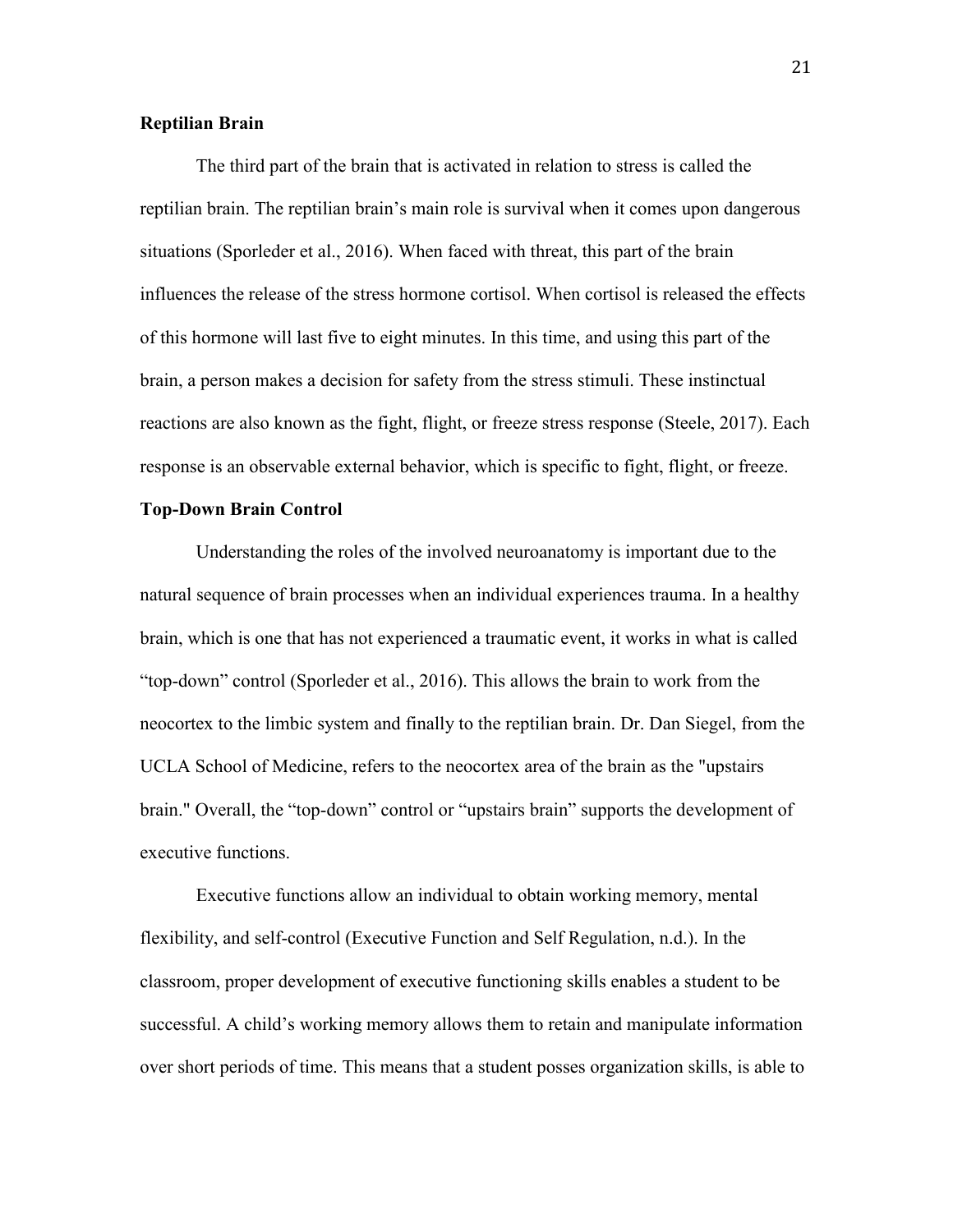focus and concentrate, can store and retrieve information easily, remember multiple thoughts and directives, and think in sequential order (Sporleder et al., 2016). Another area of executive function is mental flexibility. A student who obtains mental flexibility is able to shift their focus in response to different demands, apply different rules across different settings, understand multiple meanings of concepts, and access and apply problem-solving skills that can be generalized to various situations. Lastly, a child whose brain has developed with the absence of trauma will be competent in their ability to have self-control. Possessing this executive function enables a child to prioritize and control impulsive actions or behavioral responses. When a student has self-control in the classroom, they are adept at completing one task and then starting another, controlling their behavioral impulses, understanding cause-effect, and thinking beyond the obvious.

#### **Bottom-Up Brain Control**

 A child's brain that has experienced trauma will not be able to function in "topdown" control. Instead, their brain will process stress from the "bottom-up" approach (Sporleder et al., 2016). This means that their reptilian brain and limbic systems are processing stress stimuli instead of the neocortex. Again, Dr. Dan Siegel, refers to this other area of the brain as the "downstairs brain" (Steele, 2017). When a child's "midbrain" or "downstairs brain" is more dominant than their neocortex, it will inhibit their logical thinking, sequential thinking, memory storage, information retrieval, auditory processing, language processing, and organization. In short, it will impact their executive functioning skills, which will impact their success in the academic environment.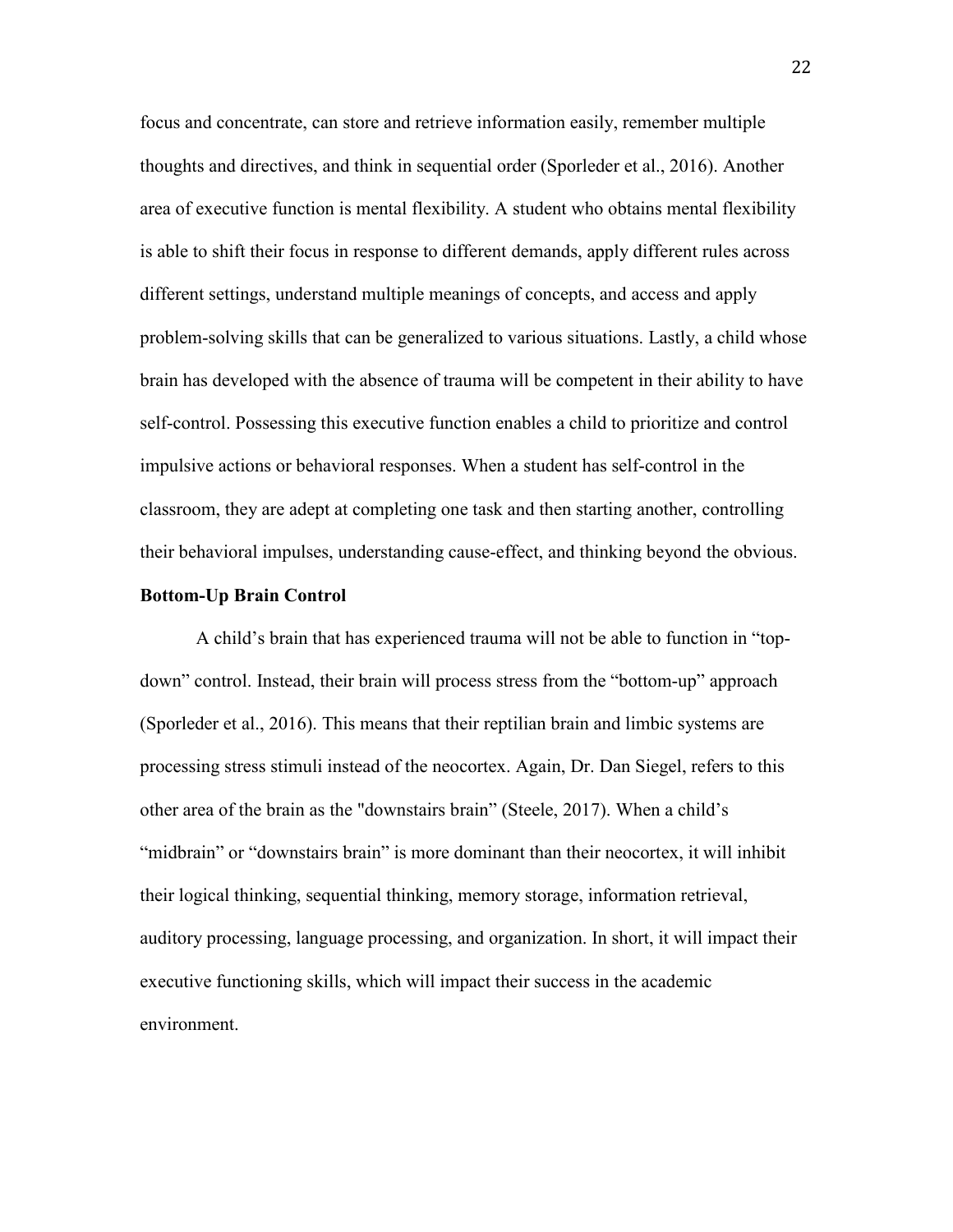Difficulties in academic processes will cause various frustrations in a student. These frustrations are portrayed by a student's external or internal behaviors. Since the "bottom-up" brain control processes stress stimuli from the midbrain, these behaviors can be referred to as survival behaviors (Sporleder et al., 2016). When a student is in a constant state of survival, those behavioral responses can present challenges to professionals. However, by becoming trauma informed, educators will be able to recognize that "the majority of challenging behaviors of students are not willful acts but deregulated responses to the fears, worries, anxieties, and challenges they have or are experiencing" (Steele, 2017, p.15).

As previously stated, "bottom-up control" activates the limbic system and reptilian brain before the neocortex. When the limbic system is activated it prepares the body for different levels of arousal in response to stress stimuli. These different levels of arousal reactions and behaviors can be viewed on a continuum in which traumatized students move back and forth (Steele, 2017). The continuum ranges from high arousal called hyper arousal to hypo arousal, which is a lower state of nervous system arousal. When a student exhibits hyper arousal behaviors, the child will may portray anxiety tendencies, anger management difficulties, irritability, verbal and physical aggressiveness, defiance, impatience, attention/ focus difficulty, being easily startled, agitation, and anticipation or worry for something negative to happen. Overall, students who display hyper arousal reactions are disruptive in the classroom environment. However, on the other end of the continuum are hypo arousal reactions. These behaviors or reactions can be perceived as passive. For a student who has experienced trauma, these hypo arousal behaviors may involve avoidant behaviors, lack of movement, lethargy,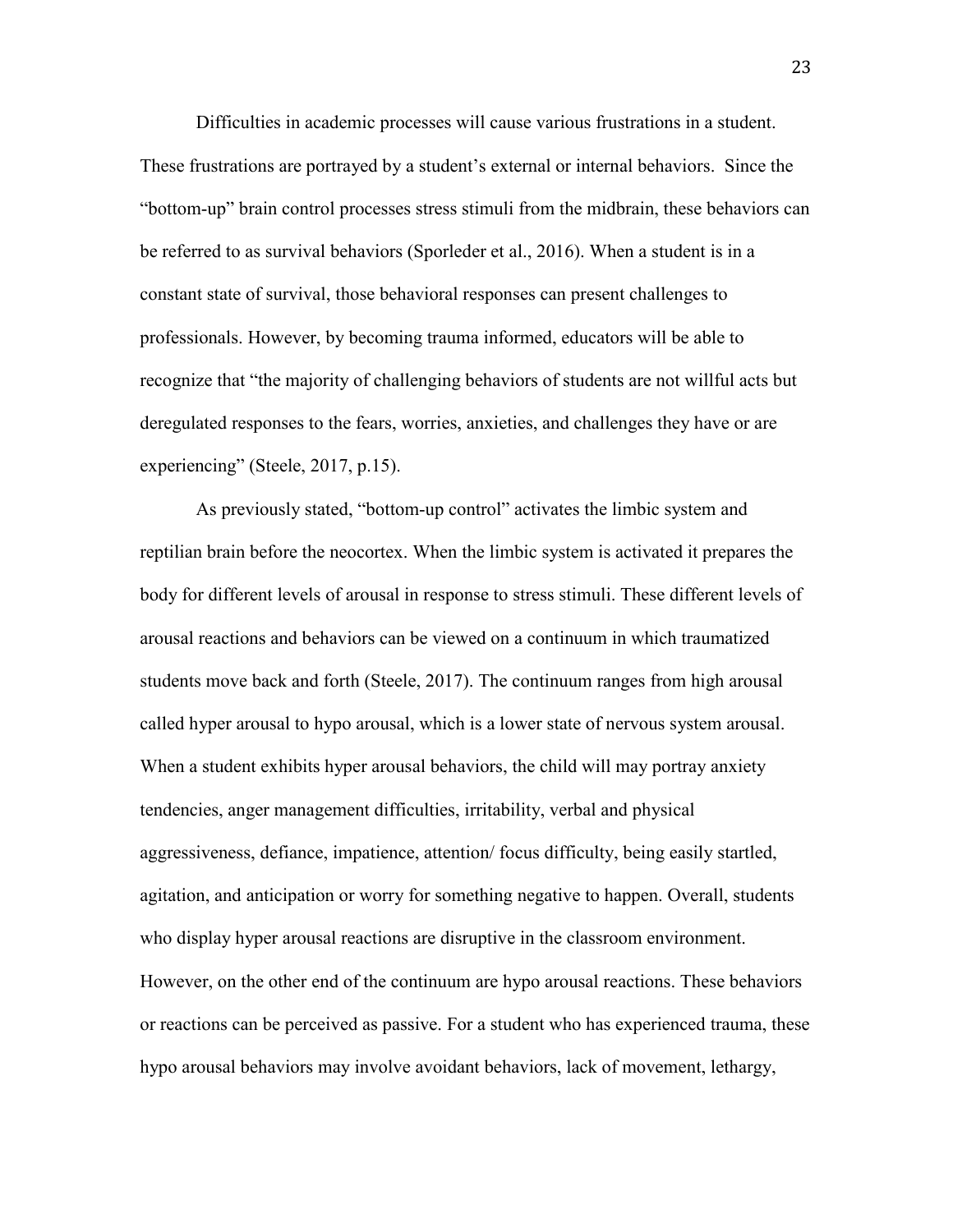insensitivity, and helplessness. These students present themselves as "daydreamers" and disengage themselves to deal with the stress stimuli (Levine & Kline, 2008).

Students who are accessing and making decisions using their "downstairs" brain cannot physiologically self-regulate their emotions, which contributes to their inability to make appropriate decisions (Sporleder et al., 2016). When presented with stress, their learning brains are taken over by cortisol. For a child with healthy brain development, the cortisol is meant to affect the child for five to eight minutes so that they are able to make a behavioral response to the stimuli (Souers & Hall, 2016). However, students who have experienced trauma have high levels of cortisol in their brains and it is with them all of the time. This causes the child to be in a constant state of survival. Psychologists have classified these states of survival as fight-flight-freeze responses. The table below presents associated fight, flight, freeze behaviors that may be portrayed by children who have experienced trauma.

| Flight                        | Fight                              | Freeze                          |
|-------------------------------|------------------------------------|---------------------------------|
| Withdrawing<br>$\bullet$      | Acting out<br>$\bullet$            | Exhibiting<br>$\bullet$         |
| Fleeing the<br>$\bullet$      | Behaving aggressively<br>$\bullet$ | numbness                        |
| classroom                     | Acting silly<br>$\bullet$          | Refusing to answer<br>$\bullet$ |
| Skipping class<br>$\bullet$   | Exhibiting defiance<br>$\bullet$   | Refusing to get<br>$\bullet$    |
| Daydreaming<br>$\bullet$      | Being hyperactive<br>$\bullet$     | needs met                       |
| Seeming to sleep<br>$\bullet$ | Arguing<br>$\bullet$               | Giving blank look<br>$\bullet$  |
| Avoiding others<br>$\bullet$  | Screaming/yelling<br>$\bullet$     | Feeling unable to<br>$\bullet$  |
| Hiding or                     |                                    | move or act                     |
|                               |                                    |                                 |

| Table 2: Fight, Flight, and Freeze Behaviors (Souers & Hall, 2016) |  |  |  |
|--------------------------------------------------------------------|--|--|--|
|                                                                    |  |  |  |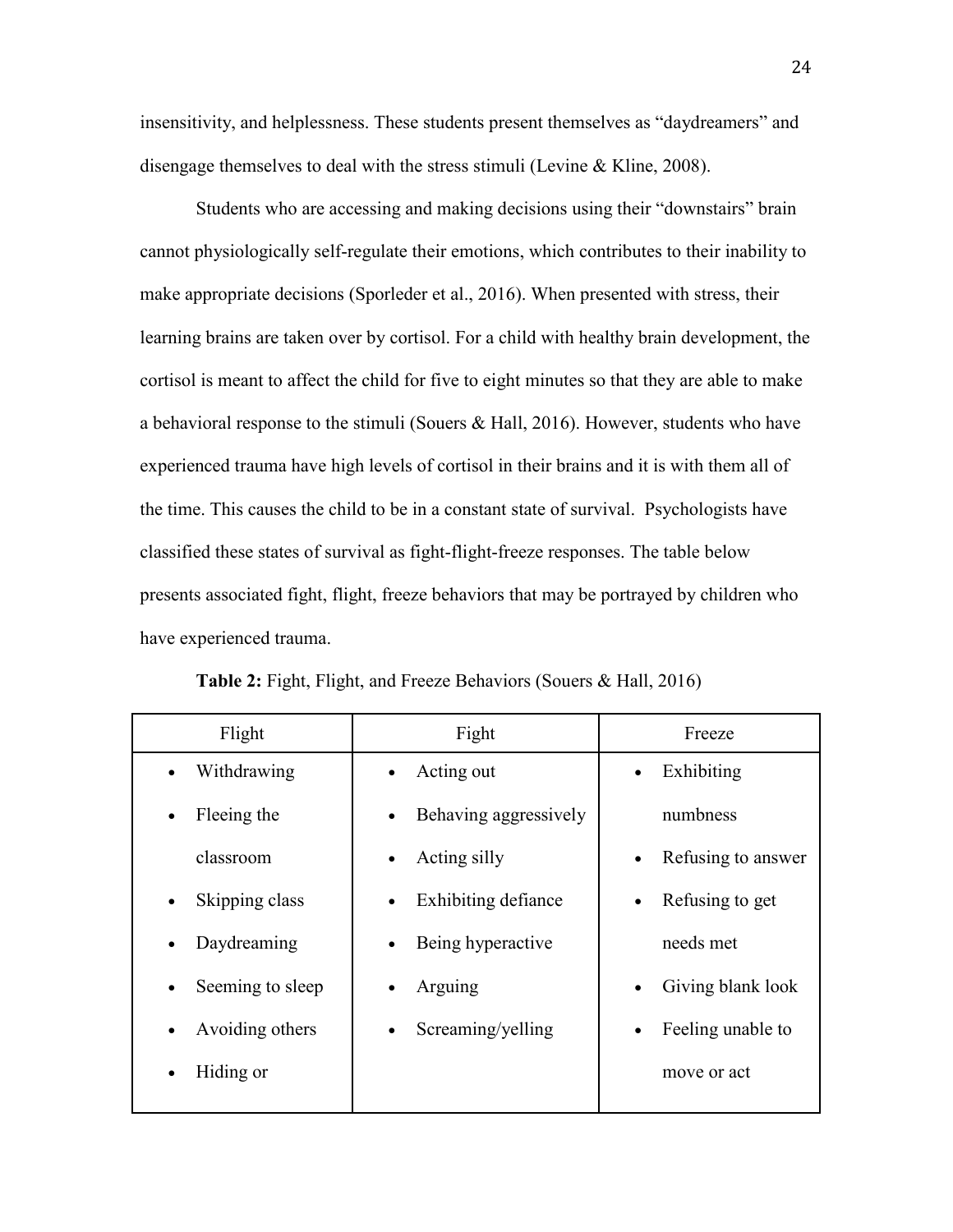| wandering  |  |
|------------|--|
| • Becoming |  |
| disengaged |  |

 Overall, students who are functioning in the "bottom-up" control system physiologically cannot learn. This causes students to react to stressful situations in fight, flight, freeze mode. The brain releases a flood of cortisol to the brain, which limits access to the neocortex. As a result, it inhibits the student's ability to recall and comprehend information. This impacts the student's speech, language, motor, and sensory areas of learning and processing (Sporleder et al., 2016). Students who are functioning from their "downstairs brain" will also have trouble sustaining focus and paying attention. This affects a child's ability to multitask in the classroom environment, which can cause them to become easily frustrated and confused. Students may display these frustrations by hypo or hyper arousal behaviors. These deregulated behaviors impact a student's self control, which will negatively affect their ability to connect socially, make appropriate decisions, and problem solve.

Overall, brain development differs greatly between students who have experienced trauma versus those who have not (Sporleder et al., 2016). However, according to Debbie Zacarian, "neuroscience suggests the ability of the brain to "rewire itself," under certain conditions, giving us an enormous amount of hope in our work with students who have experienced trauma" (Zacarian, [Alvarez-Ortiz](https://www.amazon.com/Lourdes-Alvarez-Ortiz/e/B0774X9TTW/ref=dp_byline_cont_ebooks_2) & Haynes, 2017, p. 267). Therefore, examining the neuroanatomy of the brain and its effects on a student, educators will be able to better understand their student's behaviors and academic difficulties from a developmental point of view. By applying this knowledge, educators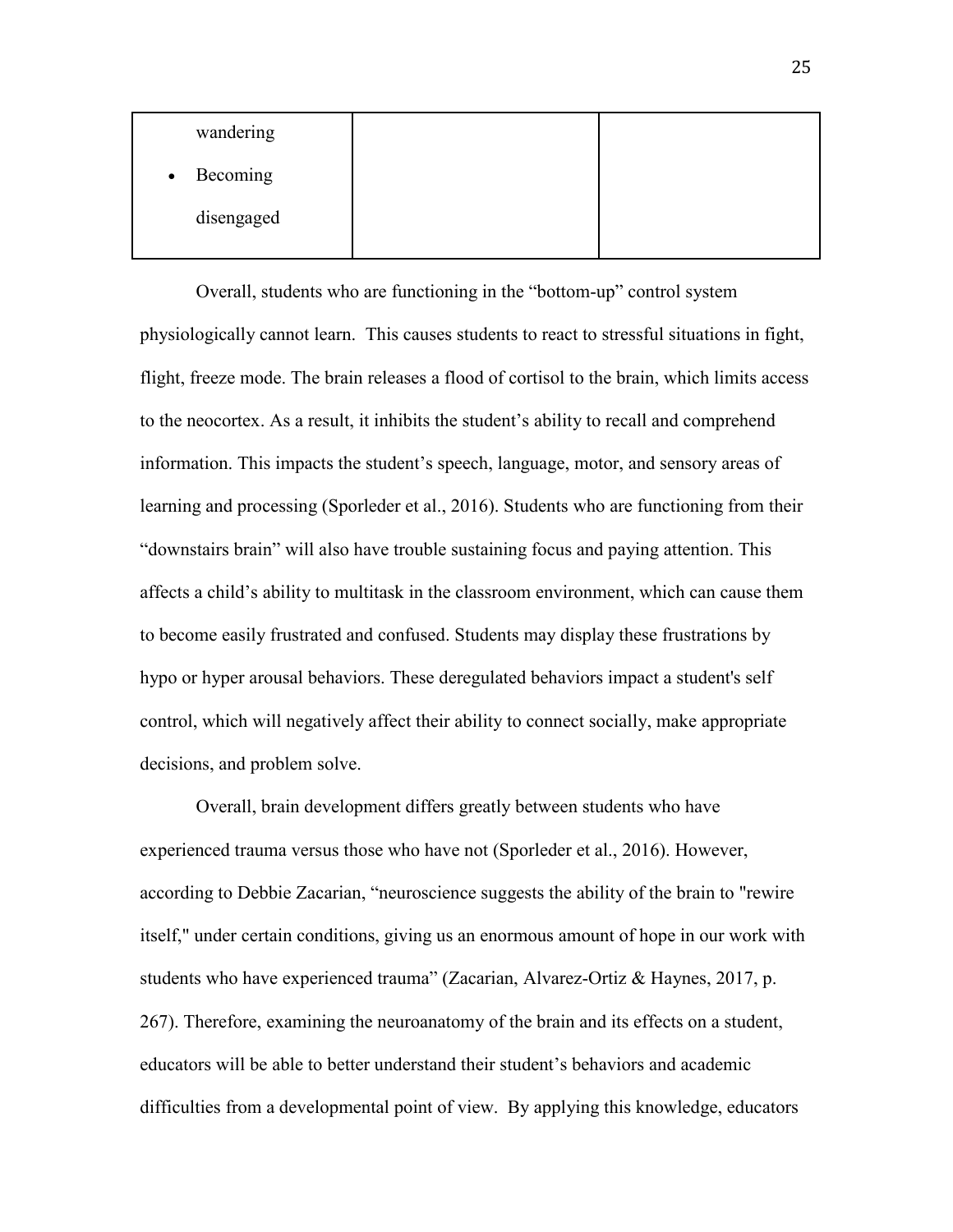will be able to identify which trauma informed strategies will best fit the needs of students who have experienced trauma.

#### **Effective Trauma Informed Practices**

#### **Resiliency**

As mentioned earlier, trauma impacts a child's overall development, which results in incompetence in the school setting. However, these deficits do not mean that these children are "broken" (Gingsberg, 2015). They still have the ability to develop certain skills that will allow them to be successful when they are faced with adversity. The Resilience Research for Prevention Programs of Minnesota shares research results from researchers Ann Masten and Coatsworth regarding why many children develop competence even under chronic stress and adverse conditions. Together, the researchers found three key factors common to all competent children, regardless if they grew up in favorable circumstances. These three factors include the following (Benard & Marshall, 2012, p. 4):

- 1. A strong parent-child relationship, or, when such a relationship is not available, a surrogate caregiving figure who serves a mentoring role;
- 2. Good cognitive skills, which predict academic success and lead to rule-abiding behavior; and
- 3. The ability to self-regulate attention, emotions, and behaviors.

These three areas directly relate to the school environment. Educators with strong efficacy skills wish to improve these three areas for all students. However, victims of trauma will have difficulty in these three areas due to previously mentioned physiological reasons. More specifically for these students, the overall goal to foster academic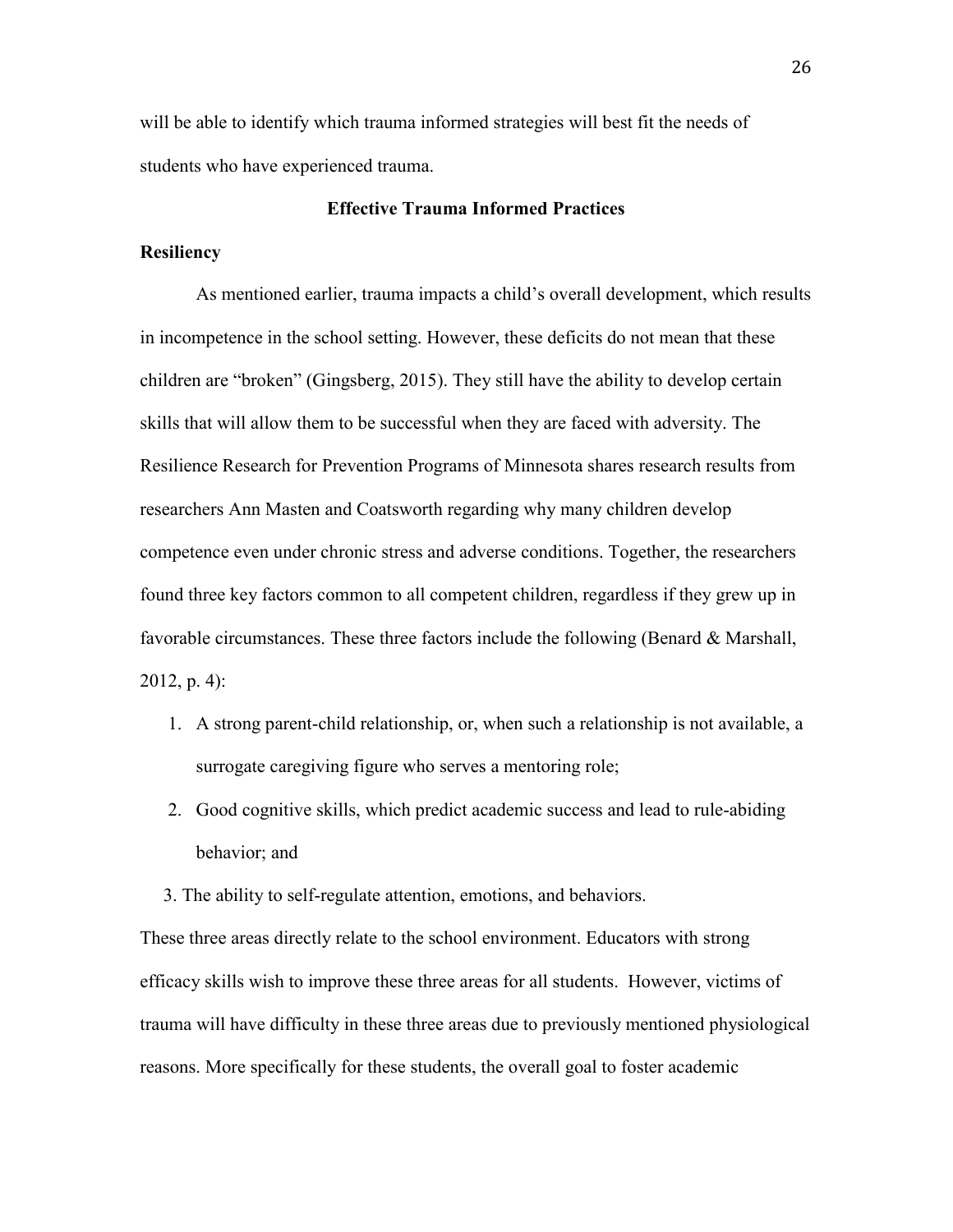competence is to take that student from "surviving to thriving" in the educational setting (Sporleder & Forbes, 2016).

The American Psychological Association (APA) defines this notion as resilience. According the APA, resilience is the process of adapting well in the face of adversity, trauma, tragedy, threats or significant sources of stress. Resilience is a key component to help a student to overcome adversities that are in their lives. When a child is resilient, it allows a child to gain the "capacity to spring back, rebound, successfully, adapt in the face of adversity, and develop social, academic, and vocational competence despite exposure to severe stress or simply to the stress that is inherent in today's world" (Henderson & Milstein, 2003, p. 7).

If a child develops resiliency skills they are also developing what Henderson and Milstein refers to as protective factors. As stated in Henderson and Milstein's book, *Resiliency in Schools*, protective factors are resources, skills, strengths, and coping mechanisms in a person's environment that are available to help victims of trauma more effectively handle the stress and reduce the long-term effects of trauma. Protective factors can be classified as internal and external factors (Henderson & Milstein, 2003). Internal factors that promote resiliency are individual characteristics of a person. In contrast, external factors are those environmental characteristics of families, schools, communities, and peer groups that promote resilience. Below in Table 3 are specific explanations of internal and external protective factors that contribute to resilience in an individual: (Henderson & Milstein, 2003, p. 9)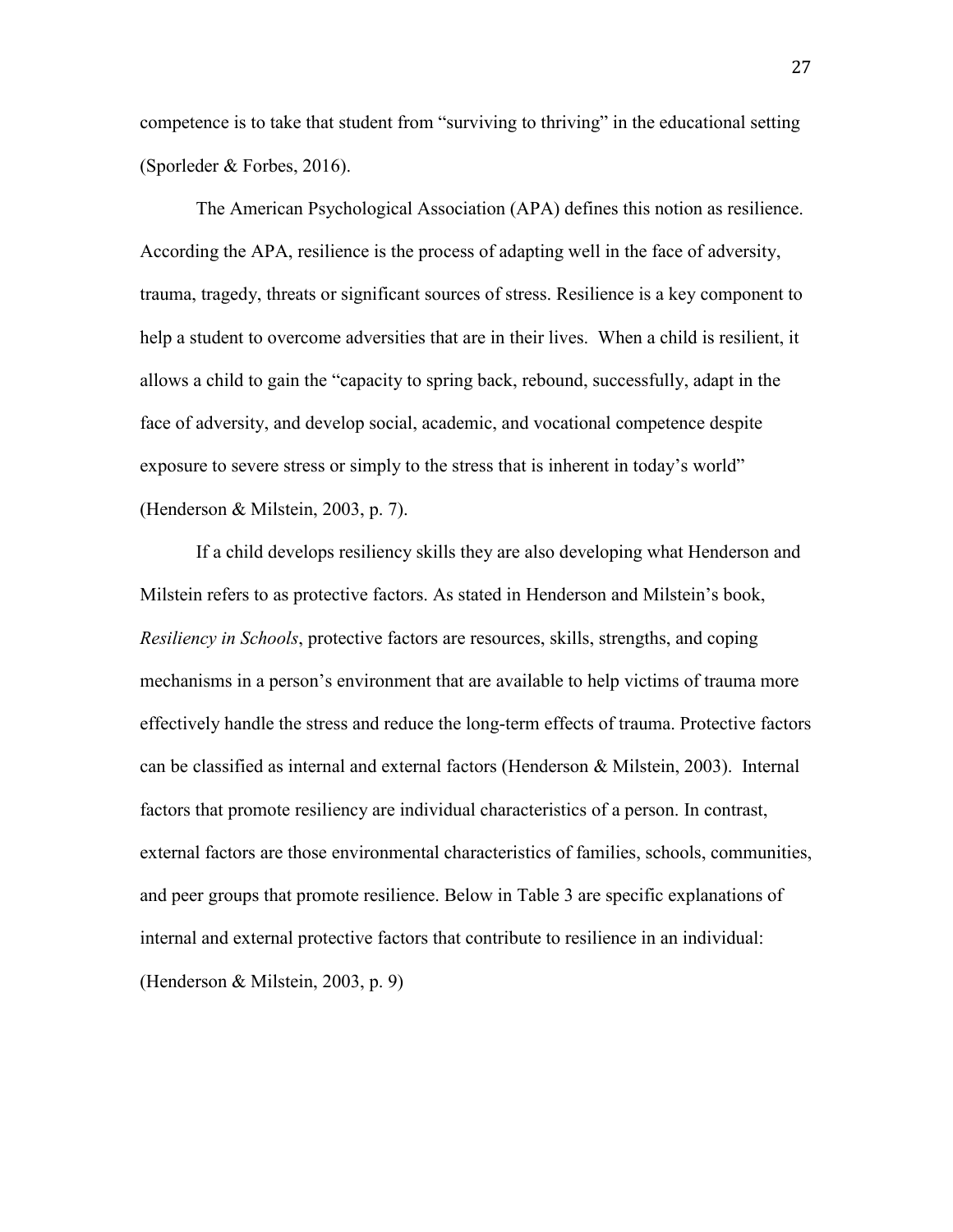| <b>Internal Protective Factors</b>       | <b>External Protective Factors</b> |
|------------------------------------------|------------------------------------|
| Gives of self in service to others       | Promotes close bonds               |
| and/or cause                             | Values and encourages              |
| Uses life skills, including good         | education                          |
| decision making, assertiveness,          | Uses high-warmth, low<br>$\bullet$ |
| impulse control, and problem solving     | criticism style of interaction     |
| Sociability; ability to be a friend;     | Sets and enforces clear            |
| abilities to form positive relationships | boundaries (rules, norms, laws)    |
| Sense of humor                           | Encourages supportive<br>$\bullet$ |
| Internal locus of control                | relationships with many caring     |
| Autonomy; independence<br>$\bullet$      | others                             |
| Positive view of personal future         | Promotes sharing of                |
| Flexibility                              | responsibilities, service to       |
| Capacity for and connection to           | others "required helpfulness"      |
| learning                                 | Provides access to resources for   |
| Self-motivation                          | meeting basic needs of housing,    |
| Is "good at something"; personal         | employment, health care, and       |
| competence                               | recreation                         |
| Feelings of self-worth and self-         | Expresses high and realistic       |
| confidence                               | expectations for success           |
|                                          | Encourages goal setting and        |

**Table 3:** Resiliency Internal and External Protective Factors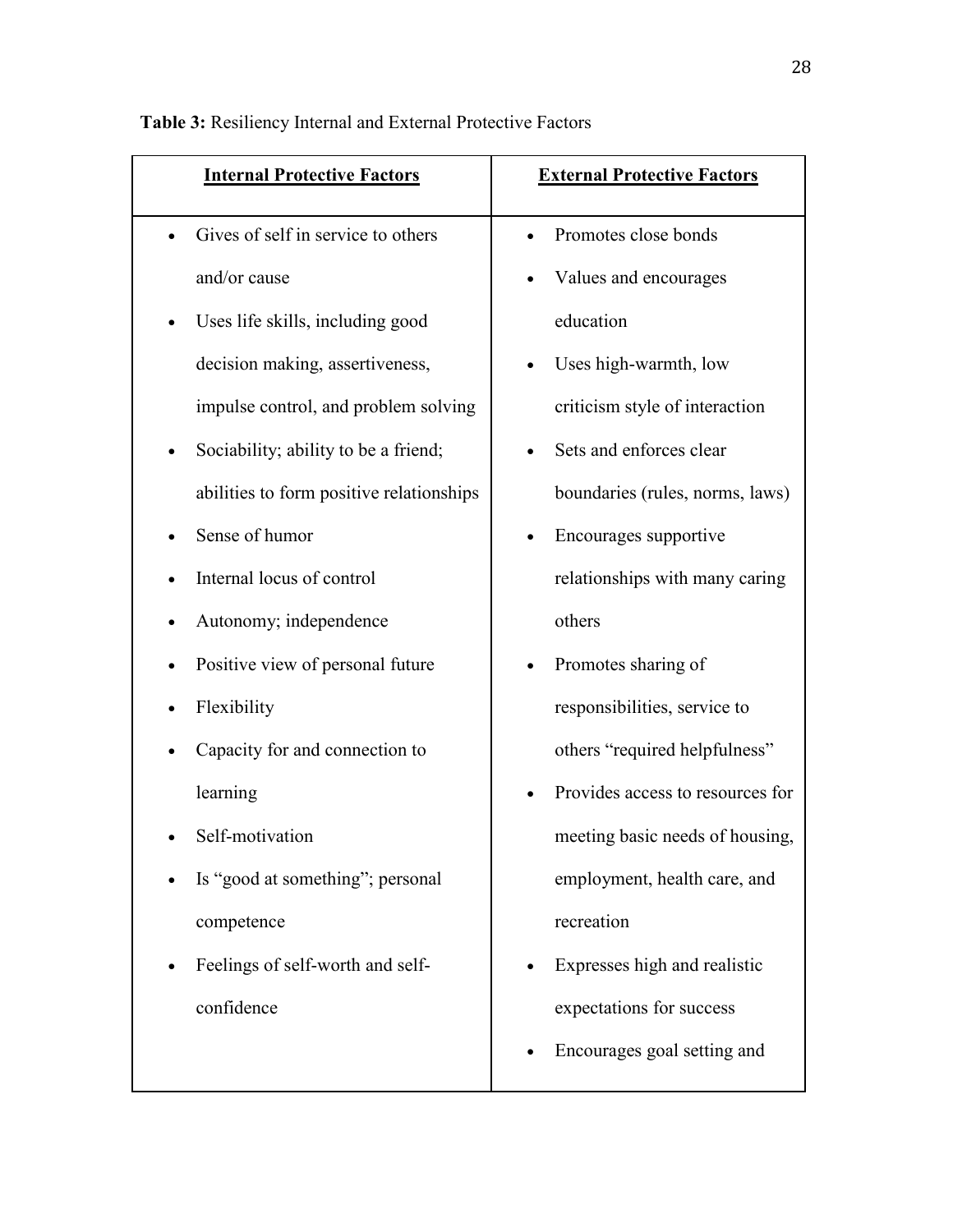| mastery                                       |
|-----------------------------------------------|
| Encourages prosocial<br>$\bullet$             |
| development of values (such as                |
| altruism) and life skills (such as            |
| cooperation)                                  |
| Provides leadership, decision<br>$\bullet$    |
| making, and other opportunities               |
| for meaningful participation                  |
| Appreciates the unite talents of<br>$\bullet$ |
| each individual                               |
|                                               |
|                                               |

In short, a student's potential to develop resiliency depends on the ability of the environment to support children to develop their strengths, promote their natural abilities to cope with stress, and return to healthy functioning after exposure to ongoing trauma (Benson & Scales, 2009).

#### **Trauma Informed Ideology**

Every school can support students who have experienced trauma, violence, and chronic stress in its own unique way (Cole et al., 2005). Schools can create environments that guarantee every child is healthy, safe, engaged, supported, and challenged (Brown, 2008). These environmental components will foster various external characteristics of resilience in children. By providing an environment that addresses the needs of the whole child, students will be given the opportunity to then uncover and strengthen those internal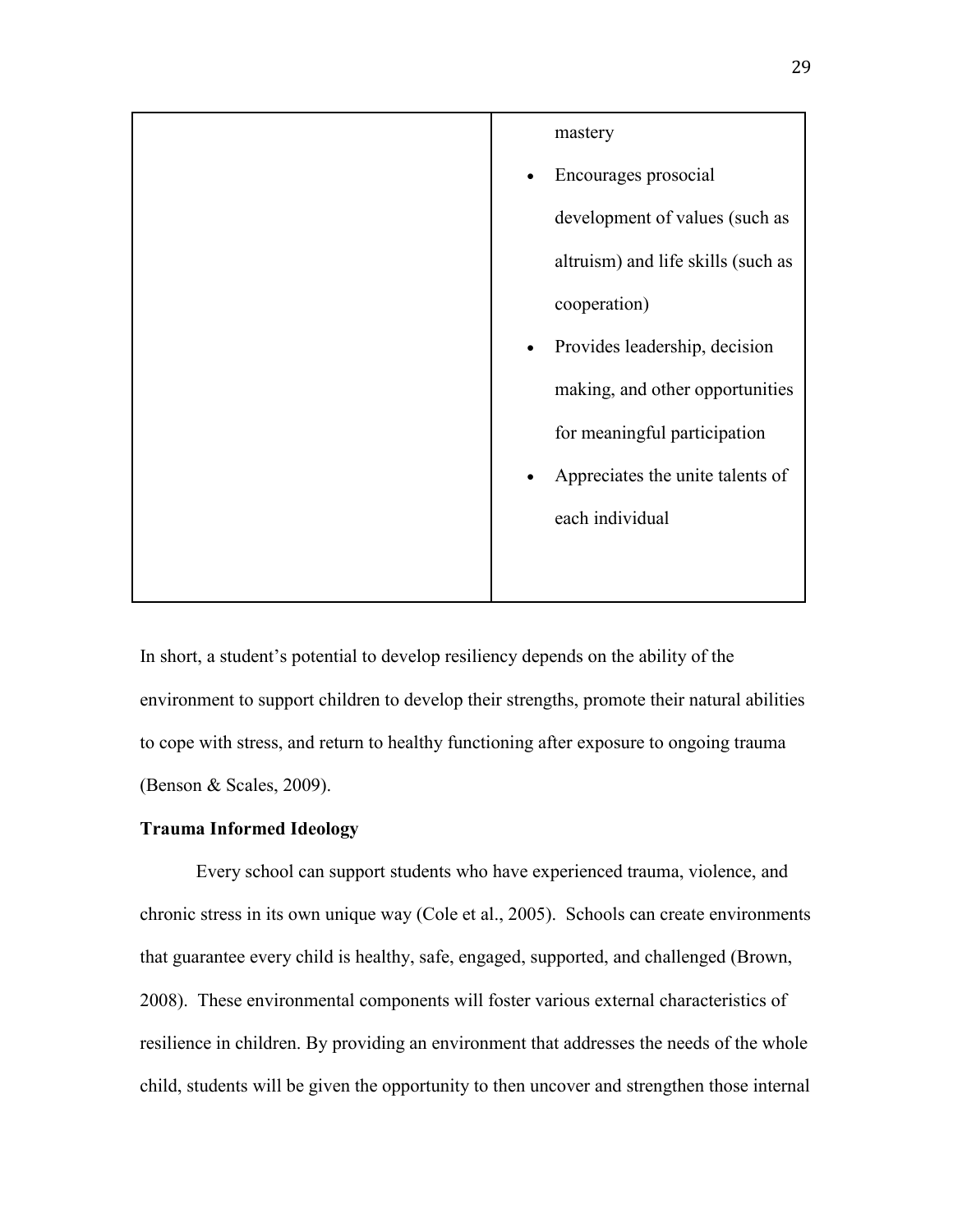characteristics. Implementing a trauma informed approach creates awareness in a school environment about the impacts of trauma on a child and drives a school's motivation for implementing trauma sensitive strategies to meet the needs of all students. In doing so, a school that is trauma sensitive provides children with an environment that is nurturing, developmentally appropriate, and educationally rich and responsive to the needs of their student populations (Garbarino, Dubrow, Kostelny, & Pardo, 1992).

According to Massachusetts Advocates for Children and Harvard Law, there are six attributes that foster trauma informed ideology in a school. In Volume One of *Helping Traumatized Children Learn*, it states that the attributes of a trauma informed ideology are as follows (Massachusetts Advocates for Children, 2005, p.47):

- Leadership and staff share an understanding of trauma's impacts on learning and the need for a school-wide approach
- The school supports all students to feel safe physically, socially, emotionally, and academically
- The school addresses students' needs in holistic ways, taking into account their relationships, self-regulation, academic competence, and physical and emotional well-being
- The school explicitly connects students to the school community and provides multiple opportunities to practice newly developing skills
- The school embraces teamwork and staff share responsibility for all students
- Leadership and staff anticipate and adapt to the ever- changing needs of students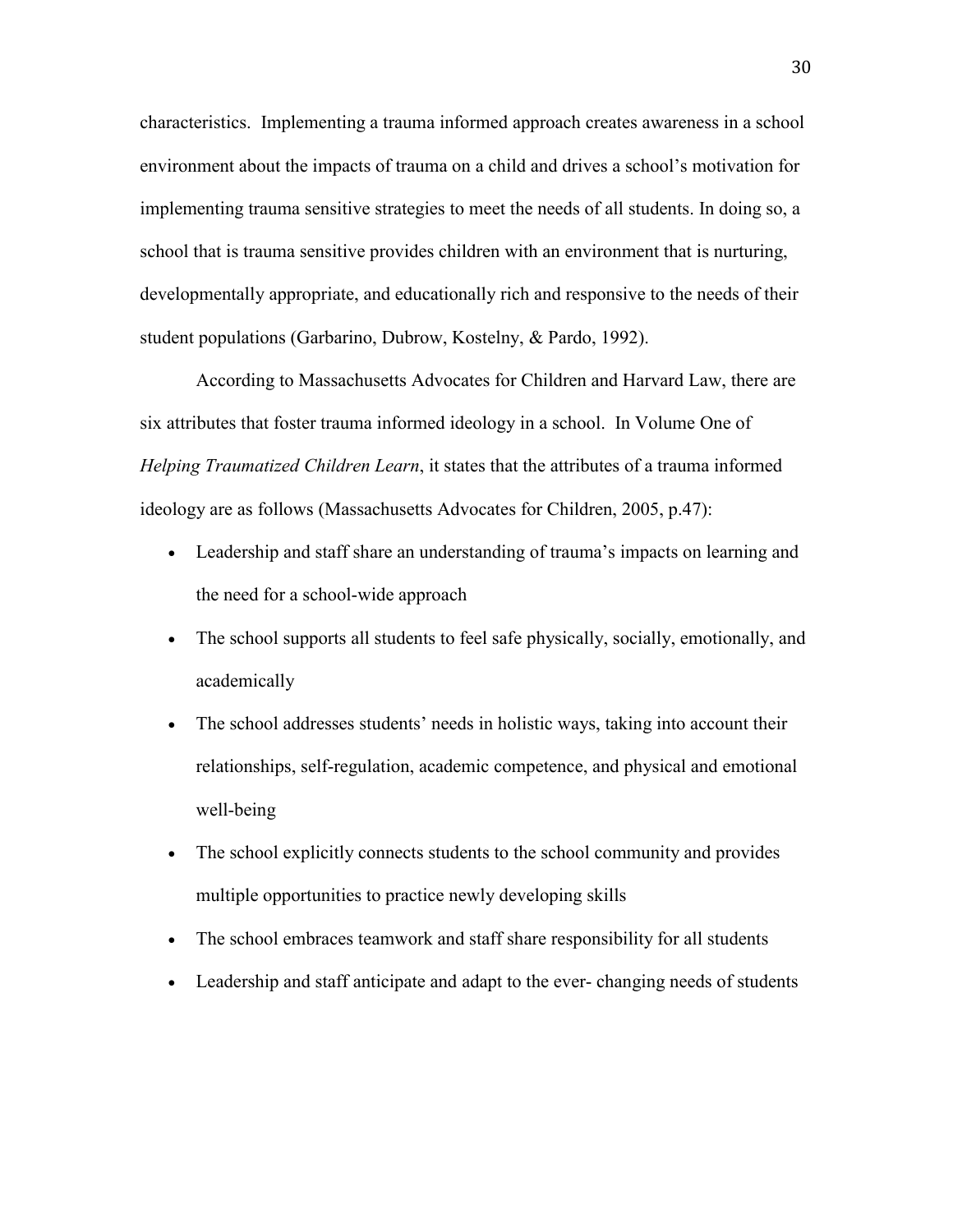#### **Flexible Framework**

There are various ways a school can go about becoming trauma informed. However, each school has their own unique needs. Therefore, there is no "one size fits all" way to implement trauma informed strategies within the school setting (Massachusetts Advocates for Children, 2013). However, one trauma informed initiative was designed that can be tailored towards the specific strengths and needs of a school. Massachusetts Advocates developed the Flexible Framework for Children at the Harvard Law School in 2005 as part of the state's Trauma and Learning Policy Initiative. The goal of this initiative was to create awareness of trauma's impacts on learning and to guide schools in becoming trauma-sensitive learning environments. The Flexible Framework ultimately focuses on the needs of the school as a whole from a trauma lens, and addresses those needs by developing a measurable Action Plan that infuses trauma informed strategies (Massachusetts Advocates for Children, 2005). By undergoing examination of various questions and activities educators look at their school's environment and analyze which school operations are strengths or barriers to student success.

Massachusetts Advocates for Children state in Volume Two of *Helping Traumatized Children Learn*, "the goal of using this process is for schools to become trauma-sensitive learning communities where new ideas and expansive thinking are nurtured and where synergy and teamwork make it possible for complex issues to be explored" (Massachusetts Advocates for Children, 2013, p. 31). The process of implementing the Flexible Framework can be addressed by four reflective driving questions (Massachusetts Advocates for Children, 2013). From this guide, these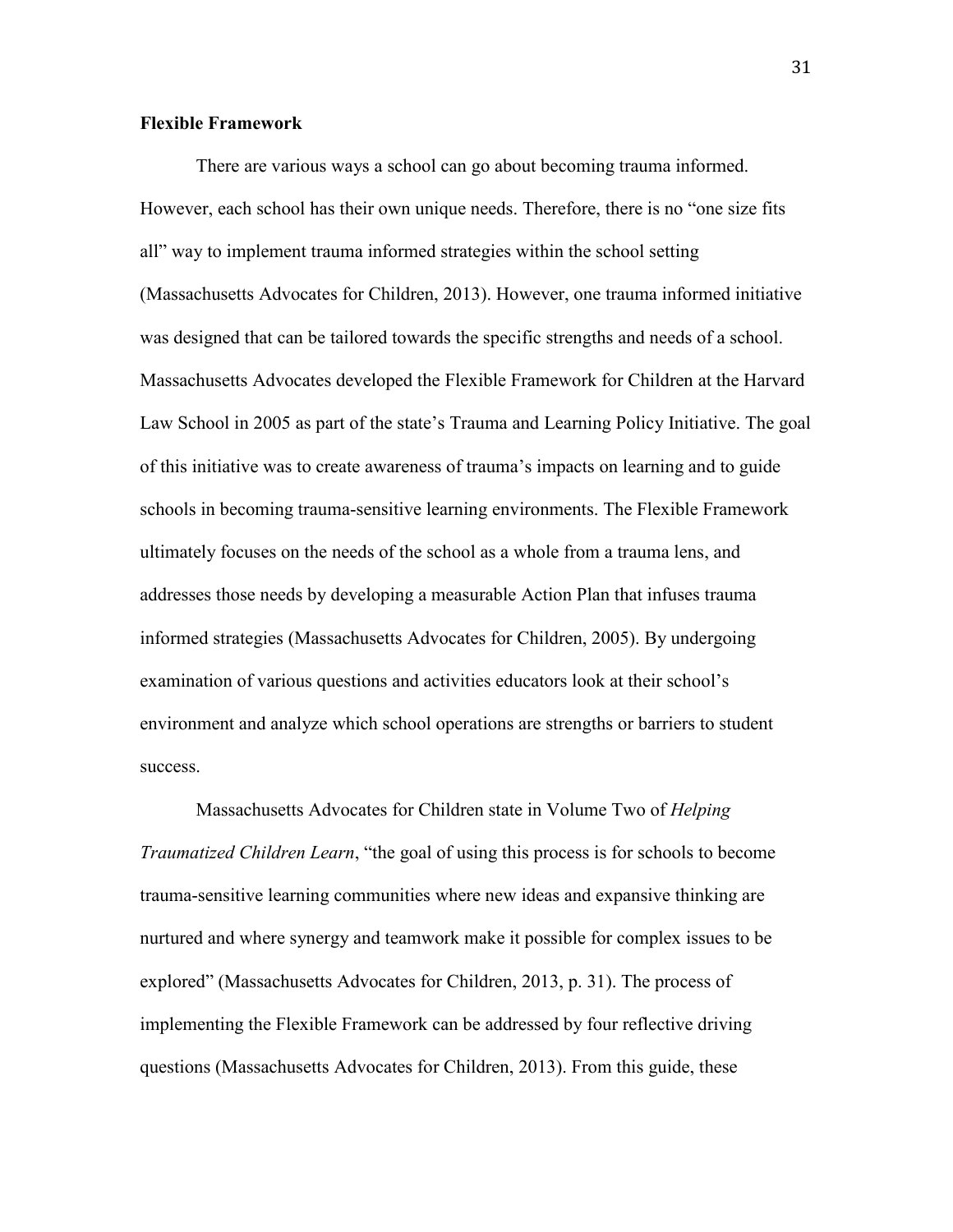questions can be answered through various suggested activities. Each part of the process has particular intended outcomes, which will help a school or classroom develop an Action Plan that can be assessed. The Flexible Framework process questions, intended outcomes, and activities have been organized by the author in Table 4.

| <b>Driving Question</b>       | <b>Intended Outcomes</b>             | <b>Activities</b>    |
|-------------------------------|--------------------------------------|----------------------|
| 1. Why do we feel an          | -Describe steps for converting the   | -Sharing learning    |
| urgency to become             | urgency that individual staff        | and a sense of       |
| a Trauma Sensitive            | members feel into a strong           | urgency              |
| School?                       | foundation for getting the whole     | -Growing a coalition |
|                               | staff invested                       | -Engaging leadership |
|                               | -Sharing learning with colleagues    | -Establishing a      |
|                               | -Growing a strong coalition -        | steering committee   |
|                               | Getting buy-in from formal and       | -Reaching out to the |
|                               | informal leaders                     | District             |
|                               | -Establishing a steering committee   |                      |
|                               | -Reaching out to the district for    |                      |
|                               | support                              |                      |
| 2. How do we know we are      | -Expand the sense of urgency felt    | -Engaging the whole  |
| ready to create a Trauma-     | by a small but significant coalition | staff in shared      |
| <b>Sensitive Action Plan?</b> | to an entire staff that is ready to  | learning             |
|                               | develop and implement a trauma-      | -Surveying the staff |

|  | Table 4: Flexible Framework Process for Creating a Trauma Informed School |  |  |  |  |
|--|---------------------------------------------------------------------------|--|--|--|--|
|  |                                                                           |  |  |  |  |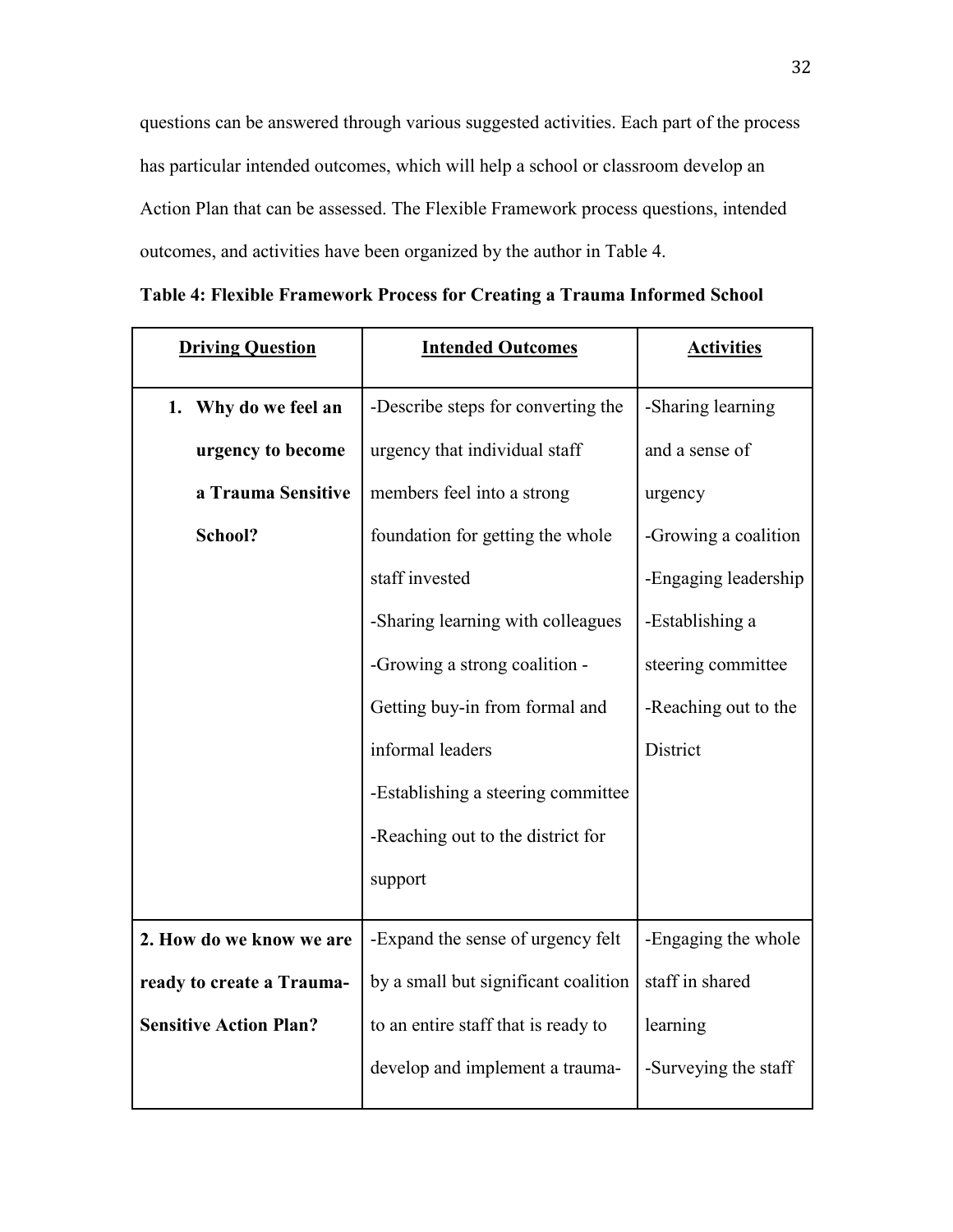|                              | sensitive Action Plan               | -Identifying staff's   |
|------------------------------|-------------------------------------|------------------------|
|                              | -Develop clear sense of the staff's | trauma-sensitive       |
|                              | priorities                          | priorities for action  |
|                              |                                     | (Trauma-Sensitive      |
|                              |                                     | Vision questions)      |
|                              |                                     | -Assessing staff's     |
|                              |                                     | readiness to become    |
|                              |                                     | a trauma-sensitive     |
|                              |                                     | school                 |
| 3. What actions will         | -Committee needs to determine       | -Identifying trauma-   |
| address staff priorities and | which of the priorities identified  | sensitive action steps |
| help us become a Trauma-     | by staff should be addressed first. | to address staff's     |
| <b>Sensitive School?</b>     | -Brainstorms a set of actions that  | priorities             |
|                              | will address that priority and also | -Developing a          |
|                              | help the school become more         | school-wide            |
|                              | trauma sensitive                    | <b>Action Plan</b>     |
|                              | -Committee develops a plan to       | (Flexible Framework    |
|                              | assess the effectiveness of         | questions and          |
|                              | implementation.                     | Trauma-Sensitive       |
|                              |                                     | Vision questions)      |
|                              |                                     | -Planning for          |
|                              |                                     | assessment             |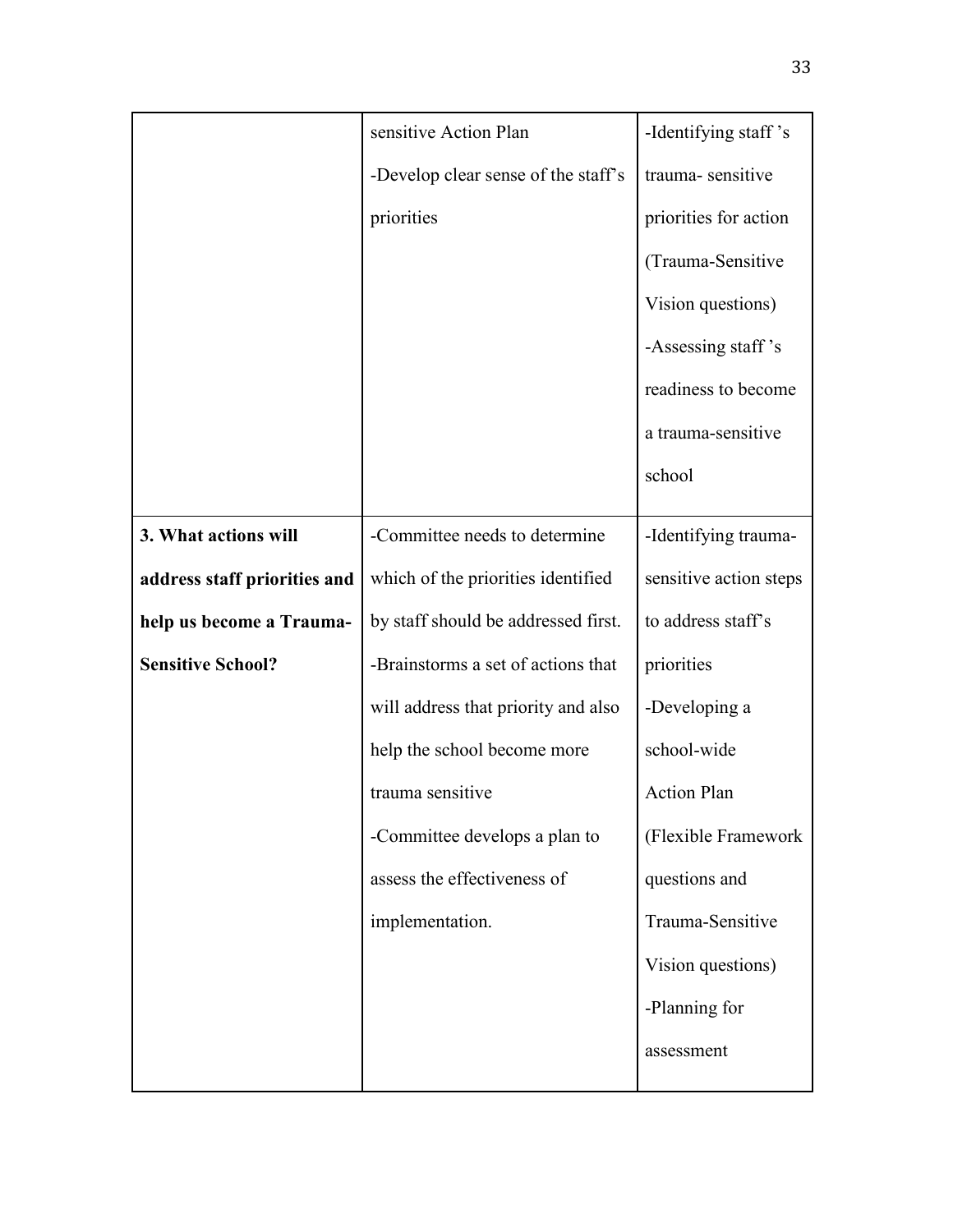| 4. How do we know we are | -Focuses on measuring the          | -Evaluating             |
|--------------------------|------------------------------------|-------------------------|
| becoming a Trauma-       | effectiveness of the steering      | outcomes of the         |
| <b>Sensitive School?</b> | committee's Action Plan            | <b>Action Plan</b>      |
|                          | -Discusses ways to assess the      | -Assessing progress     |
|                          | broader culture change that should | toward whole-school     |
|                          | start to take place in the school  | trauma-sensitivity      |
|                          | -Observing and documenting         | (Expanded Flexible      |
|                          | whether or not the culture of the  | Framework               |
|                          | school is changing                 | questions and           |
|                          |                                    | <b>Expanded Trauma-</b> |
|                          |                                    | <b>Sensitive Vision</b> |
|                          |                                    | questions)              |
|                          |                                    | -Sustaining the         |
|                          |                                    | school-wide trauma-     |
|                          |                                    | sensitive learning      |
|                          |                                    | community               |
|                          |                                    |                         |

Within certain activity sections there are simple and expanded Flexible Framework and Trauma- Sensitive Vision questions (Massachusetts Advocates for Children, 2005). These questions are used to help professionals examine the school infrastructure. The founders of this framework state that the six discrete but interrelated school operations are: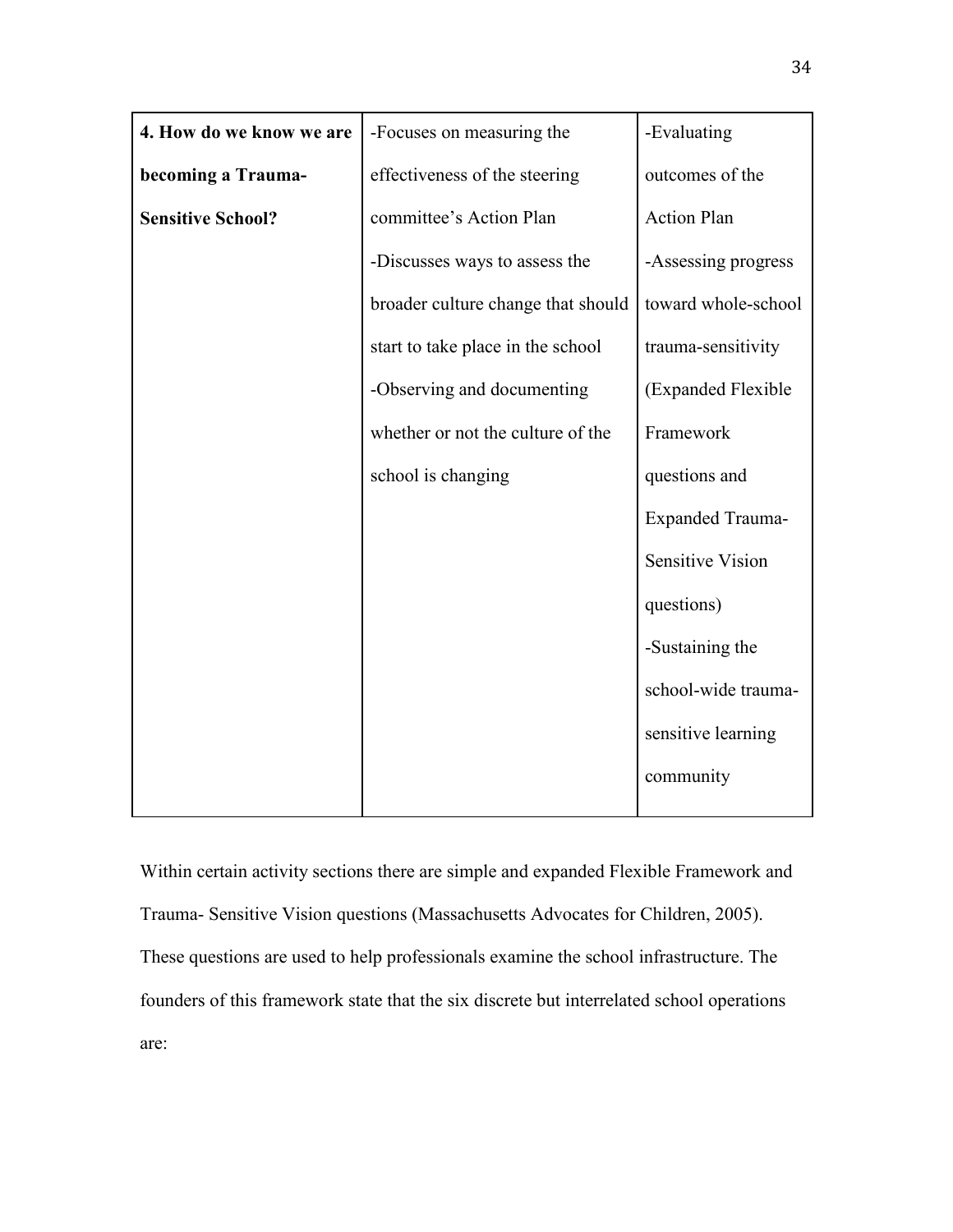- 1. Leadership by school and district administrators to create the infrastructure and culture to promote trauma-sensitive school environments
- 2. Professional development and skill building for all school staff, including leaders, in areas that enhance the school's capacity to create supportive school environments
- 3. Access to resources and services, such as mental health and other resources, that help students participate fully in the school community and help adults create a whole-school environment that engages all students
- 4. Academic and nonacademic strategies that enable all children to learn
- 5. Policies, procedures, and protocols that sustain the critical elements of a traumasensitive school
- 6. Collaboration with families that actively engages them in all aspects of their children's education, helps them feel welcome at school, and understands the important roles they play

It is vital to recognize that the simple and expanded versions of the Flexible Framework and Trauma Sensitive Vision questions are based on the above attributes (Massachusetts Advocates for Children, 2005). The attributes and associated questions help schools evaluate which efforts will lead the school toward the trauma-sensitive vision. Ultimately, they help the school identify which efforts are successful, and which need more work, as they pursue the kind of change they are seeking. Table 5 was developed by the author and explains the rationale and the specific questions addressed in the activities for parts two and three of the Flexible Framework process for becoming Trauma Sensitive (Massachusetts Advocates for Children, 2013).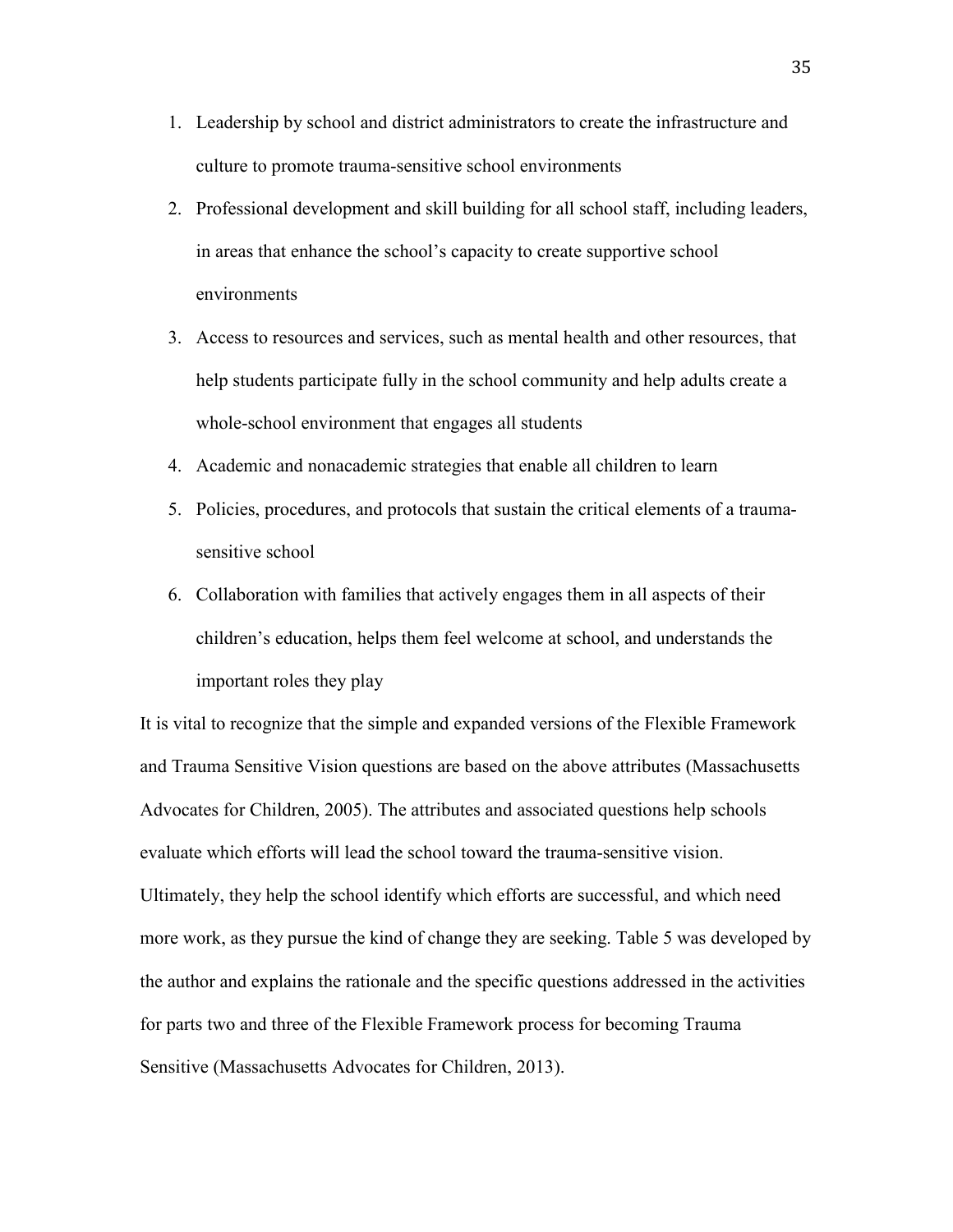| <b>Flexible Framework</b>                   | <b>Trauma-Sensitive Visions</b>                     |
|---------------------------------------------|-----------------------------------------------------|
| -Ensure the developed Action Plans take     | -Serve as a touchstone or reminder to keep the      |
| into account all the important elements of  | vision in clear view as schools identify priorities |
| school operations                           | and plan, implement, and evaluate their action      |
| -Identify institutional barriers as well as | plans                                               |
| strengths that may become relevant as the   |                                                     |
| school works to achieve its intended        |                                                     |
| goals                                       |                                                     |
| <b>Questions:</b>                           | <b>Questions:</b>                                   |
| What role does school and/or                | How will addressing a given priority or taking a    |
| district leadership play in                 | specific action:                                    |
| implementation?                             | Deepen our shared understanding of                  |
| What professional development is            | trauma's impacts on learning and the need           |
| necessary for implementation?               | for a school-wide approach?                         |
| What resources, supports, or                | Help the school effectively support all             |
| services need to be in place for            | students to feel safe—physically, socially,         |
| students, families, and/or staff?           | emotionally, and academically?                      |
| What classroom strategies—both              | Address students' needs in holistic ways,           |
| academic and nonacademic-                   | taking into account their relationships, self-      |
| support implementation?                     | regulation, academic competence, and                |
| What policies, procedures, or               | physical and emotional well-being?                  |

## **Table 5: Flexible Framework & Trauma Visions Questions**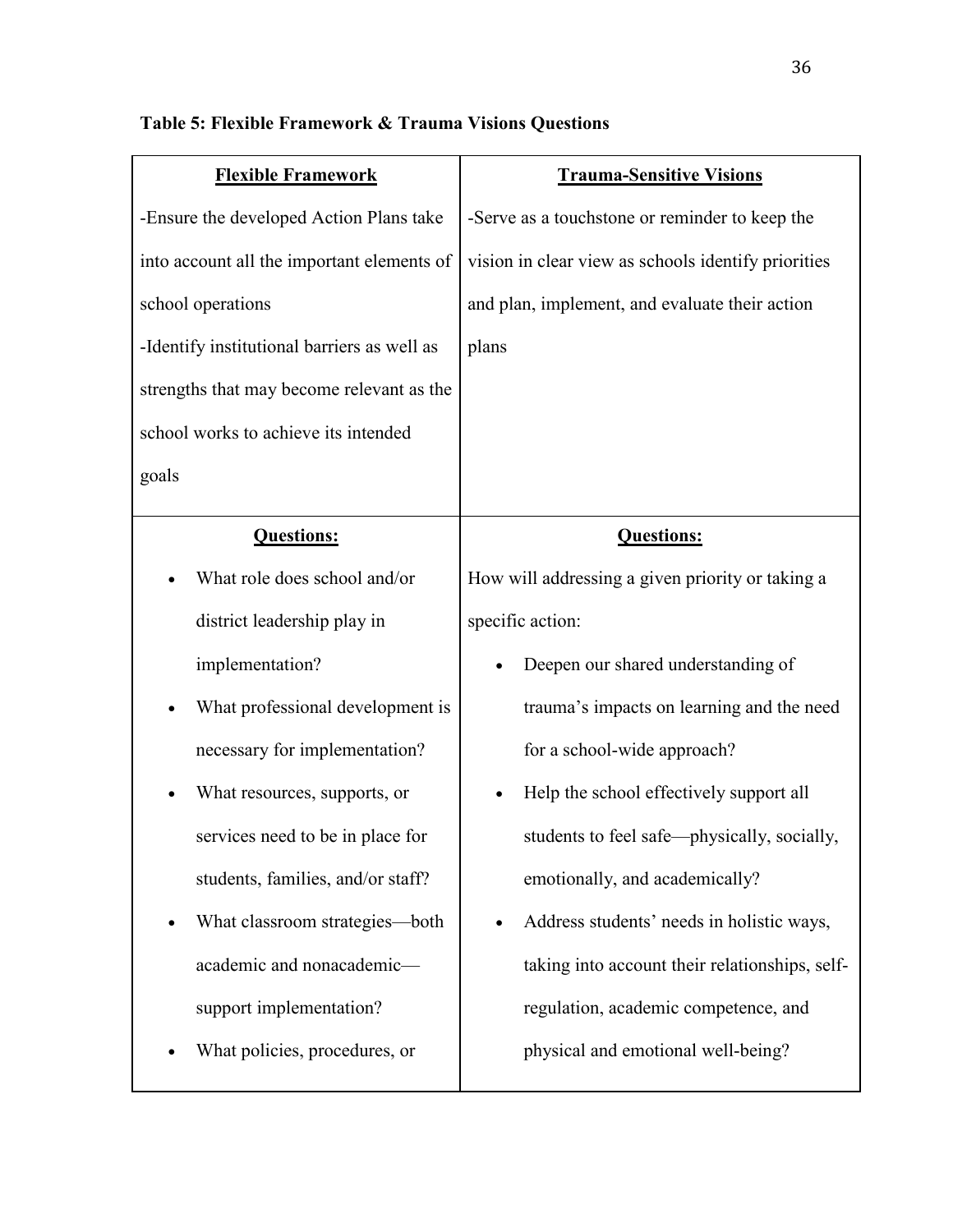| protocols do we need to review,      | Explicitly connect students to the school    |
|--------------------------------------|----------------------------------------------|
| revise, and/or develop?              | community and provide them with multiple     |
| What do we need to do to ensure      | opportunities to practice newly developing   |
| that families are active partners in | skills throughout the school?                |
| helping with implementation?         | Support staff's capacity to work together as |
|                                      | a team with a sense of shared responsibility |
|                                      | for every student?                           |
|                                      | Help the school anticipate and adapt to the  |
|                                      | ever-changing needs of students and the      |
|                                      | surrounding community?                       |
|                                      |                                              |
|                                      |                                              |

As schools move farther along in the process of being trauma sensitive and begin to develop their Action Plans the deeper they will reflect. Therefore, the Flexible Framework questions and Trauma Sensitive Vision questions will be revisited and more closely examined. In collaboratively answering expanded versions of these two sets of questions, professionals will analyze their answers using a trauma informed mindset (Massachusetts Advocates for Children, 2013). Using these two tools together allows this practice of thinking to infuse the culture and operations of the school to develop an Action Plan that can be assessed from a "trauma lens". Below Massachusetts Advocates for Children state in Volume Two *of Helping Traumatized Children Learn* states the specific Expanded Flexible Framework Questions and the Expanded Trauma-Sensitive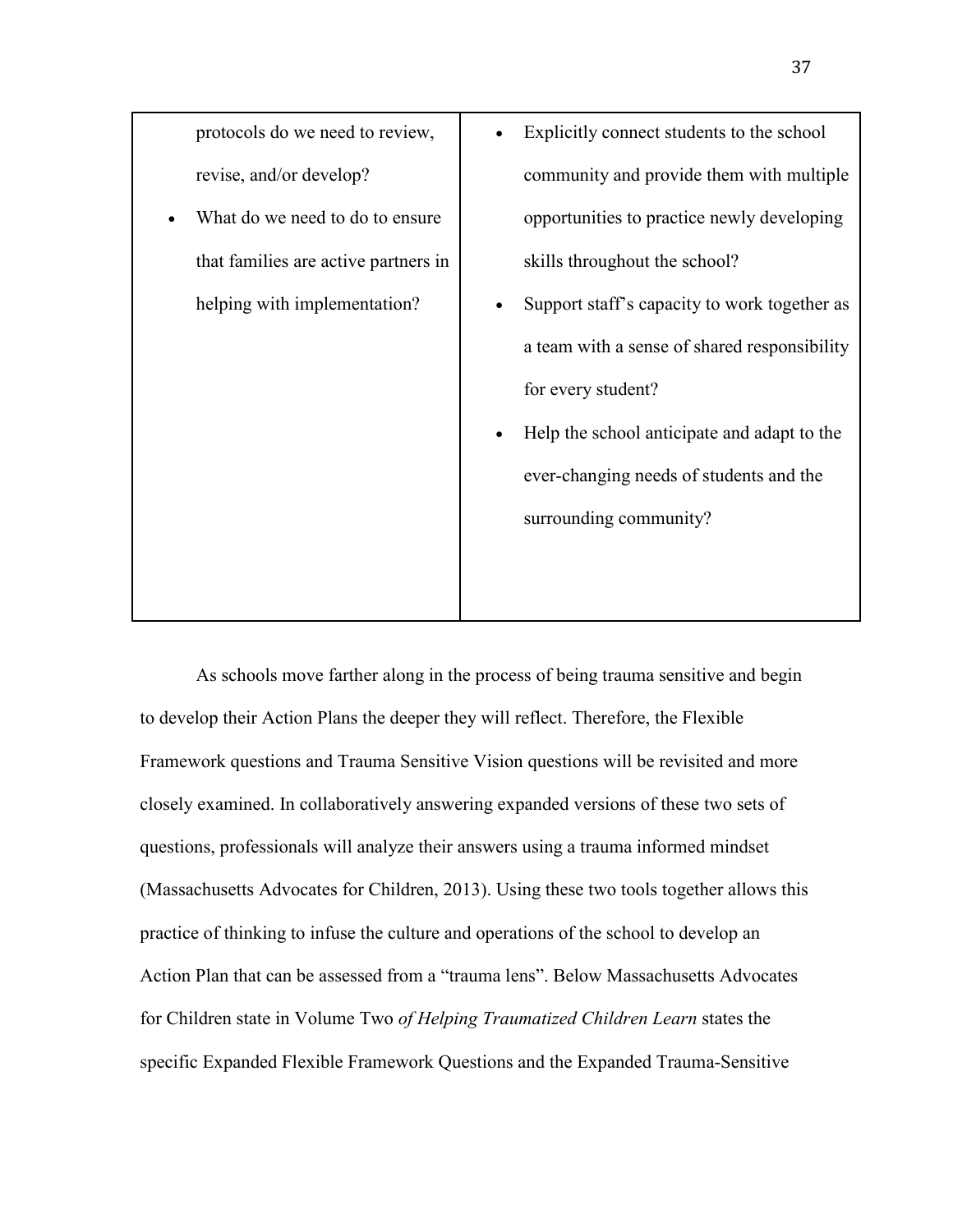Vision Questions addressed in the activities for part four of the Flexible Framework

process for becoming trauma sensitive:

### **Table 6: The Expanded Flexible Framework Questions**

## **The Expanded Flexible Framework Questions Address:**

How might each of the following components be serving as a support or a barrier to implementation:

## **What role does school and/or district leadership play in implementation?**

Consider the following:

- Actions by school and/or district leadership
- Other initiatives already in place in the school
- Supports for staff
- Staffing arrangements

## **What professional development is necessary for implementation?**

Consider the following:

- Professional development topics for the full staff
- Specialized topics for teachers and student support staff
- How the school's own experts and those in the community can help staff extend and reinforce the learning that begins in trainings and enhances skills through mentoring and consultation

**What resources, supports, or services need to be in place for students, families, and/or staff?**

Consider the following:

• The resources/services necessary for students, staff and/or families, including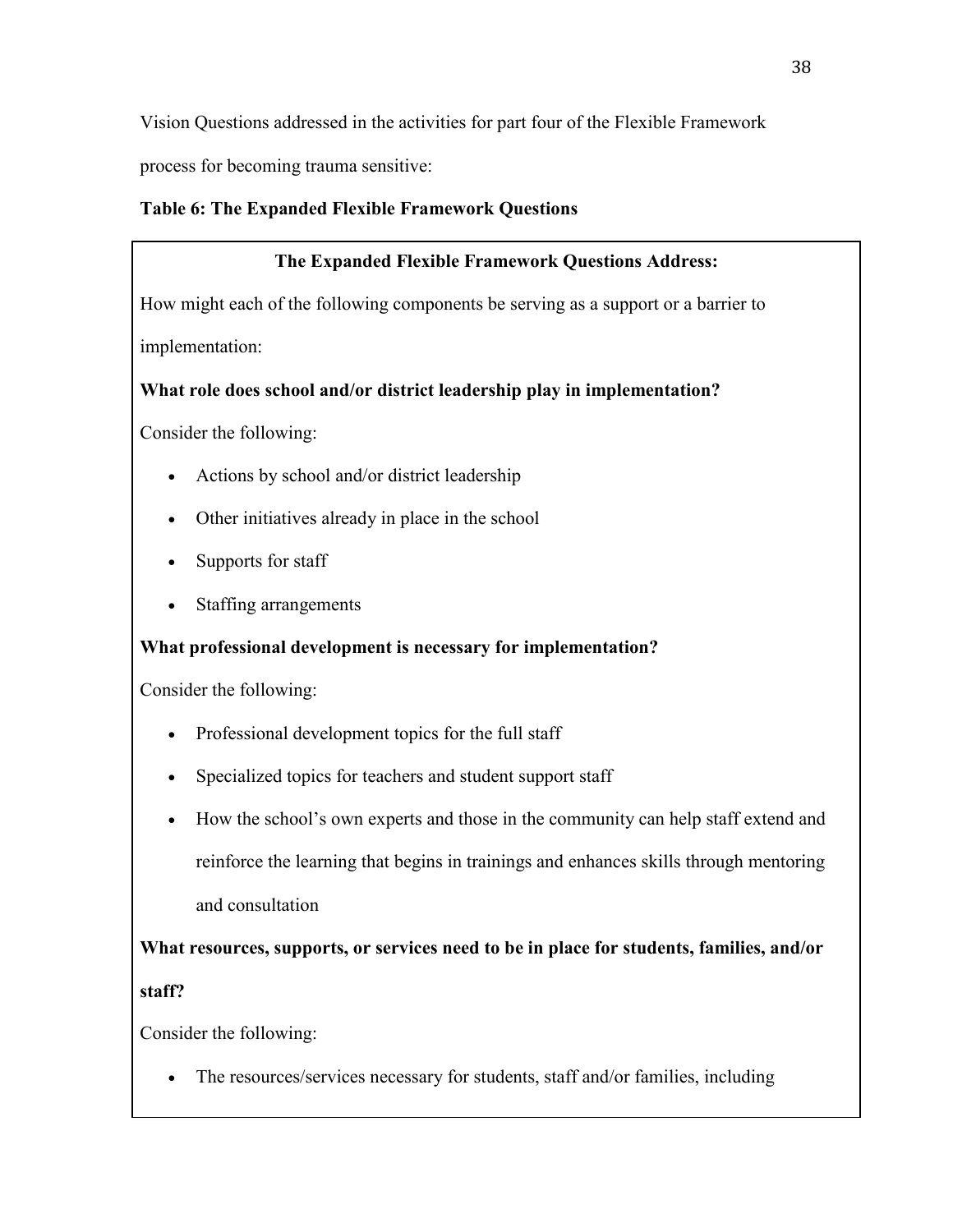linguistically, culturally, and clinically appropriate services

- Current collaborations with community providers, including ease of access and responsiveness, to determine which ones work well and which need to be reinforced/enhanced
- New services and collaborations that need to be built
- The barriers that currently exist to students' access to appropriate community
- Services that support their school success
- Procedures that support the frequent communication required for effective coordination between school-based and community-based behavioral health providers and teachers

**What academic and nonacademic classroom strategies support implementation?**

Consider the following:

- Academic and nonacademic approaches being used in classrooms
- Opportunities for student skill-building in the classroom and during unstructured parts of the day (lunch, recess, etc.)
- How to ensure that all educators throughout the building are consistently implementing and reinforcing the classroom approaches necessary to support implementation
- Opportunities for enhancing the curriculum/classroom approaches already in place in the school

**What policies, procedures or protocols do we need to review, revise, and/or develop?** Consider the following:

- A review of all policies, procedures, or protocols to determine which need to be adjusted, added, or deleted
- A close review and adjustment of policies related to confidential communication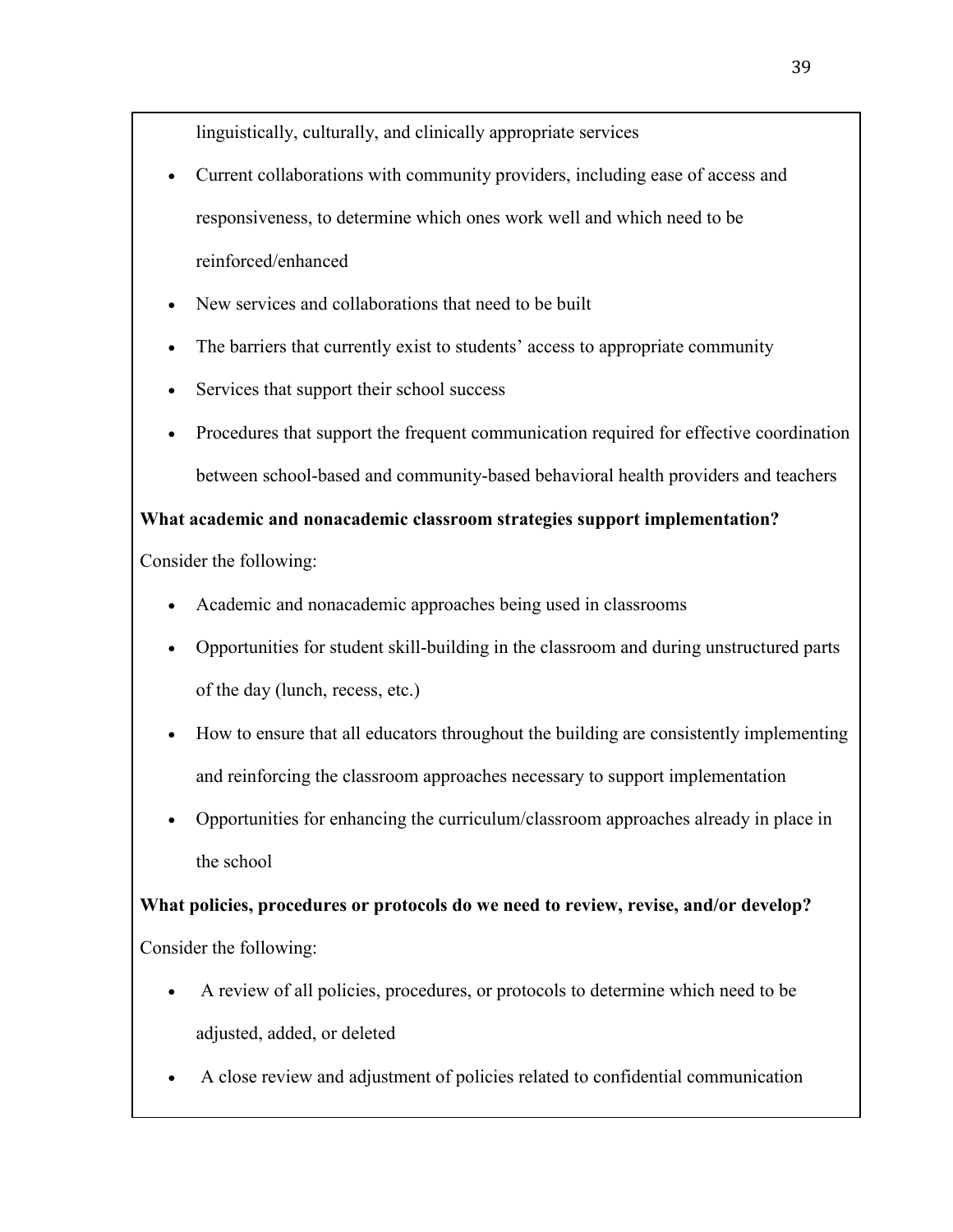within the school or between the school and family

- A close review and adjustment of policies related to school discipline
- How to ensure that any changes to policies or procedures are adequately and accurately communicated to the entire school community

**What do we need to do to ensure that families are active partners in helping with** 

## **implementation?**

Consider the following:

- What role families play in the school
- What information to share with families
- How to build on current family engagement efforts, including a review of the need to expand or revise these efforts
- How to ensure that the school is sensitive/responsive to particular cultural issues and needs, language barriers, etc.

## **Table 7: Expanded Trauma-Sensitive Vision Questions**

**The Expanded Trauma-Sensitive Vision Questions Address:**

• **How have our actions deepened leadership and staff's shared understanding of how trauma impacts learning, relationships, and behavior, and why a school wide-approach is needed?**

Consider leadership's and staff's understanding of the following:

- Trauma is prevalent among the student population
- Trauma plays a major role in the difficulties student face in learning, behavioral,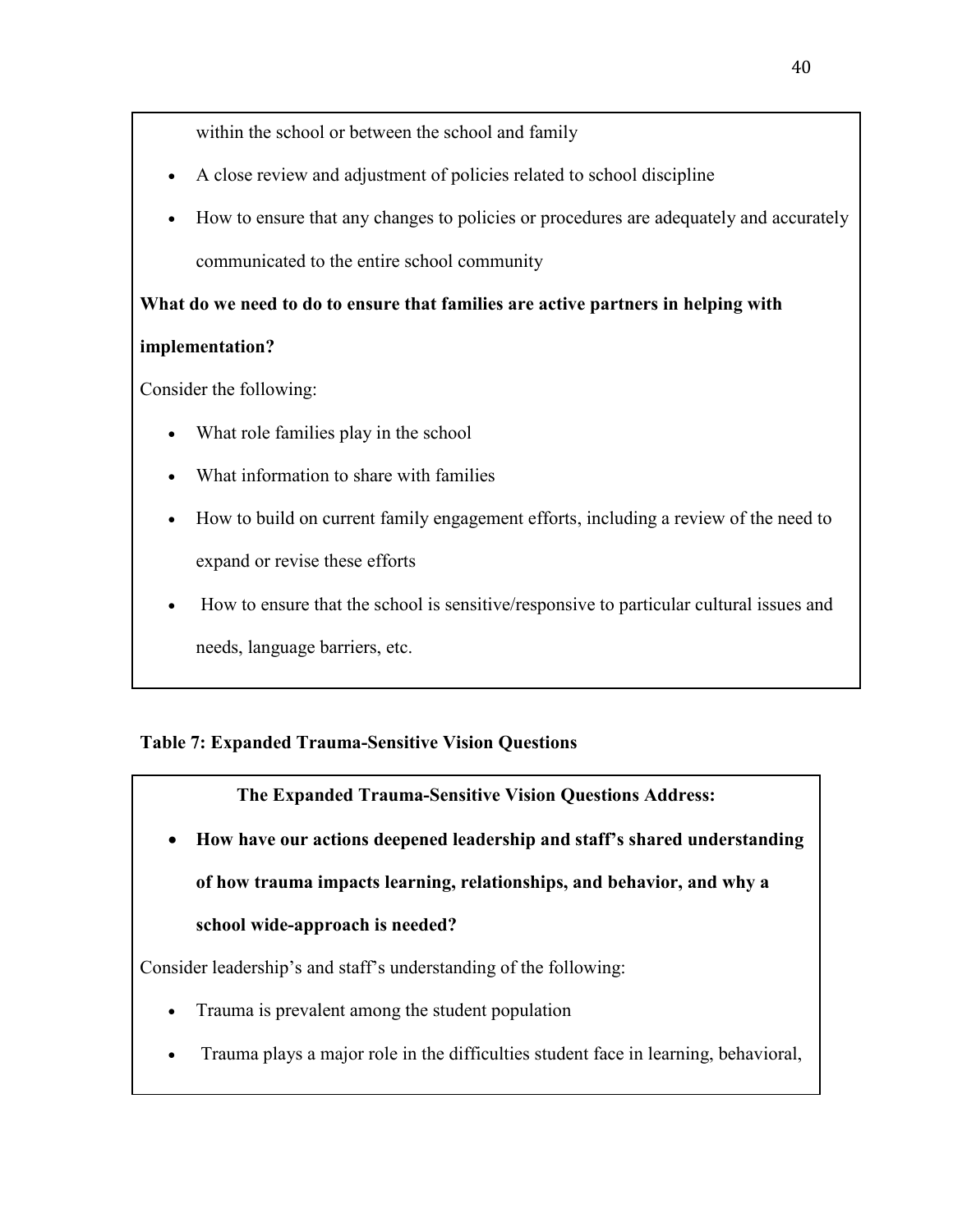and relationship issues students need support too develop skills to overcome these difficulties and succeed in school

- The goal is not to identify specific students but rather to create a whole-school environment that will support all students
- All students want to succeed, and educators need to look for the good intentions that underlie challenging behaviors

**How have our actions helped the school effectively support all students to feel safe—**

## **physically, socially, emotionally, and academically?**

Consider whether the school environment is:

- Experienced by students as a safe place, including
	- ❖ physical safety
	- social safety
	- ❖ emotional safety
	- academic safety
- Organized in such a way that all students' needs for safety are met
- Based on a structure that maintains the balance between consistent expectations of all community members with the flexibility of a caring learning environment characterized by predictable routines and respectful relationships

**How have our actions helped us to address all students' needs in holistic ways?**

Consider whether the school focuses on:

- Helping students succeed by supporting them to develop skills in four key areas that are critical to learning:
	- $\triangleleft$  relationships with adults and peers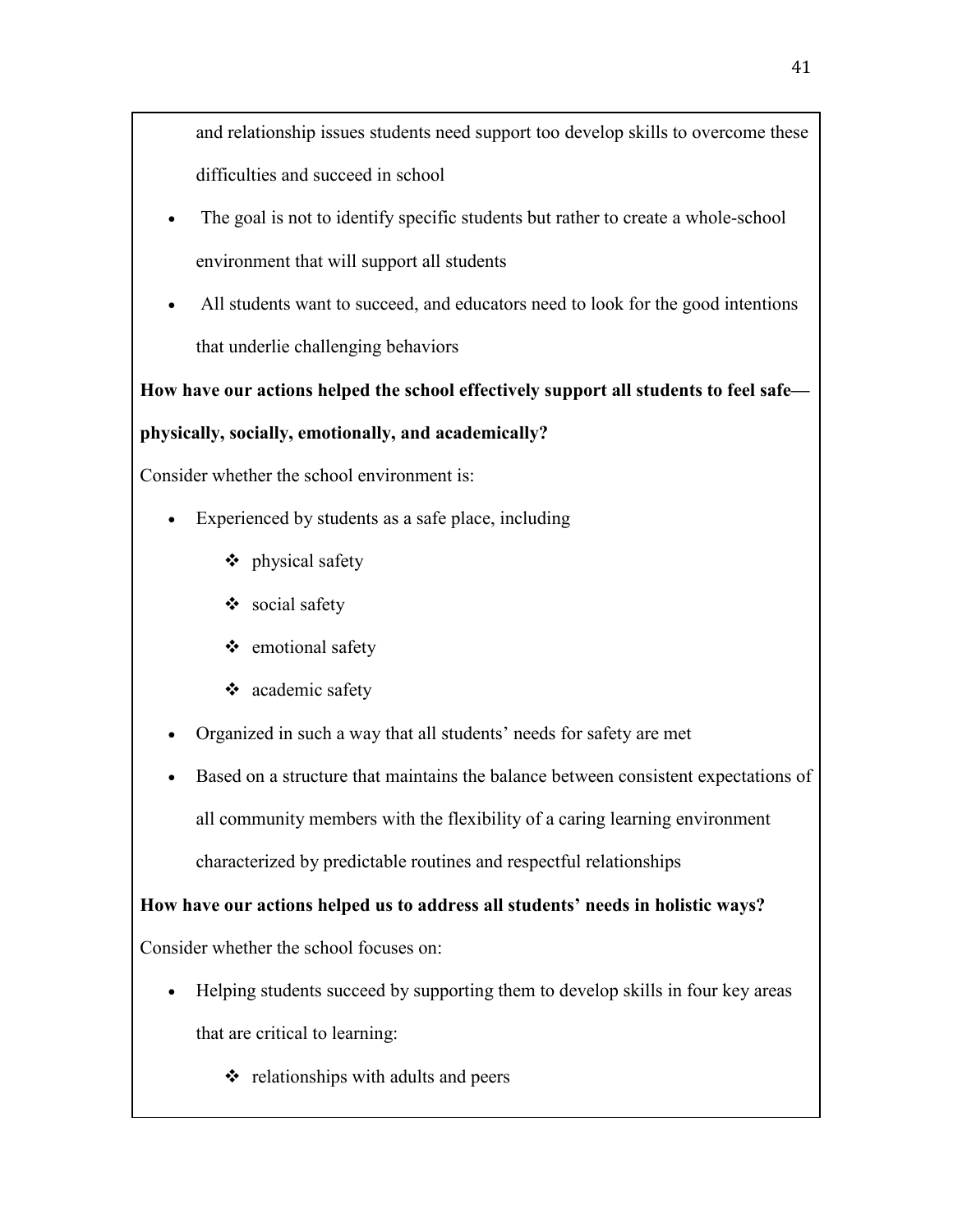- self-regulation of emotions, behaviors, and attention
- sense of competence from achieving in academic and nonacademic areas
- $\bullet$  physical and emotional health and well-being
- Avoiding "misunderstanding" students by recognizing the connection between a student's presentation and his/her real needs

**How have our actions helped us to explicitly connect all students to the school community and provide multiple opportunities for students to practice newly developing skills?**

Consider whether the school focuses on:

- Identifying ways to support students in making a positive connection to peers, adults, and activities
- Helping individual students develop the specific skills they need to successfully make these connections
- Collaborating with other staff to ensure a coordinated and comprehensive approach/plan for each student

**How have our actions helped us to work together as a team with a sense of shared responsibility for all of our students?**

Consider whether the school is a community of adults where:

- There is a structure and a culture in place that promote teamwork among educators
- Staff share responsibility for all students and address together the impact of trauma on learning
- There is a process and a structure in place that can help staff figure out what to do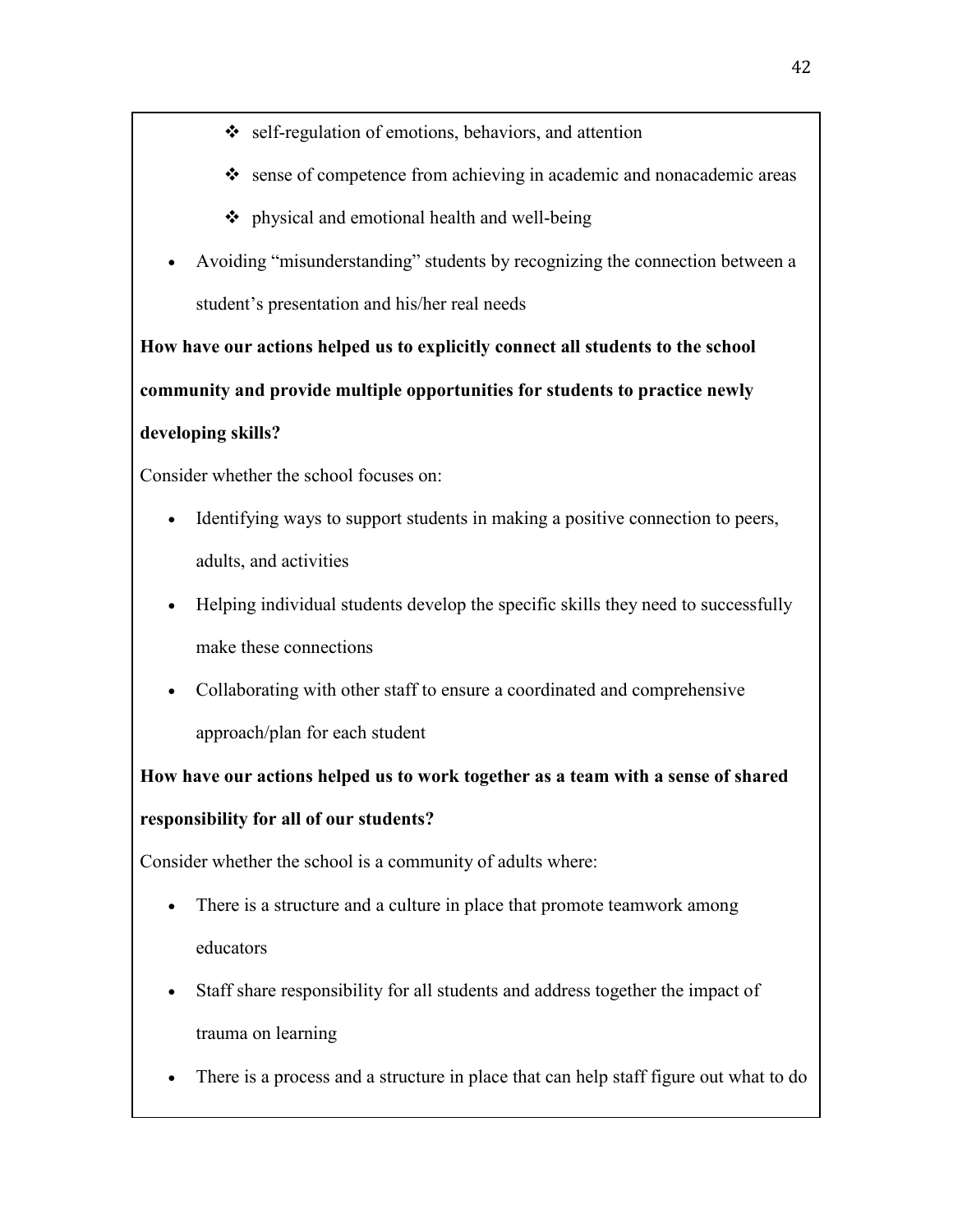when a child is struggling

## **How have our actions helped us anticipate and adapt to the ever-changing needs of our students and to impacts from the broader community?**

Consider whether the school has in place:

• A process and structure to maintain equilibrium, help address changed circumstances, and recalibrate support as the needs of the school community shift

Following the process for becoming trauma sensitive is extensive at its fullest. However, the Flexible Framework offers tools to increase the ability of a school to develop their own trauma-sensitive approaches to meet the particular needs of all students (Massachusetts Advocates for Children, 2013). Therefore, this framework has been developed to be adapted for schools to use tailored to their needs. As a result, there are many different models that schools and different policy initiatives have developed and implemented that address the key characteristics of the Flexible Framework.

#### **Walla Walla, Washington**

Lincoln High School in Walla Walla, Washington is one of the most common success stories as a result from the implementation of the Flexible Framework. In 2010, Jim Sporleder, who at the time was principal of Lincoln High School, learned about the CDC Kaiser Adverse Childhood Experiences and the neurobiology of toxic stress (Sporleder & Forbes, 2016). Based on that workshop, Jim Splorleder knew that there were changes that needed to be made in his alternative school. The reason for this is that data collected from his 2009-2010 school year showed that there were 600 office referrals, 48 incidents involving police action at school, 798 suspension days, 50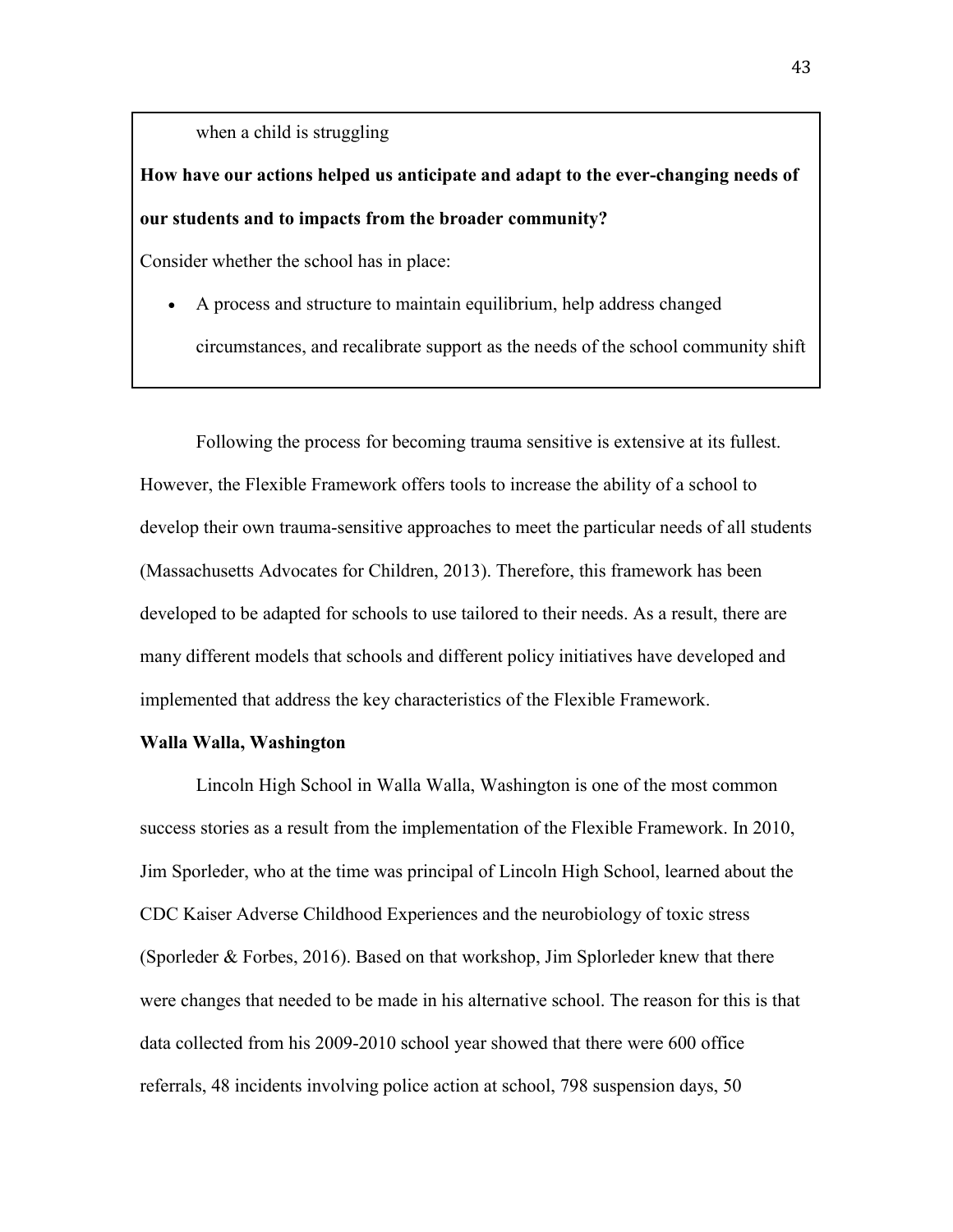expulsion days, and a 44.4% graduation rate. This data specifically fueled his efficacy to improve the ways school professionals interacted and addressed the needs of their highrisk population.

In order to make changes, Sporleder needed more information. Therefore, he attended various trainings on how to integrate trauma-informed and resilience-building practices in the school setting. Jim Sporleder teamed up with Natalie Turner, assistant director of the [Washington State University Area Health Education Center](http://ext100.wsu.edu/ahec/complex-trauma-2/) in Spokane, WA. Together they came up with three essential changes that shifted the staff's mindset on student behavior from "What's wrong with you?" to "What happened to you?" (Stevens, J., 2012). In order to do so, Jim Sporleder states the staff at Lincoln High School implemented these three changes:

- 1. When a kid showed symptoms of stress, teachers intervened early to provide help – a quick talk, a longer chat with a school counselor, or intervention with a counselor at the adjacent [Health Center.](http://thehealthcenterww.org/)
- 2. For behavior that required more follow-up, such as not complying with a teacher after numerous requests, teens talked with Sporleder, who walked them through where they are in their decision-making ability: green, yellow or red. If they're fuming, for example, they're in the red zone, are unable to think clearly, need a day to think about things before they can discuss how to handle similar situations differently, and what actions will get them to that point.
- 3. In staff meetings, conversations switched from how to discipline kids to how to help them and their families.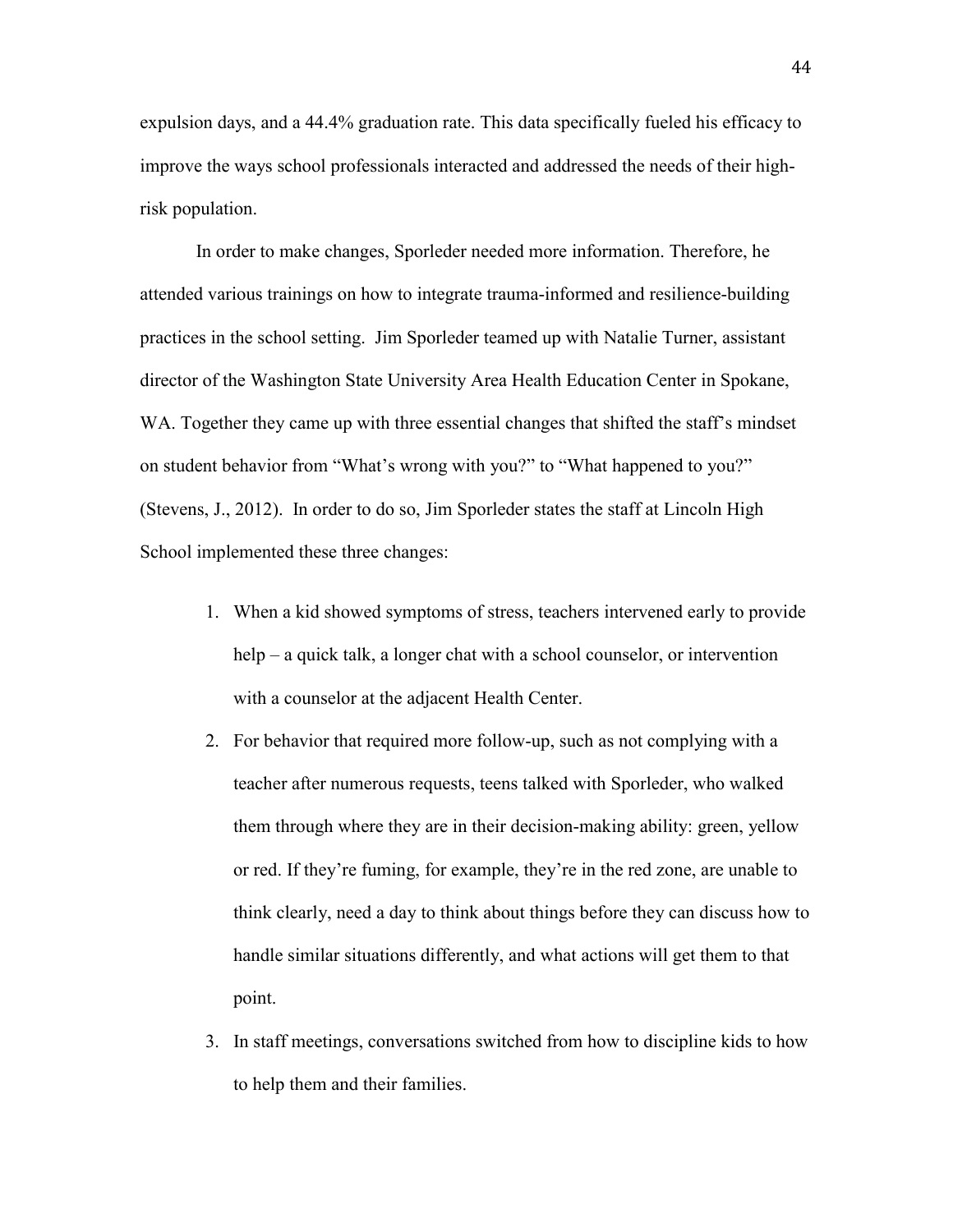In conjunction with these changes, Sporleder shares that their staff also focused on developing a relationship with students first and then worried about disciplinary measures later (Sporleder & Forbes, 2016). His rationale behind this was children biologically have a need to feel safe and secure, therefore a connection to adults in the school environment highlights the positive influence of relationships and student functioning.

In just one school year of implementing these changes, the staff at Lincoln High School noticed positive results. Overall, there were decreases in the numbers of negative behavioral data. For the 2010-2011 school year, there were only 320 office referrals, 17 incidents involving police action, 135 suspension days, 30 expulsion days, and the graduation rate went up to 54.6% (Sporleder & Forbes, 2016). Lincoln High School continued to collect data in these areas, and results continue to decrease. In conjunction to these successes, Lincoln High School also saw increases in their state assessment scores. Table 8 presents the subject areas and the schools assessment scores from 2012 and 2013 respectively:

| <b>Subject Area</b> | <b>Year 2012</b> | <b>Year 2013</b> |
|---------------------|------------------|------------------|
| <b>Reading</b>      | 64.7             | 80.9             |
| <b>Writing</b>      | 66.5             | 89.4             |
| Algebra             | 24.7             | 51.7             |

|  |  |  | <b>Table 8: Lincoln High School State Assessment Scores</b> |
|--|--|--|-------------------------------------------------------------|
|  |  |  |                                                             |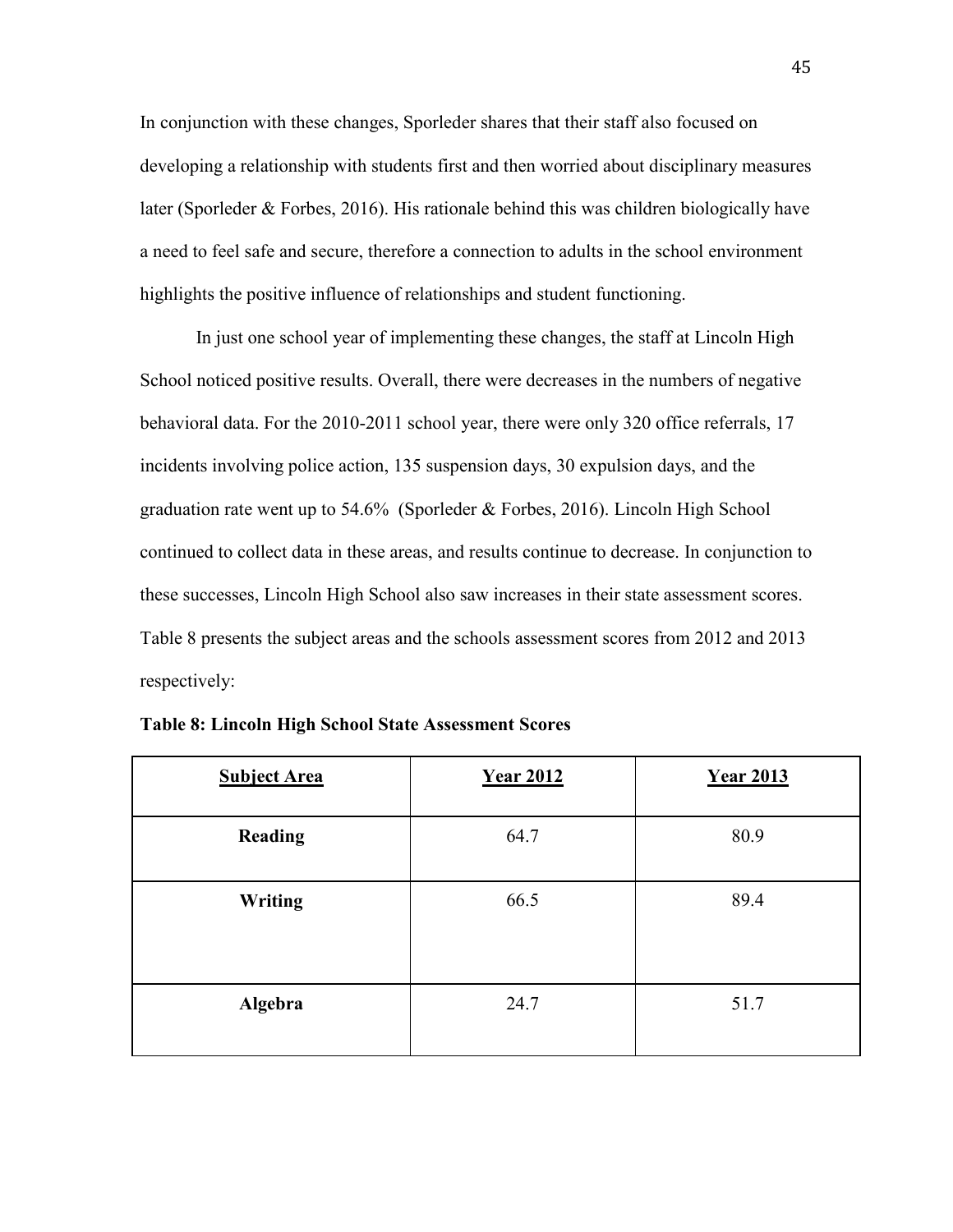| <b>Geometry</b> | 54.3 | 72.3 |
|-----------------|------|------|
|                 |      |      |
| <b>Science</b>  | 21.2 | 57   |

#### **Supportive Trauma Interventions for Educators (STRIVE)**

In Boston, Massachusetts, the Child Witness to Violence Program developed a trauma informed initiative geared towards elementary students at Orchard Garden School. Researchers developed the STRIVE intervention which is aimed at helping schools and early education systems of care increase their capacity to identify, respond to, and optimally support the unique needs of young children who have been impacted by trauma exposure (McConnico, Boynton-Jarrett, Bailey, Nandi, 2016, p. 37). In order to do so, this framework focused on five core components, which are attachment, safety, trust, power, control, and reflective practice. With this focus, researchers' believe that staff will begin to understand and view student's behavior as source of communication for a particular need.

By focusing on the above core components, educators will be able to create an academic atmosphere that fosters children's strengths to promote resiliency, efficacy, a sense of self-worth, and positive well being (McConnico, et al., 2016). It is intended to be infused into an existing curriculum. Specific objectives of the STRIVE framework include (McConnico et al., 2016, p. 39):

1. Increase teachers' and school personnel's understanding and awareness of various kinds of trauma that young children are exposed to and ways this exposure impacts their development and academic functioning and performance.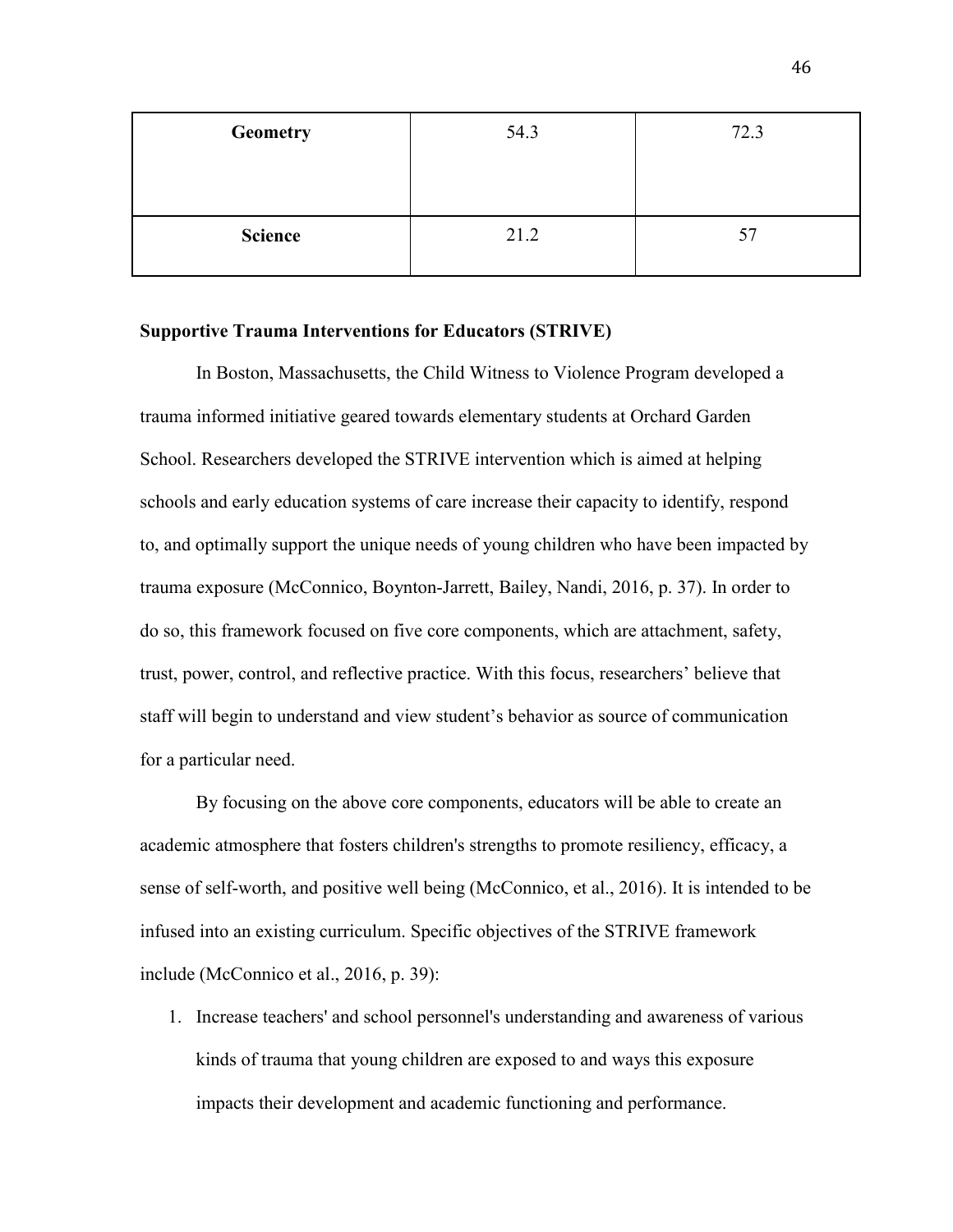- 2. Provide teachers with concrete strategies and interventions that they can use in the classroom to support their students and address the behavioral challenges they may exhibit.
- 3. Improve young children's ability to access the curriculum by providing a supportive school atmosphere in which children can feel safe, encouraged, and a sense of agency.

The STRIVE intervention was piloted among three grade levels ranging from kindergarten through second grade classrooms at the Orchard Gardens Pilot School for a total of approximately 250 students. In addition to these students, this trauma informed model also supported training of 12 educators. The STRIVE pilot intervention was conducted using the two following components (McConnico et al., 2016 p. 39):

- 1. Developing and implementing a training program educators that provides psychoeducation about the impacts of trauma on young children and ways to incorporate trauma-informed practices when addressing challenging and disruptive behaviors in the classroom; and
- 2. Infusing a curriculum that promotes feelings of high self-esteem and efficacy among the children in this setting.

Addressing the components listed above, the STRIVE intervention provided trauma informed trainings, ongoing coaching and consultation, and a toolkit for educators (McConnico et al., 2016). The 12 educators involved in the pilot launch of this intervention received 10 hours of training that was geared towards building resiliency skills. These training sessions helped educators by increasing their knowledge base about the behavioral reactions that are typical among children who have been exposed to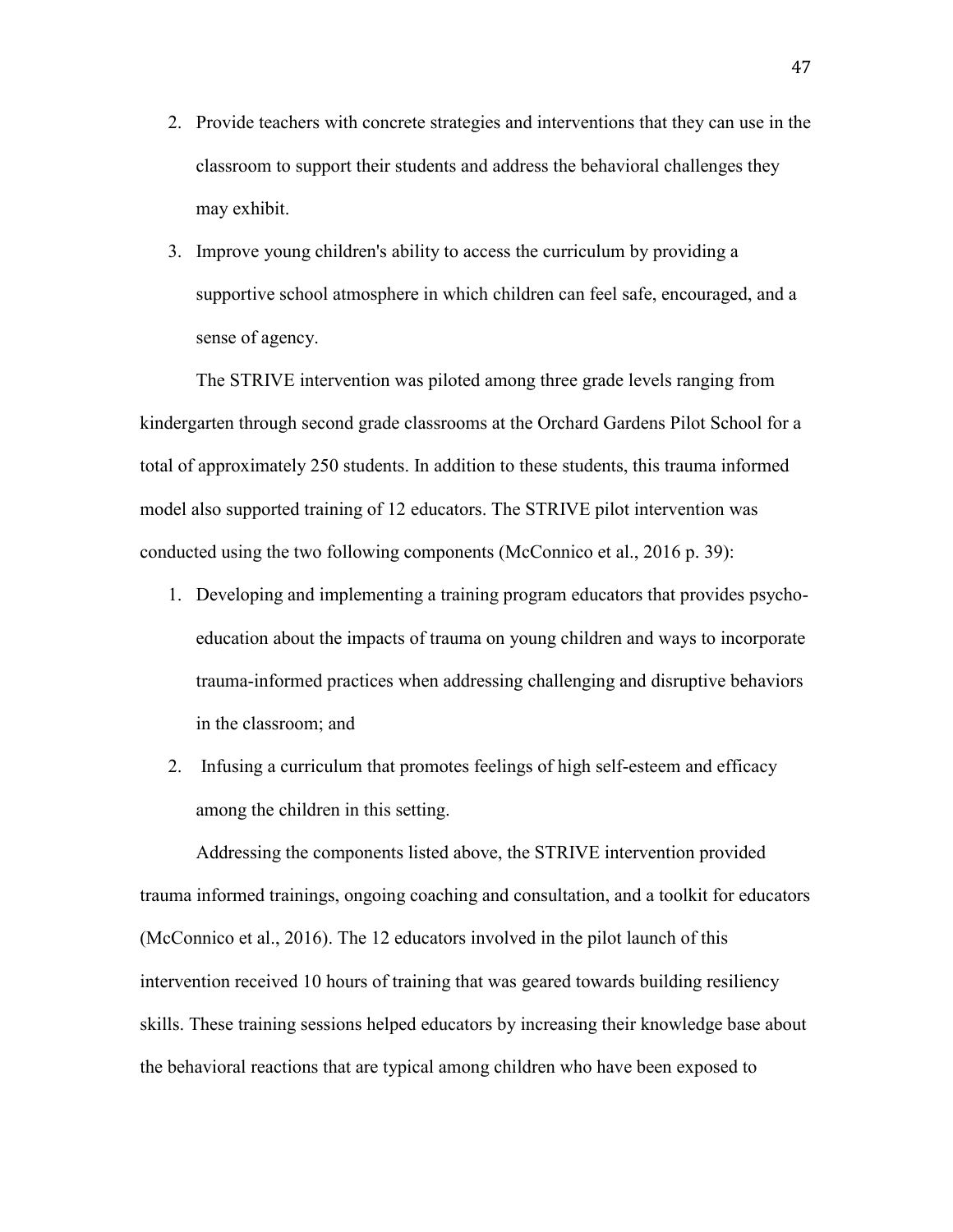prolonged trauma. Also, the trainings also provided educators with an understanding of environmental stimuli that may trigger a traumatic response from a child. Concrete strategies and resources for managing challenging behaviors as well as preventative strategies were provided to educators in the STRIVE Toolkit. Teachers learned about the importance and positive impacts as a result of a positive, caring, and supportive relationship

Data collection measures included standardized and non-standardized forms. There was comparison of data from pre-intervention to post intervention data (McConnico, et al., 2016). The collection of data from implementing STRIVE measured the impacts on children's functioning in the classroom, teachers' feelings about their knowledge of the impacts of trauma, and teachers' perceived level of confidence in their ability to implement trauma-informed practices in their interactions with students. This pilot intervention included observational and questionnaire data. The observational data was conducted using the Classroom Assessment Scoring System (CLASS). Two observations took place in each classroom. One observation took place before staff had training and another was several months after the various trainings. This observational method evaluated the quality of relationships in the classroom environment between students and teachers. The CLASS focuses on three domains: Emotional Support, Classroom Organization, and Instructional Support. These domains can receive scores ranging from 1 (low) to 7 (high). Finally, teachers were given a questionnaire prior to and at the end of the implementation of STRIVE. This questionnaire addressed teacher's knowledge about trauma, impacts of trauma, trauma-informed strategies, and their confidence in their ability to implement strategies they had learned. This questionnaire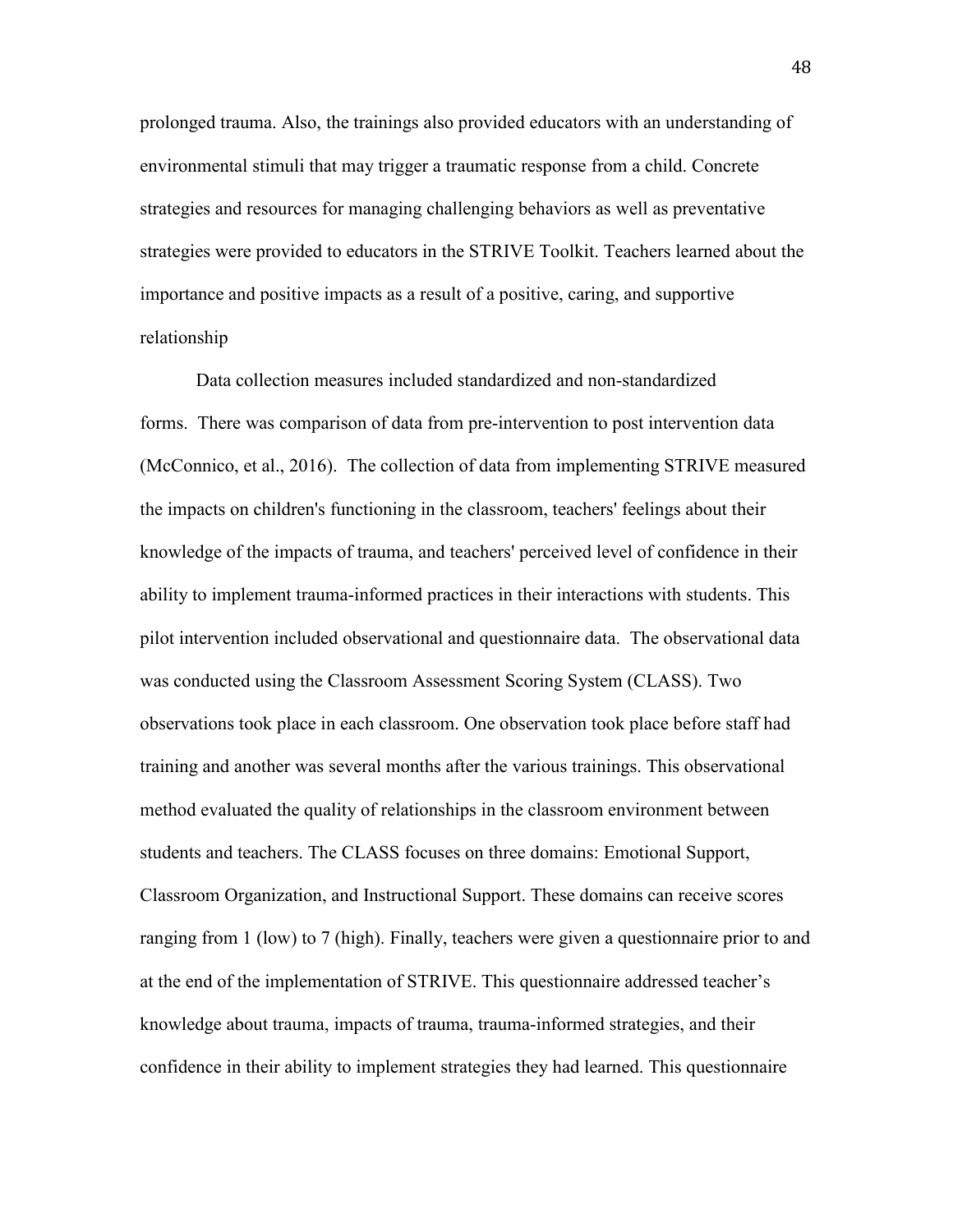also assessed teacher's perceptions of their own self-efficacy, addressing challenging classroom behaviors, identifying trauma, and responding to the needs of children with trauma.

Overall, the researchers found an increase in knowledge among educators comparing pre- and post-intervention self-report surveys (McConnico, et al., 2016). Below in Table 9 are the results from the pre-post intervention self-report surveys presented by the author:

|                                                        | Pre-         | Post-        |
|--------------------------------------------------------|--------------|--------------|
|                                                        | Intervention | Intervention |
| Teacher understands the effects of trauma on child     | 56%          | 80%          |
| development                                            |              |              |
| Teacher understands the effects of trauma on a child's | 75%          | 90%          |
| behavior                                               |              |              |
| Teacher feels prepared to respond to children who have | 44%          | 60%          |
| been exposed to trauma                                 |              |              |

**Table 9: STRIVE Results**

In addition to the above data results, 70% of educators agreed/strongly agreed that the trauma-informed curriculum and professional development tools were an important investment of their time, and 60% agreed/strongly agreed that the trauma-informed classroom tools educators introduced help their students manage their emotions. From the two CLASS observations, researchers concluded significant differences. The two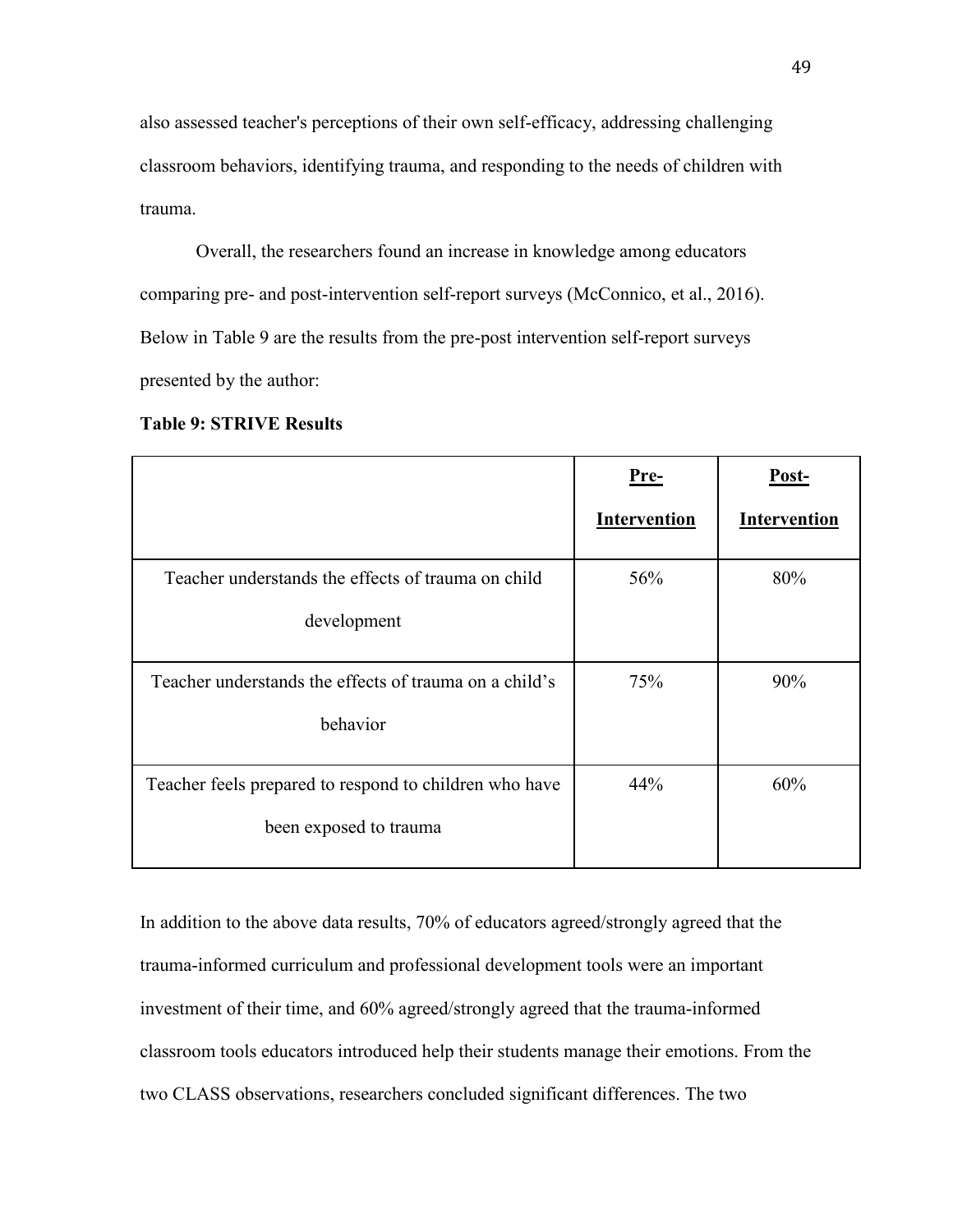domains that showed a positive change were Educational Support and Classroom Organization.

#### **Making SPACE for Learning**

The Childhood Foundation for Protecting Children in Australia developed a trauma informed movement for professionals working with traumatized youth. It is called "Making SPACE for Learning." The acronym SPACE is used to represent five key strategies to assist professionals in meeting the needs of all students (Australian Childhood Foundation for Protecting Children, 2010). The acronym stands for staged, predictable, adaptive, connected, and enabled. These five areas are interrelated and can be incorporated to support students individually and at the level of the classroom and across the whole school environment. This trauma informed initiative can be tailored for school's specific needs, however, the more areas of SPACE that are addressed by one strategy the more effective the outcomes.

Below is a table that has been developed by the author, which has been adapted from the *Making SPACE for Learning Guide*. Table 10 describes the rationale behind each letter of the acronym and specific strategies that address the individual component of the SPACE acronym (Australian Childhood Foundation for Protecting Children, 2010).

|  |  |  |  | Table 10: SPACE Rationale & Strategies |
|--|--|--|--|----------------------------------------|
|--|--|--|--|----------------------------------------|

| <b>SPACE &amp; Rationale</b> | <b>Strategies</b> |
|------------------------------|-------------------|
|                              |                   |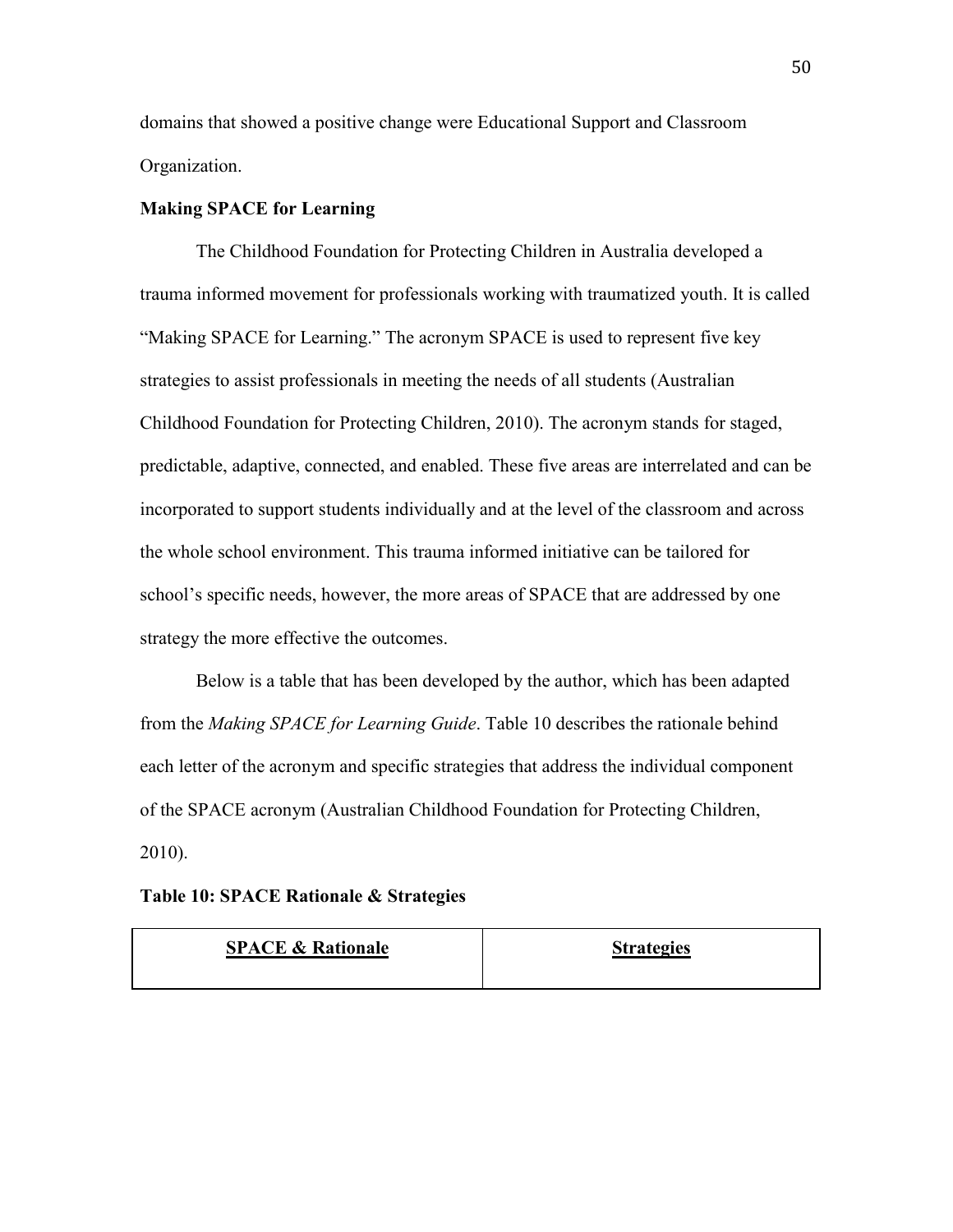| <b>Staged</b>                                 | -Support students to understand the link    |
|-----------------------------------------------|---------------------------------------------|
| -Brain development is sequential. Therefore,  | between their behavior and its impact on    |
| functions of the brain-body system only       | others. Use strategies that build           |
| emerge after basic functions have developed   | understanding gradually.                    |
| and been consolidated with rehearsal and      | -Develop a shared code of conduct for all   |
| practice. Strategies that incorporate the     | classrooms within the school.               |
| "staged" concept start with a foundational    | -Do a check-in at the start of each week    |
| concept that eventually increases in          | and each term: "What do you remember        |
| complexity by repetition and rehearsal.       | from last week/term? What stands out?       |
|                                               | Why? What would you like to be the same     |
|                                               | this week/term? What would you like to      |
|                                               | be different?"                              |
|                                               | -Utilize symbols for feelings to promote    |
|                                               | communication, for example colors,          |
|                                               | pictures, newspaper headlines, and signs.   |
| <b>Predictable</b>                            | -Have written plans for children that are   |
| -For children who have experienced trauma,    | made accessible to relevant school staff.   |
| uncertainty and unpredictability of routines  | These plans will help to ensure             |
| and reactions from others increase the stress | consistency and predictability for children |
| response in their bodies. Physiologically, an | both within and outside the classroom       |
| elevated stress response will impede on their | (E.g. responses to the child from yard duty |
| success in the educational environment. In    | teachers at lunchtime should be consistent  |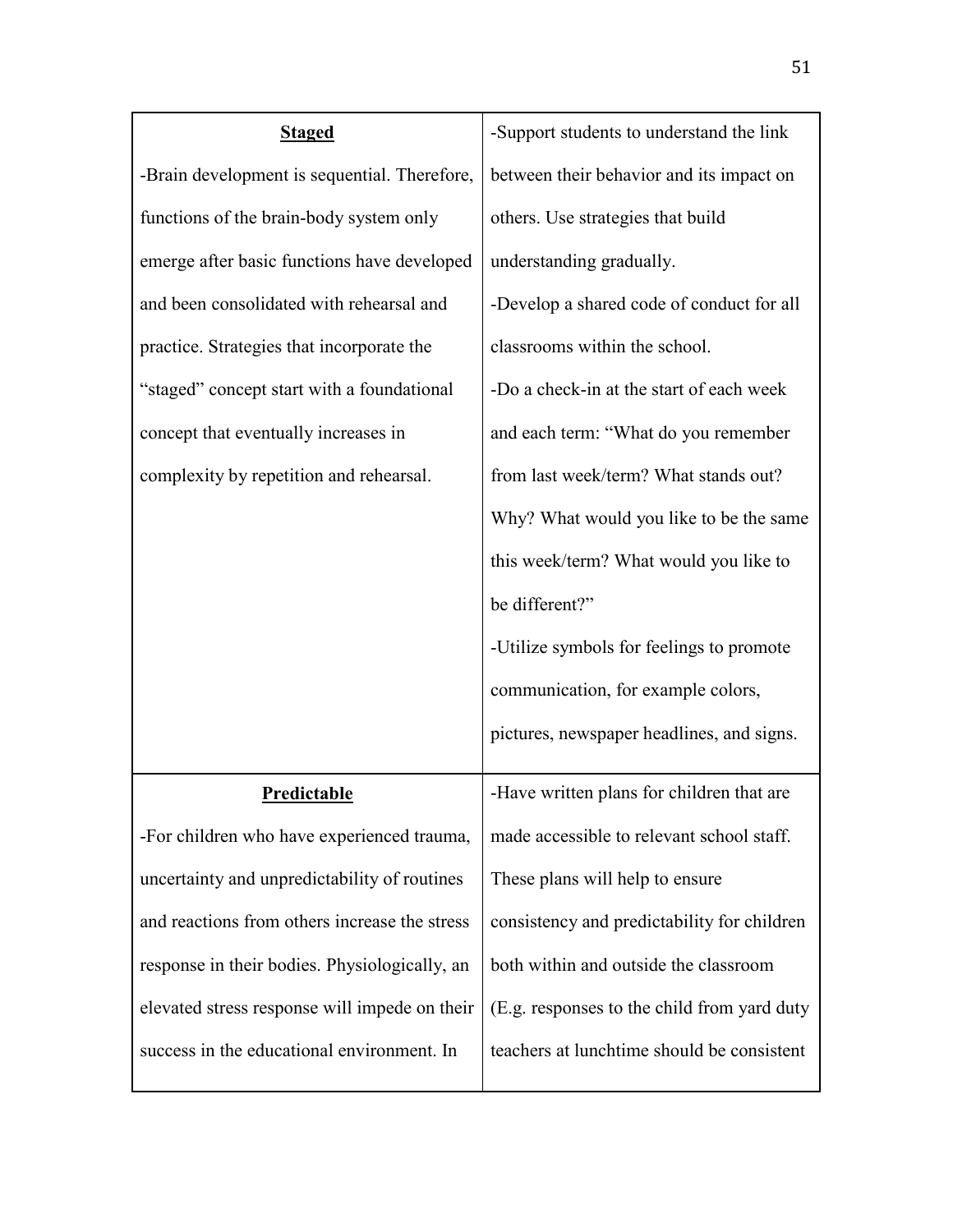order to implement strategies that support predictability, professionals need to provide stability and familiarity. As a result, the activation of the student's response system will be reduced.

with the classroom approach). -Establish working plans to respond to the individual behavior of students that is based on understanding the meaning and function of the behavior. Share the plans with others who have a role in teaching or supporting the student in other contexts around the school. Work together to maintain the response plans consistent across settings. -Rehearse narrative structure by drawing the day's journey using different media including chalk, text, wool, and clay. -Integrate discussion about future

activities to help make what is about to happen feel familiar. For example, mention and at times discuss activities, which will take place in the next session, tomorrow, next week, next term, next year, and next school.

-Develop plans in the lead up to

## **Adaptive**

-Children who have experience trauma excursions and camps that enable the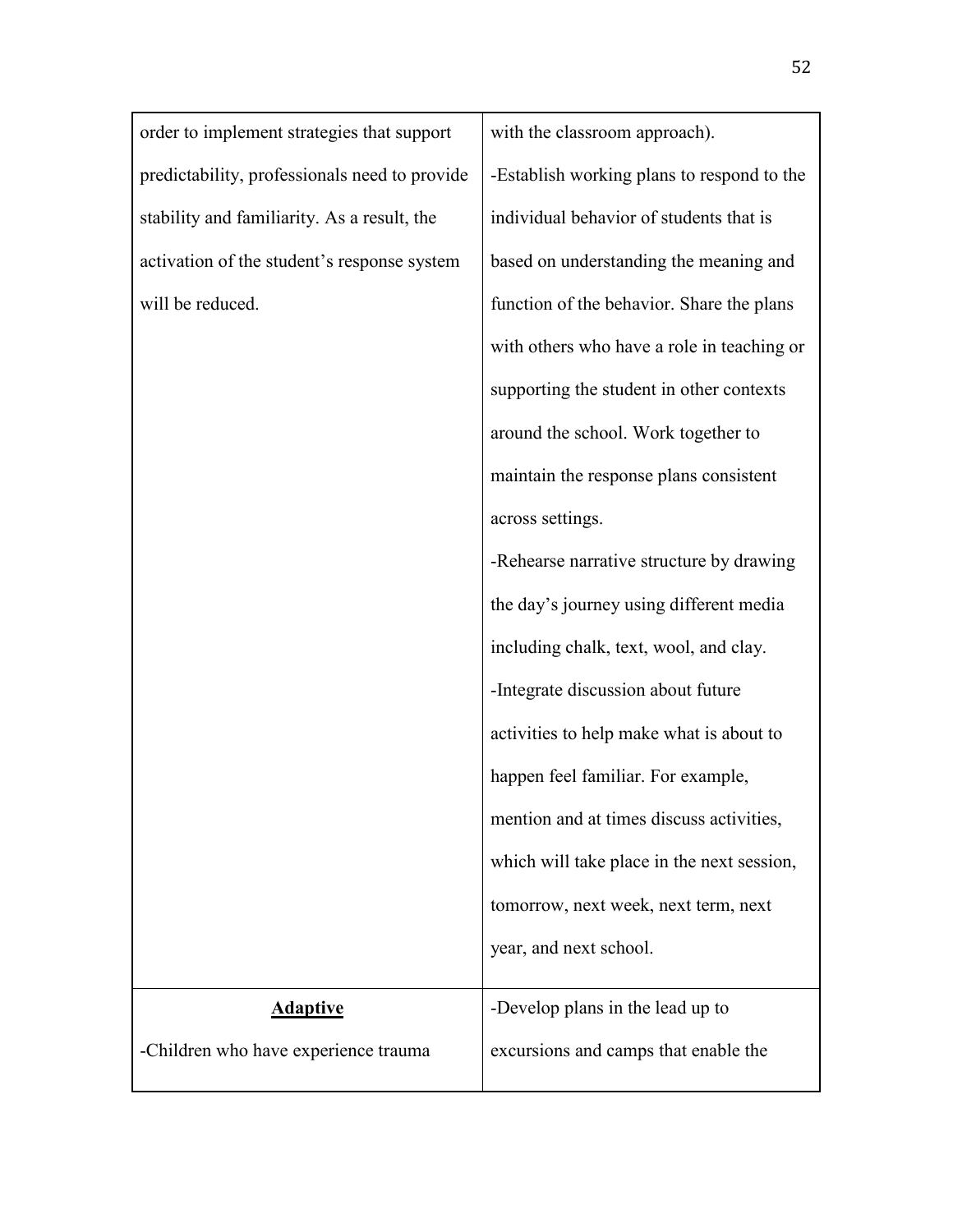develop their own behavioral reactions in response to the adversities in their lives. These reactions are developed based on their physiological reaction to the chronic toxic stress and the experiences of relationships. By implementing adaptability strategies, it will give children the understanding that there are multiple meanings for behavior that can be generalized across environments and situations. It will assist students in understanding that there are multiple strategies for dealing with certain situations.

student to adjust and prepare for the new experience.

-Utilize naturally occurring breaks during the day to interrupt patterns of traumabased behavior, which reflect stress. -Create a calm box that contains items, which help children to feel comfort and ease. It may include sensory-rich objects, photos of favorite things, special toys, items that link the student to an important relationship or other visual reminders, which are age appropriate.

-Provide explicit commentary, modeling or coaching of strategies to manage stressful situations. Model and discuss your own calming strategies within the classroom.

-Integrate emotional literacy activities into the curriculum to support students to recognize, name, manage feelings and learn to respond to others' expression of feelings.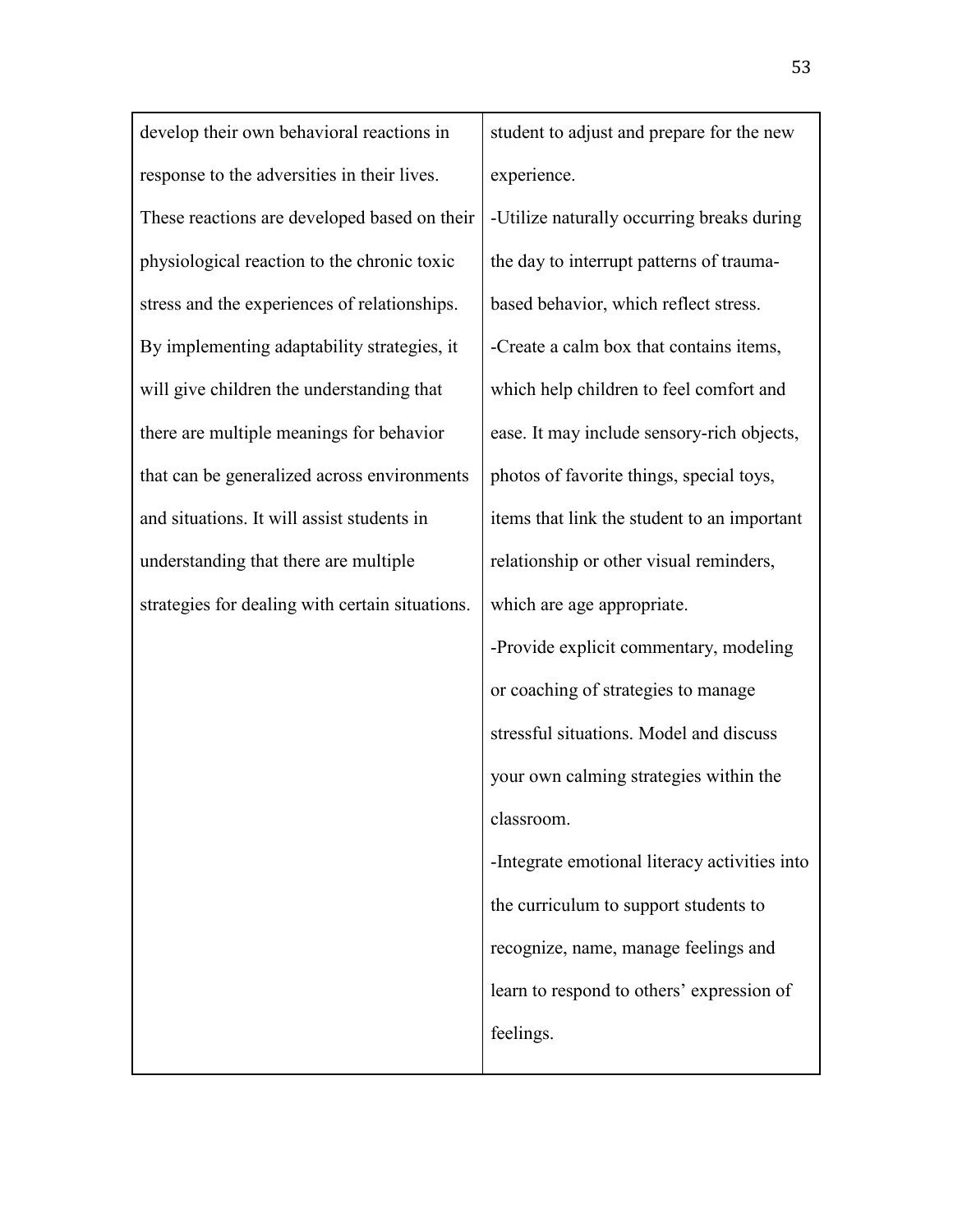#### **Connect**

-Children who have experienced trauma struggle with maintaining and being in healthy relationships. This may be due to their background or the absence of a good adult role model in their lives. Students who struggle with relationships will view any other relationships has a source of stress. By providing opportunities for students to connect to others and the environment will foster a feeling of safety and consistency. This will contribute to a more overall positive academic experience.

-Create spaces for the student to move into and still be part of the class group. Tactile corners in the classroom that have bean bags or a rocking chair, stress balls or a plush rug can support students to participate in class activity and calm down at the same time.

-Give consideration to the benefit of the student being placed in another class on days where a casual replacement teacher is in attendance. The other class would be taken by a teacher with whom the student has an established connection. -Build in regular resources that enable the teacher to spend one-on-one time listening, talking and/or drawing with the student.

-Involve students in helping to develop classroom rules. Keep the rules simple and short. Display them in visually appealing ways in the classroom. Build them into classroom activities to provide opportunities for rehearsal.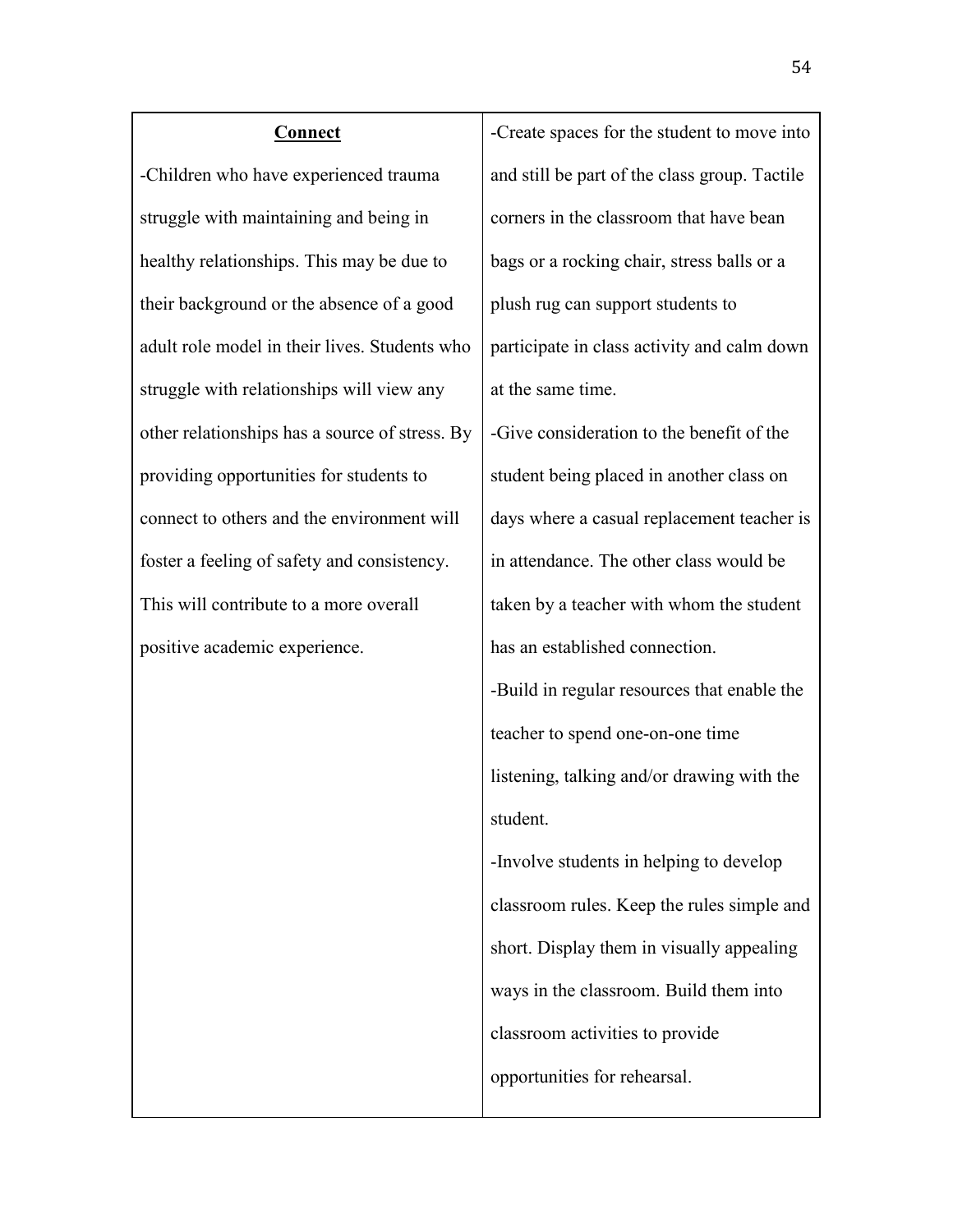# **Enable** Students who are impacted by trauma have difficulty with the way in which they perceive themselves. They have difficulties in their ability to identify, understand, and communicate their feelings. Due to their lower self-esteem, students will have difficulty identifying their qualities, attributes, and talents. Strategies addressing this area will foster personal connections and validate their experiences, feelings, thoughts, and actions from their past and present.

-Give children an opportunity to have a sense of agency and control in their own lives. Create structures within which children can make choices during their day.

-Promote the strengths and interests of the child.

-Provide praise that is concrete, specific and delivered with a neutral tone. This offers a student the possibility to learn to interpret positive reinforcement without hearing it through the lens of their past relational experiences.

-Utilize an identity web to explore the strength of children's connections to their family, friends and people at school. Use the pictorial map to help them make sense of themes such as closeness and distance in relationships.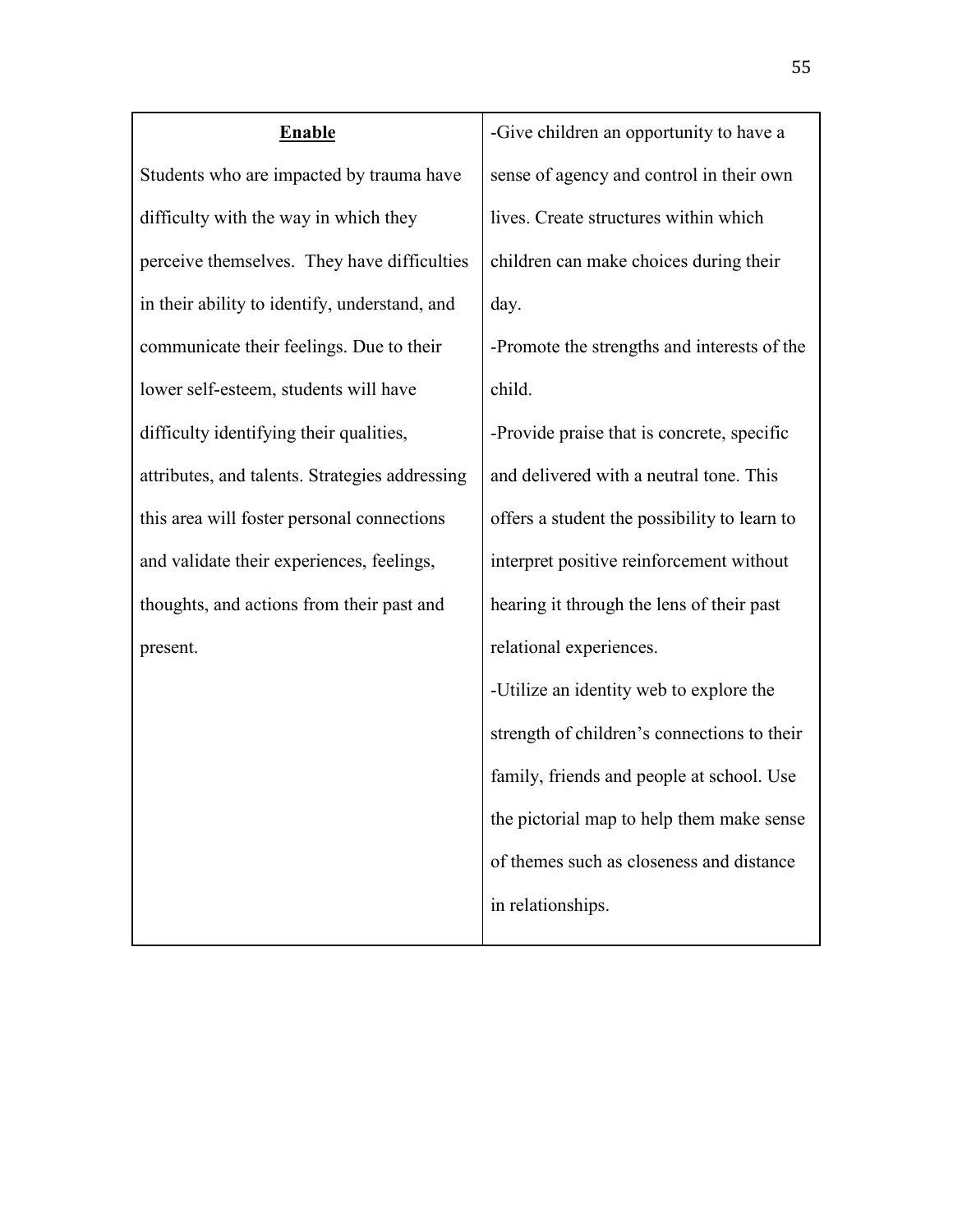#### **Chapter III: DISCUSSION AND CONCLUSION**

#### **Summary**

The topic of trauma as it relates to education is an evolving ideology in the educational world, and surprisingly there is an abundance of literature that assisted the author in answering the question posed of this literature review. The question asked, "How can schools implement trauma informed practices to address the needs of students who have experienced trauma?" was supported by research related to the background of trauma, its effects on a developing child, and specific trauma informed practices that can be applied within the school setting. A review of literature documented that childhood trauma and its effects are more prevalent today than in the past. As a result, there are more children in the educational system that have been exposed to trauma and that are dealing with the effects of this exposure (National Survey of Children's Health, 2011/2012).

Current research suggests that one of the most severe impacts of trauma is on the child's developing brain. This contributes to an increase of cortisol levels which causes the brain to function from an emotional state first, which limits the child's access to executive functioning skills. As a result, students who have experienced trauma will exhibit difficulties in working memory, mental flexibility, and self-control. Having deficits in these areas will inhibit a student's overall ability to be successful in the school setting (Shonkoff & Garner, 2012). The literature also suggests that there are a variety of ways to help students who have experienced trauma within the school setting. However, there is no "one size fits all" strategy since every school has their unique needs and populations. Therefore, it is vital for educators to undergo various trainings about trauma,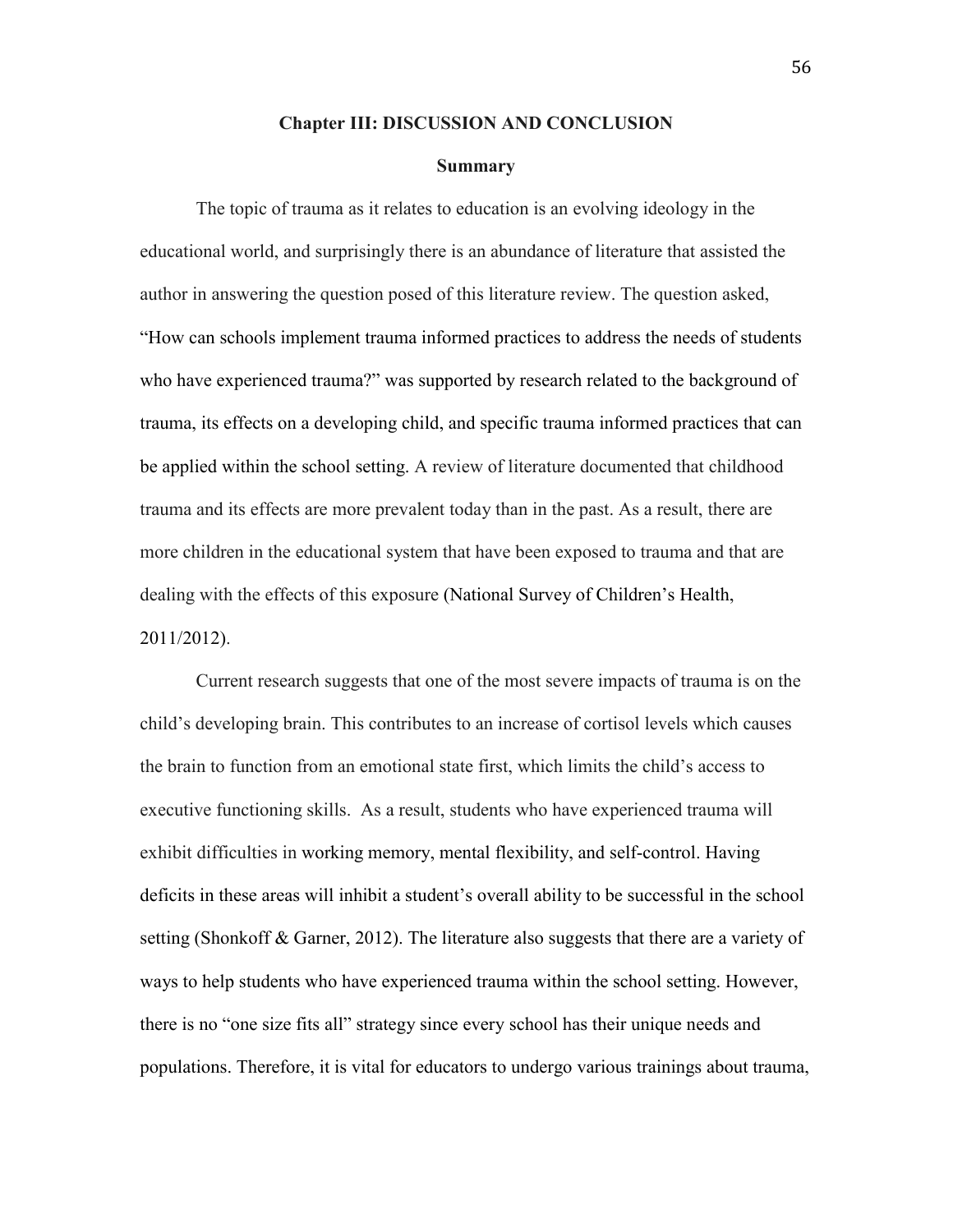engage in collaborative and reflective practice, and develop a measureable action plan to ensure a positive learning experience for all students (Massachusetts Advocates for Children, 2013).

#### **Professional Application**

The effects of trauma not only impact the child who has experienced the traumatic event, but also the child's classmates as well. As a result, there are increasingly more students with learning deficits and intense behavioral needs (Steele, 2017). In order to address those effects and meet the needs of all students, it is critical for educators to apply trauma informed strategies so that all students are able to be successful. The professional literature is filled with different ways (e.g., Benard & Marshall, 2012; Henderson & Milstein, 2003; Massachusetts Advocates for Children, 2005; Stevens, J., 2012; (Sporleder & Forbes, 2016; McConnico, Boynton-Jarrett, Bailey, Nandi, 2016; Australian Childhood Foundation for Protecting Children, 2010) professionals can go about becoming trauma informed. This many options can become overwhelming. However, each school will have their own way that they become trauma informed. To start, educators need to understand how trauma impacts the brain. Regardless if the child is a victim of trauma or not, this will help educators better understand all of their student's behaviors and academic tendencies. This will reshape educators' mindsets so they can understand the motives behind students' behavior and learning difficulties. By doing so, it helps school professionals narrow down and identify what it is the student really needs. These student behaviors and learning difficulties are a form of communication related to a need that requires intervention in order to overcome.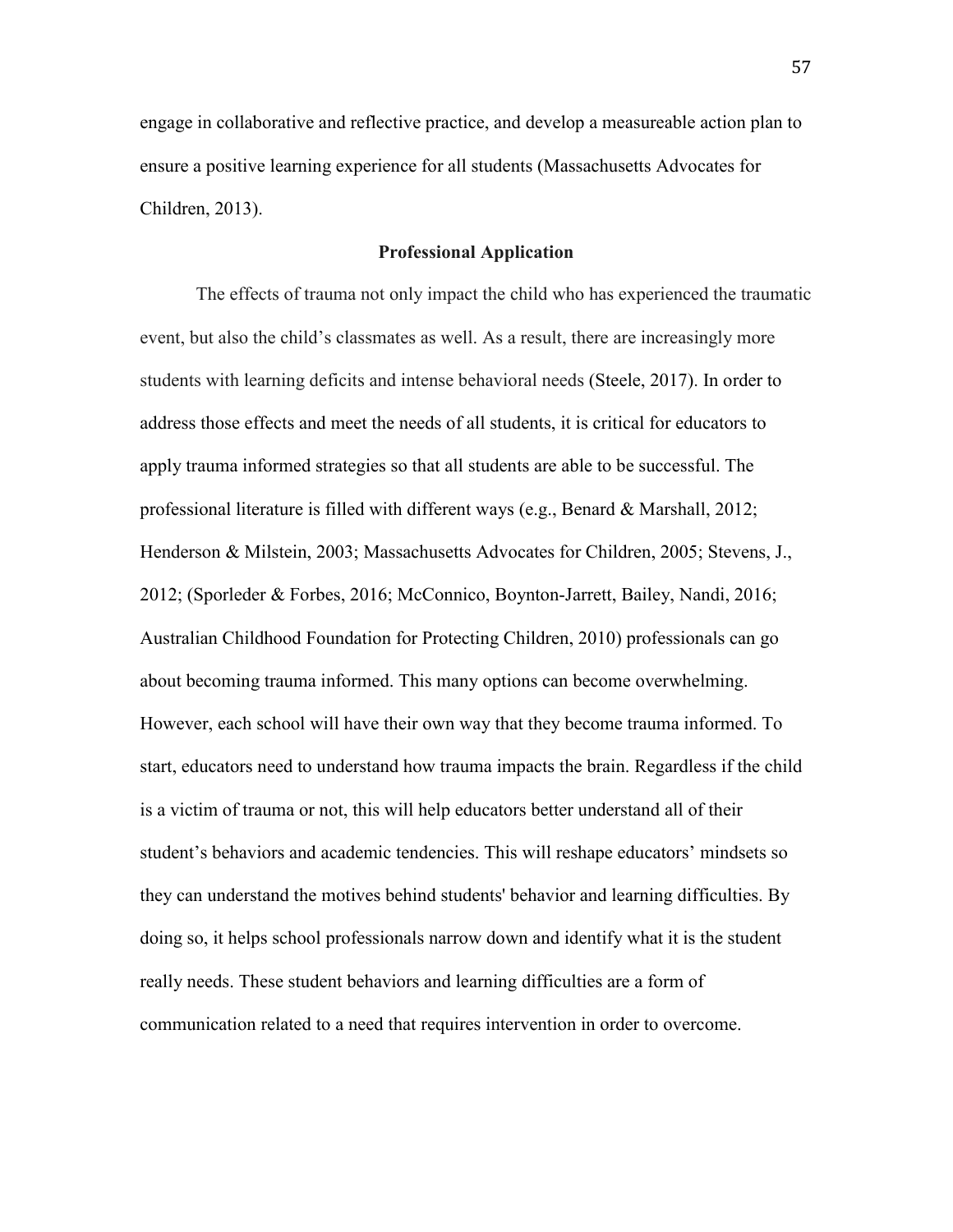It is vital for professionals to increase their awareness about the prevalence of trauma within their community. This will help educators pinpoint specific students who may need direct intervention as well as school-wide interventions. By reflecting on the prevalence of trauma, professionals will be able to collaboratively develop priorities to positively change in their community. Using these prioritized changes, professionals will be able to develop an action plan that can be assessed to ensure that the interventions are working. The professional literature suggests that school action plans should promote strong adult-child relationships, self-regulation, and good cognitive skills for all students (Benard & Marshall, 2012).

#### **Limitations of the Research**

Sufficient research is available to explain the prevalence of trauma and its effects on children. However, there is little research describing the prevalence of trauma and its effects on different student sub-groups within the school setting. For example, how does trauma affect females versus males? How does age affect someone who has experienced trauma? What is the prevalence of trauma amongst different ethnicities in the United States? Does a child's cultural background affect the way they deal with trauma?

Most of the research (e.g., Sporleder & Forbes, 2016; Massachusetts Advocates for Children, 2005; Henderson & Milstein, 2003; McConnico, Boynton-Jarrett, Bailey, Nandi, 2016; Australian Childhood Foundation for Protecting Children, 2010) that has been conducted on the effectiveness of trauma informed strategies has been collected through self-report data collection measures. Therefore, another limitation of research is that the literature is mostly anecdotal in nature rather than being based on empirical data. This may contribute to subjectivity in the research because the participants of various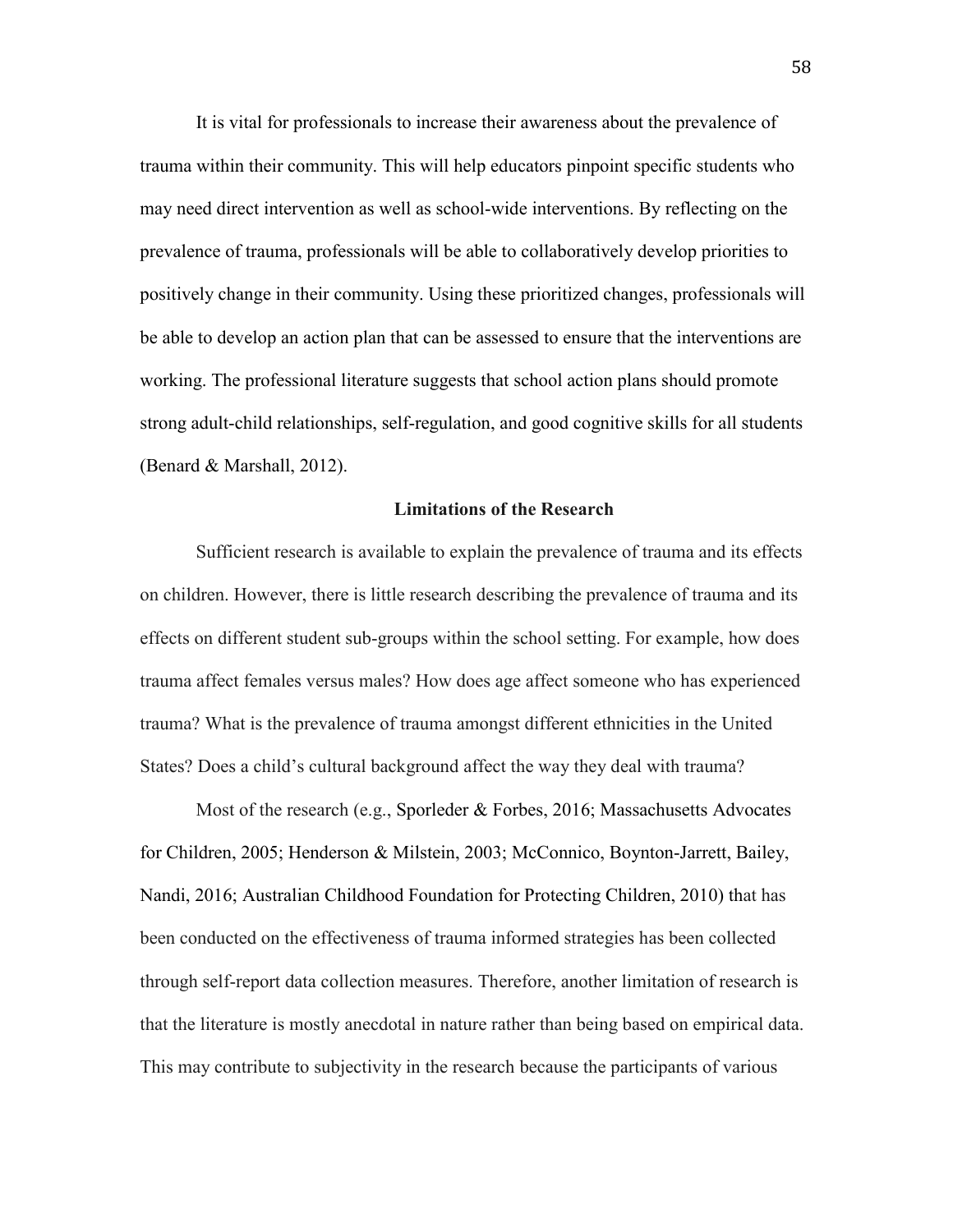studies can choose how much or how little information they want to share. Along with this limitation, the few quantitative studies that were found in the literature consisted of very small sample sizes. These limitations of research pose difficulties when deciding which strategies are most effective.

#### **Implications for Future Research**

More research needs to be conducted to provide more information about the prevalence of trauma and its effects on different sub-groups within the school setting. This would be beneficial for professionals working with children because they would be able to better understand the impacts of trauma as it relates to the child's cultural background, gender, socioeconomic status, family dynamic, etc. With this understanding, professionals would be more informed and would be able to understand the impacts of trauma from a community perspective. This could help professionals within the school system to serve as a stronger resource for their students and their families.

#### **Conclusion**

In retrospect, if I had known what I know now about the importance of trauma awareness and trauma informed strategies, I can only imagine how much more success I would have had with my students. Also, I can only imagine how much more of a resource I could have been for my colleagues. I believe that I could have changed my colleagues' negative perception of these "bad kids". If I returned to the school where I encountered countless children with lives impacted by trauma there are so many things that I know now I wish I could share with those colleagues. I would explain to them that before any academic learning can take place the students needed a positive and caring adult in their lives. These students needed a teacher to ignore the demands of fast-paced curriculum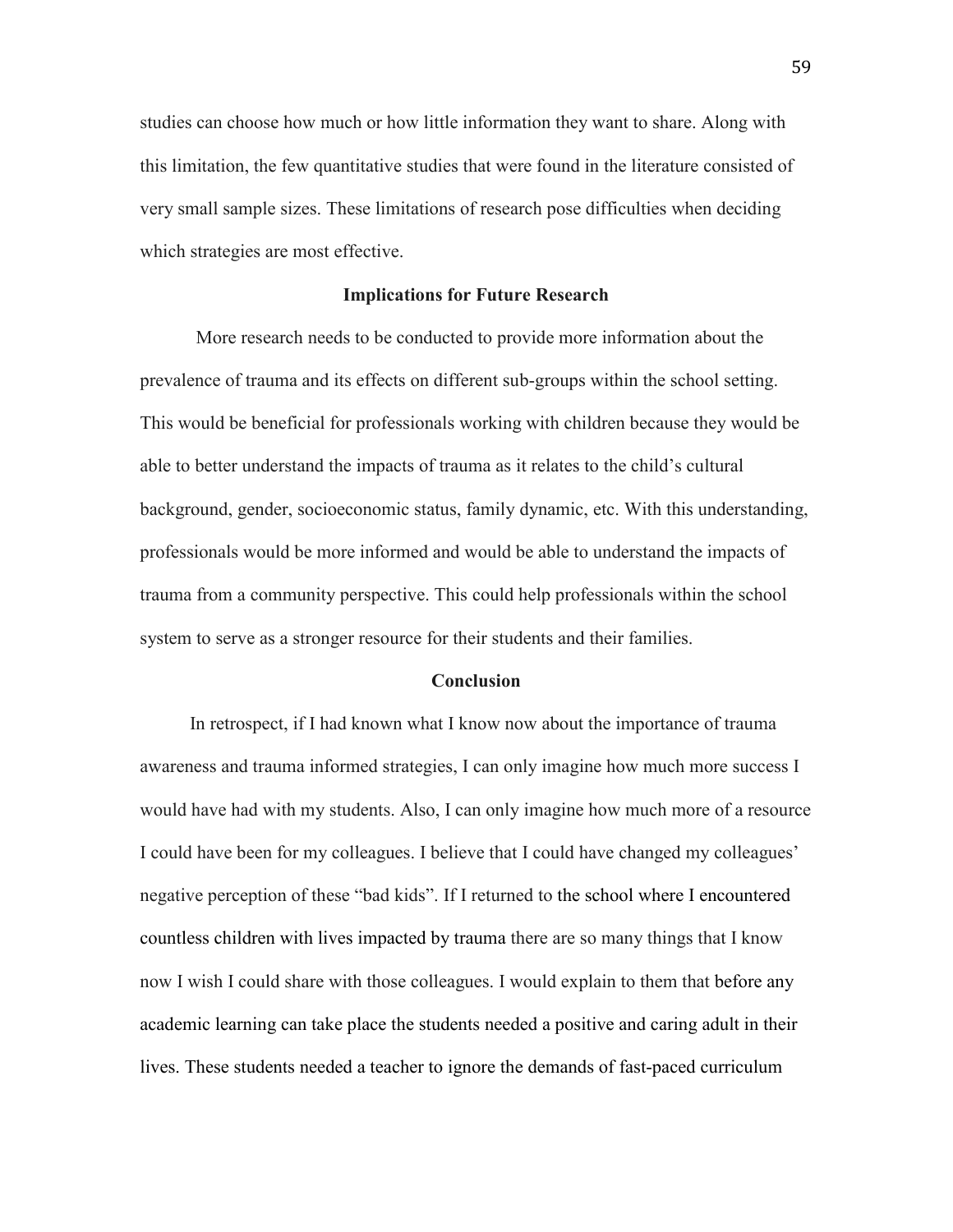guides and preparation for state assessments. These "bad kids" needed someone to take the time to help them learn how to interact with and tolerate others, process their emotions, and express their feelings. Above all else, these students needed someone to teach them how to understand and love themselves.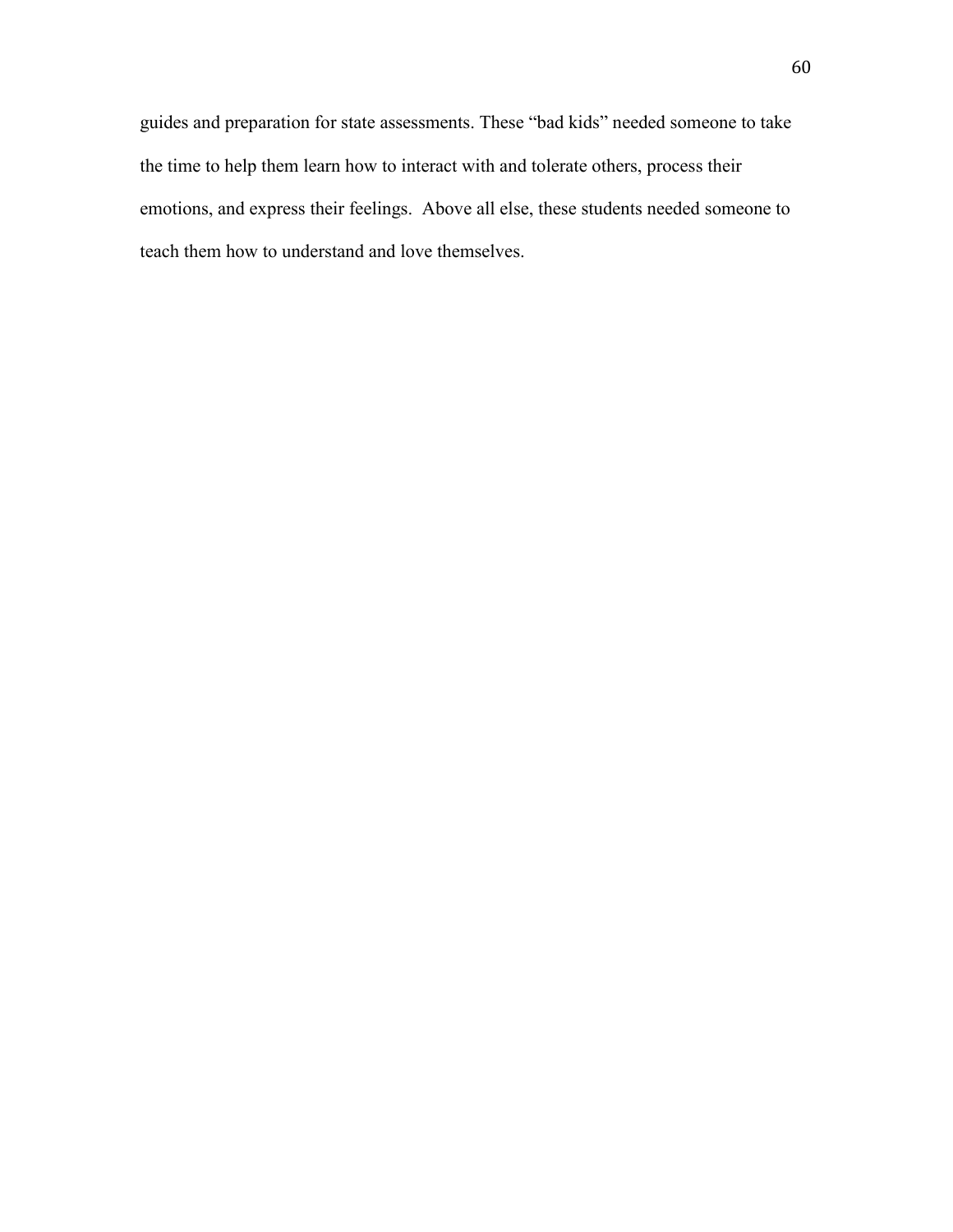#### References

- Australian Childhood Foundation for Protecting Children. (2010). *Making SPACE for learning*. Richmond, VIC: Australian Childhood Foundation.
- Benson, P. L., & Scales, P. C. (2009). The definition and preliminary measurement of thriving in adolescence. *Journal of Positive Psychology*, *4*(1), 85–104.
- Brown, J. L. (2008). *Educating the whole child: An ASCD action tool*. Alexandria, VA: ASCD.
- Center of Developing Child Harvard (n.d.). *Executive function and self-regulation.* Cambridge, MA: Center of Developing Child.
- Child Help. (2013). *Child abuse statistics and facts*. Phoenix, AZ: Child Help.
- Child Trends Data Bank. (2016). *Child maltreatment: indicators of child and youth well being.* Bethesda, MD: ChildTrends.
- Civitas. (2002, 2004). *Right on course: How trauma and maltreatment impact children in the classroom and how you can help*. Chicago, IL: Civitas Initiative.
- Cole, S. E., Greenwald O'Brien, J., Gadd, M. G., Ristuccia, J., Wallace, D. L., & Gregory, M. (2005). *Helping traumatized children to learn: Supportive school environments for children traumatized by family violence*. Boston, MA: Advocates for Children.
- Craig, S., & Sploeder, J. (2017). *Trauma-sensitive schools for the adolescent years: Promoting resiliency and healing, grades 6–12.* New York: Teachers College Press.
- Craig, S., & Stevens, J.E. (2016). *Trauma sensitive schools: Learning communities transforming children's lives, k–5.* New York: Teachers College Press.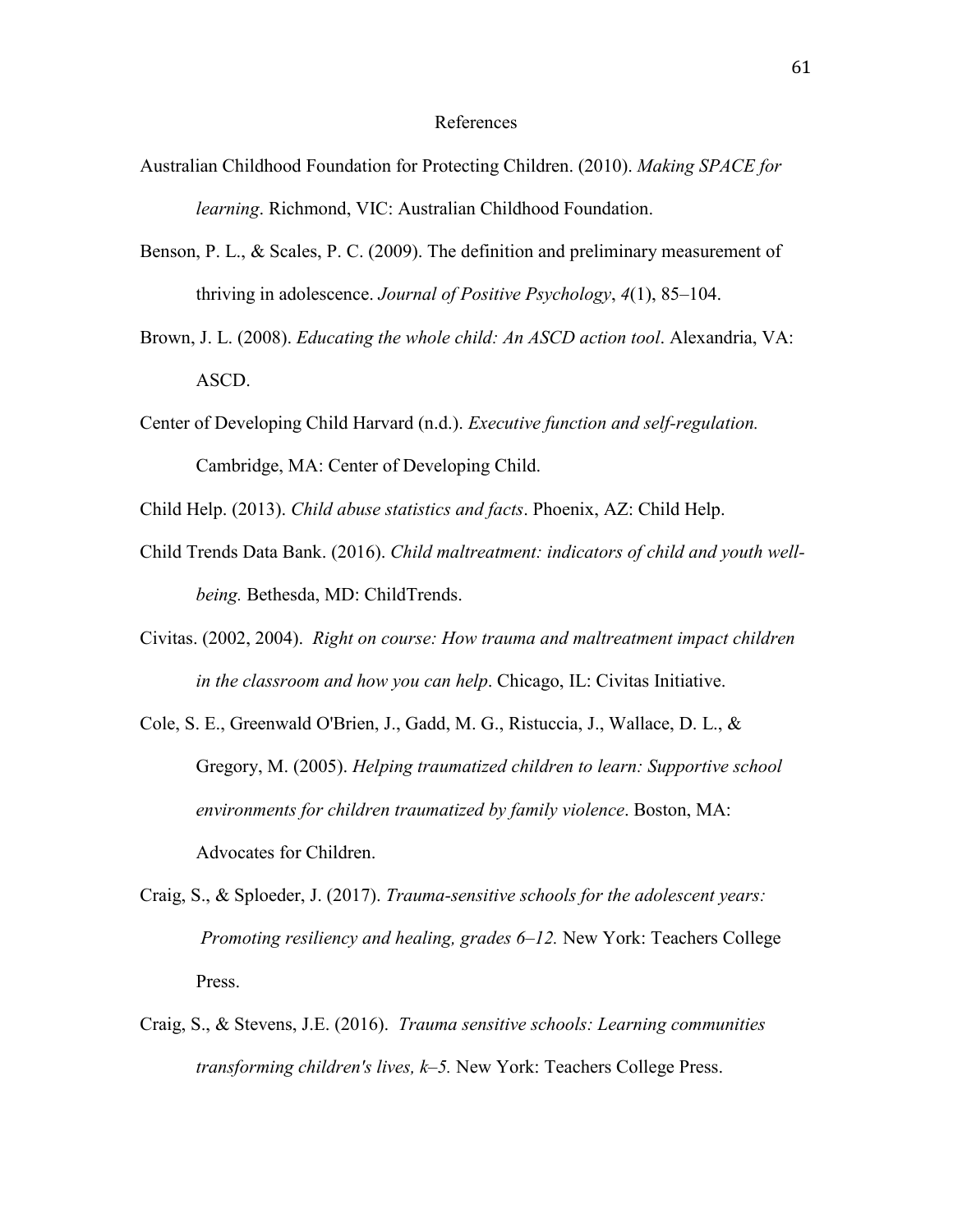Felitti V.J, Anda, R.F.,Nordenberg, D., Williamson, D.F., Spitz, A.M., Edwards, V., Koss, M.P., & J. Marks, J.S. (1998). Relationship of childhood abuse and household dysfunction to many of the leading causes of death in adults. *American Journal of Preventive Medicine*. *14*(4), 245–258.

Floyd, D. T., & McKenna, L. (2003). *National youth organizations in the United States: Contributions to civil society*. In D. Wertlieb, F. Jacobs, & R. M. Lerner (Eds.), *Promoting positive youth and family development: Community systems, citizenship, and civil society: Vol. 3. Handbook of applied developmental science: Promoting positive child, adolescent, and family development through research, policies, and programs* (pp. 11–26). Thousand Oaks, CA: Sage.

- Food is Medicine. (n.d.) *What is the limbic system?* Retrieved June 17<sup>th</sup>, 2017 from <https://draxe.com/limbic-system/>
- Garbarino, J., Dubrow, N., Kostelny, K., & Pardo, C. (1992). *Children in danger: Coping with the consequences of community violence.* San Francisco, CA: Jossey-Bass.
- Ginsberg, K., & Jablow, M. M. (2015). *Building resilience in children and teens (2nd ed.*). Elk Grove Village, IL: American Academy of Pediatrics.
- Henderson, N., & Milstein, M. (2003). *Resiliency in schools: Making it happen for students and educators*. Thousand Oaks, CA: Corwin Press.

Massachusetts Advocates for Children & Harvard Law School (2005). *Helping traumatized children learn: A report and policy agenda.* Boston, MA: Massachusetts Advocates for Children.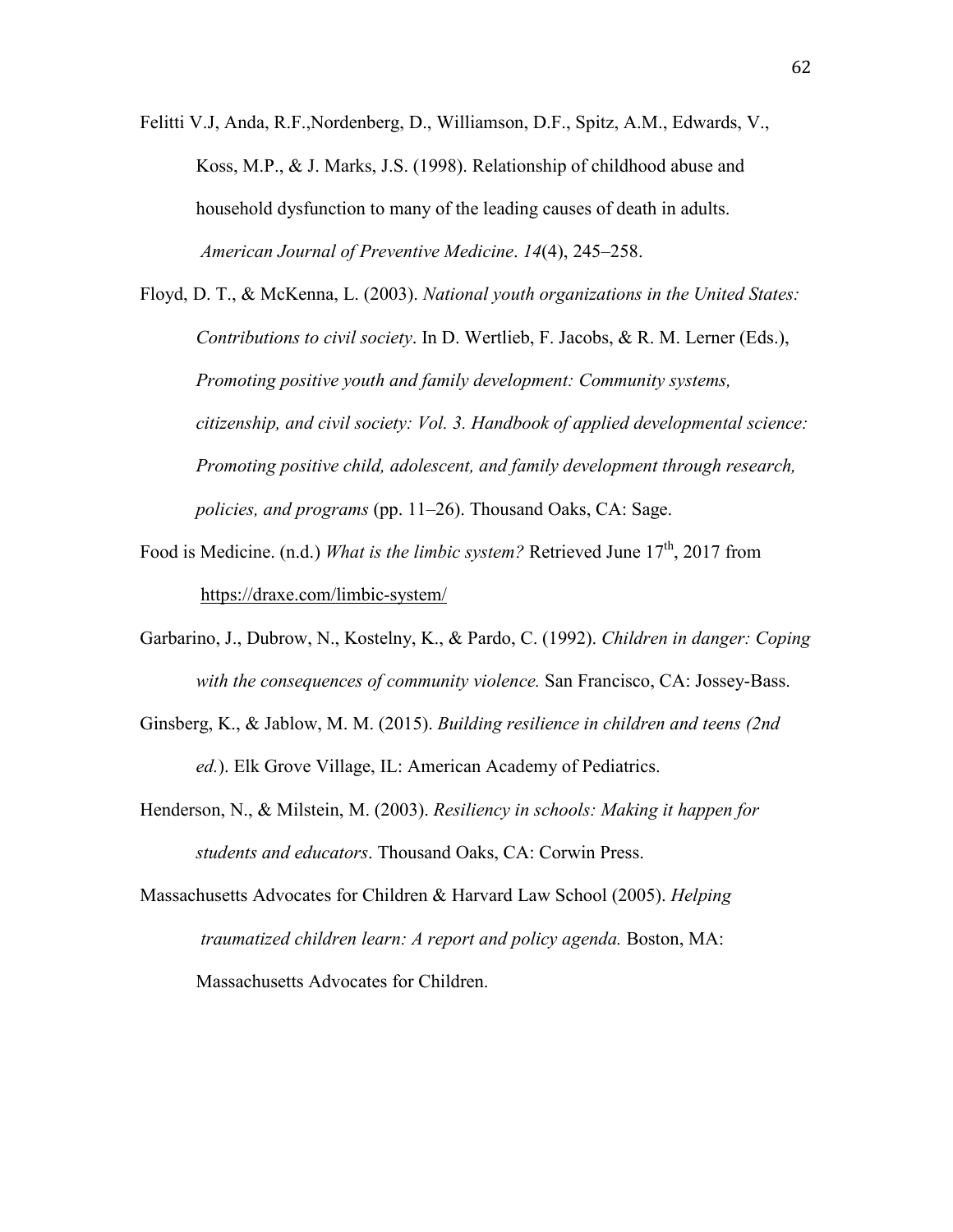Massachusetts Advocates for Children & Harvard Law School (2013). *Helping traumatized children learn: Creating and advocating for trauma-sensitive schools.* Boston, MA: Massachusetts Advocates for Children.

- McConnico, N., Boynton-Jarrett , R., Bailey, C., & Nandi, M. (2016). A framework for trauma-sensitive schools infusing trauma-informed practices into early childhood education systems. *Zero to Three*, *36*(5), 36-44.
- McInerney, M., & McKlindon, A. (2014). *Unlocking the door to learning: trauma informed classrooms & transformational schools.* Philadelphia, PA: Education Law Center.
- National Child Traumatic Stress Network. (2008). *Child trauma toolkit for educators*. Los Angeles, CA: National Center for Child Traumatic Stress
- O'Grady, K. (2017). *Transforming trauma-schools with informed care*. Alexandria, VA: ASCA.
- Sacks, V., & Murphey, D. (2018). *The prevalence of adverse childhood experiences, nationally, by state, and by race or ethnicity.* Bethesda, MD: Child Trends.
- Siegel, D. J. (2003). *An interpersonal neurobiology of psychotherapy: The developing mind and the resolution of trauma*. In M. Solomon & D. J. Siegel (Eds.), *Healing trauma: Attachment, mind, body, and brain* (pp. 1– 56). New York: W. W. Norton & Company.
- Souers, K., & Hall, H. (2016). *Fostering resilient learners: Strategies for creating a trauma-sensitive classroom.* Alexandria, VA: ASCD.